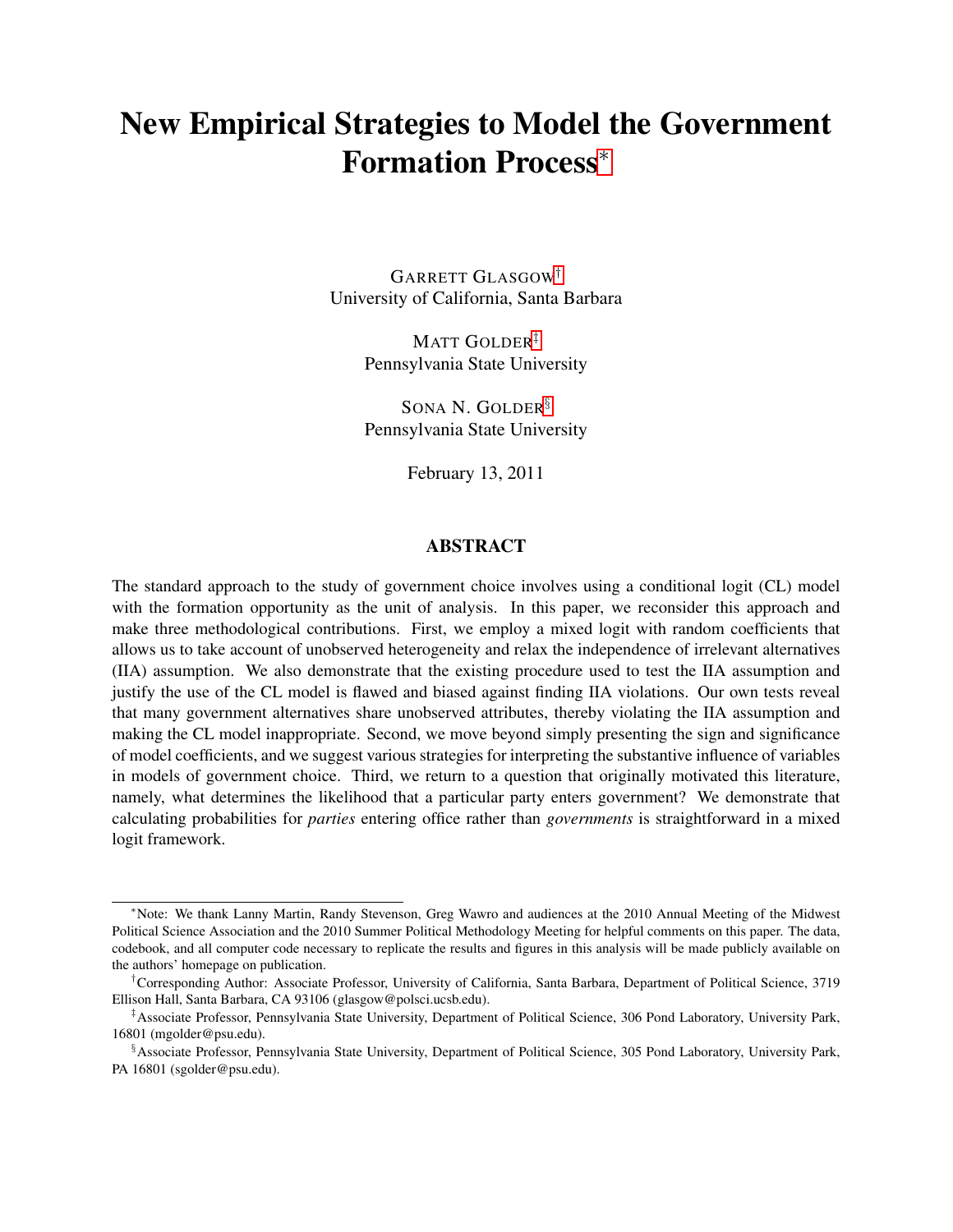## 1 Introduction

The theoretical literature dealing with government formation is arguably among the largest and most developed areas in all of comparative politics (Baron & Ferejohn 1989, Laver & Schofield 1990, Austen-Smith & Banks 1988, Laver & Shepsle 1996, Laver 1998, Schofield & Sened 2006). In contrast, empirical work designed to distinguish among different theoretical perspectives and predict the party composition of governments in the real world has, until recently, lagged behind. One reason for this is that empirical scholars were unclear about how to capture the fact that the government formation process involves the selection of a single government from the set of all potential governments. Following Martin and Stevenson's (2001) ground-breaking article, though, a consensus has quickly developed that the conditional logit (CL) model, which treats the government formation opportunity as the unit of analysis and each potential government (individual party or coalition of parties) as a choice category, is the most appropriate empirical strategy for modeling government choice. This has resulted in a rapidly growing empirical literature (Bäck 2003, Diermeier & Merlo 2004, Druckman, Martin & Thies 2005, Warwick 2005, Golder 2006*a*, Indriðason 2008, Skjaeveland, Serritzlew & Blom-Hansen 2007, Bäck & Dumont 2008, Kang 2009, Martin & Stevenson 2010).

The use of the CL model represents a significant advance over previous work, which had used the potential government as the unit of analysis. Two problems plague studies that use the potential government as the unit of analysis. The first has to do with the fact that the number of potential governments within any formation opportunity is  $2^p - 1$ , where p is the number of legislative parties. This means that countries where a large number of parties win parliamentary seats can have hundreds or even thousands of potential governments in a single formation opportunity, only one of which will enter office. For example, the fourteen parties that won legislative seats in Belgium in 1981 resulted in 16,383 potential governments. A consequence of this is that countries with a large number of parties contribute a disproportionate number of cases to analyses where the potential government is the unit of analysis, obscuring relationships in other countries  $(2001, 38)$  $(2001, 38)$  $(2001, 38)$ .<sup>1</sup> The second problem with treating the potential government as the unit of analysis is that it fails to recognize that the probabilities of the various potential governments taking office in a particular formation opportunity are interrelated – as one potential government becomes more likely to take

<span id="page-1-0"></span><sup>&</sup>lt;sup>1</sup>Although it is possible to try to weight cases in an attempt to avoid this problem (Browne 1970), evidence suggests that the results that are obtained are heavily influenced by the particular weighting scheme being used (Franklin & Mackie 1984).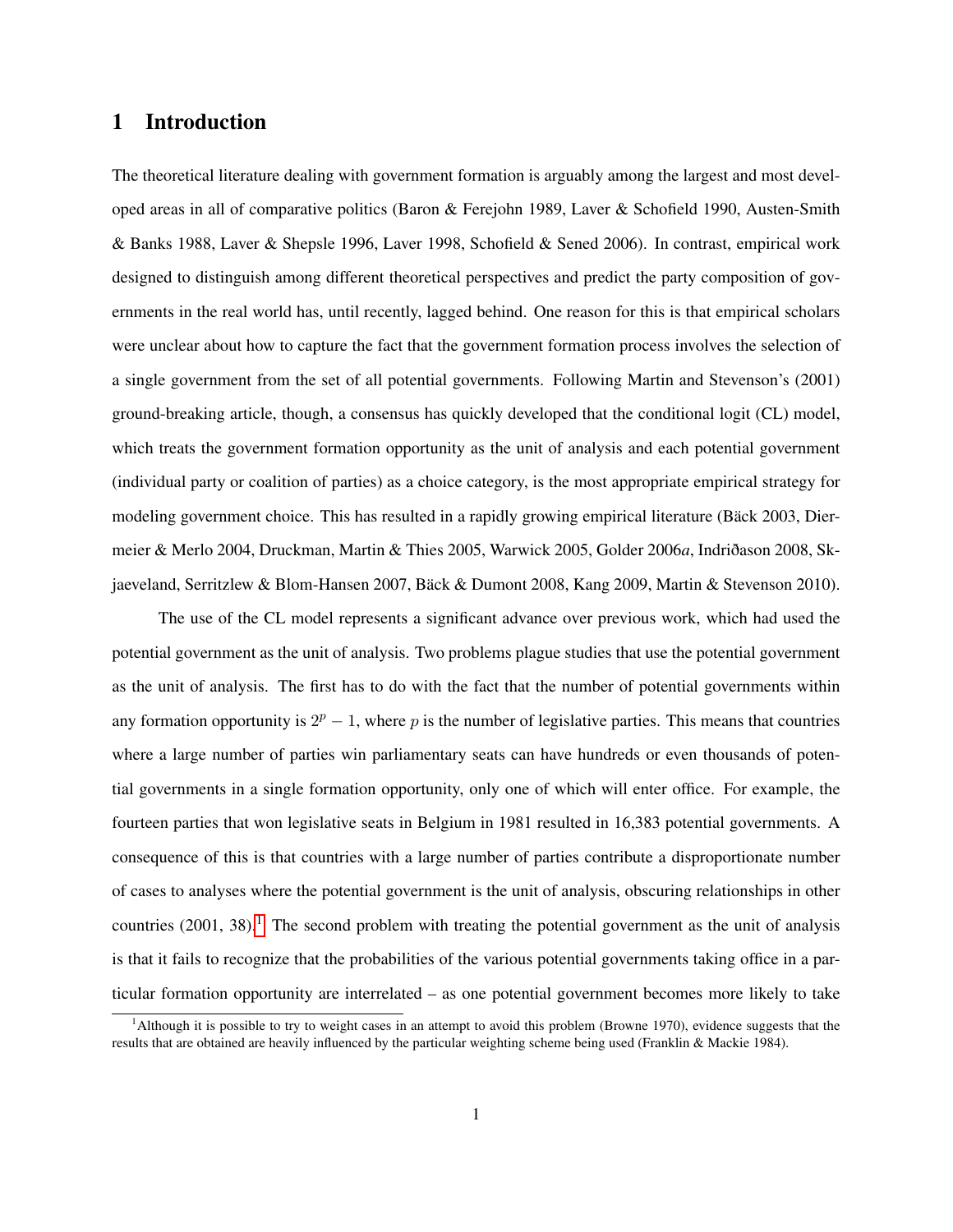office, other potential governments must become less likely to take office. A conditional logit model with the government formation opportunity as the unit of analysis corrects both of these problems.

Although the CL model represents an important advance in the study of government choice, significant empirical challenges remain. The first involves addressing the role of unobserved heterogeneity in the government formation process. Qualitative scholars have repeatedly shown that idiosyncratic contextual factors, such as personality clashes and ad hoc critical events, that are difficult or impossible to quantify can often have a significant impact on the choice of government (von Beyme 1985, Pridham 1986, Laver & Schofield 1990, 195-215). Substantively, we would like to understand what role these factors play in influencing the government formation process, and in particular, how these factors might induce variation in the influence of theoretically important variables. Methodologically, ignoring unobserved heterogeneity in the effects of our observed variables is likely to violate the CL model's assumption that the errors are independently and identically distributed (IID) across potential governments, leading to inconsistent parameter estimates. Failure to account for unobserved heterogeneity also leads to inaccurate estimates of substitution patterns – predictions of how the probabilities that potential governments will take office change as the characteristics of a government formation opportunity change. While the CL model recognizes that the probabilities of winning office across potential governments in a formation opportunity are interrelated, it makes the restrictive independence of irrelevant alternatives (IIA) assumption, thereby imposing a particular type of relationship on these probabilities. Using a model that accounts for unobserved heterogeneity and thus relaxes the IIA assumption will allow us to estimate more accurate substitution patterns.

A second challenge involves extracting and presenting quantities of substantive interest from our empirical models. Although it is well recognized that such practices can add greatly to our understanding of the political world (King, Tomz & Wittenberg 2000), it is rare for government formation scholars to interpret the substantive importance of the variables in their CL models of government choice, instead limiting themselves to discussing the sign and statistical significance of their model coefficients. Estimating the substantive significance of variables in models of government choice is difficult, as the choice categories within each formation opportunity are unique.

A third challenge involves understanding the factors that influence the likelihood that particular parties enter government (Laver & Hunt 1992, van Roozendaal 1993, Laver & Shepsle 1996, Mershon 1996).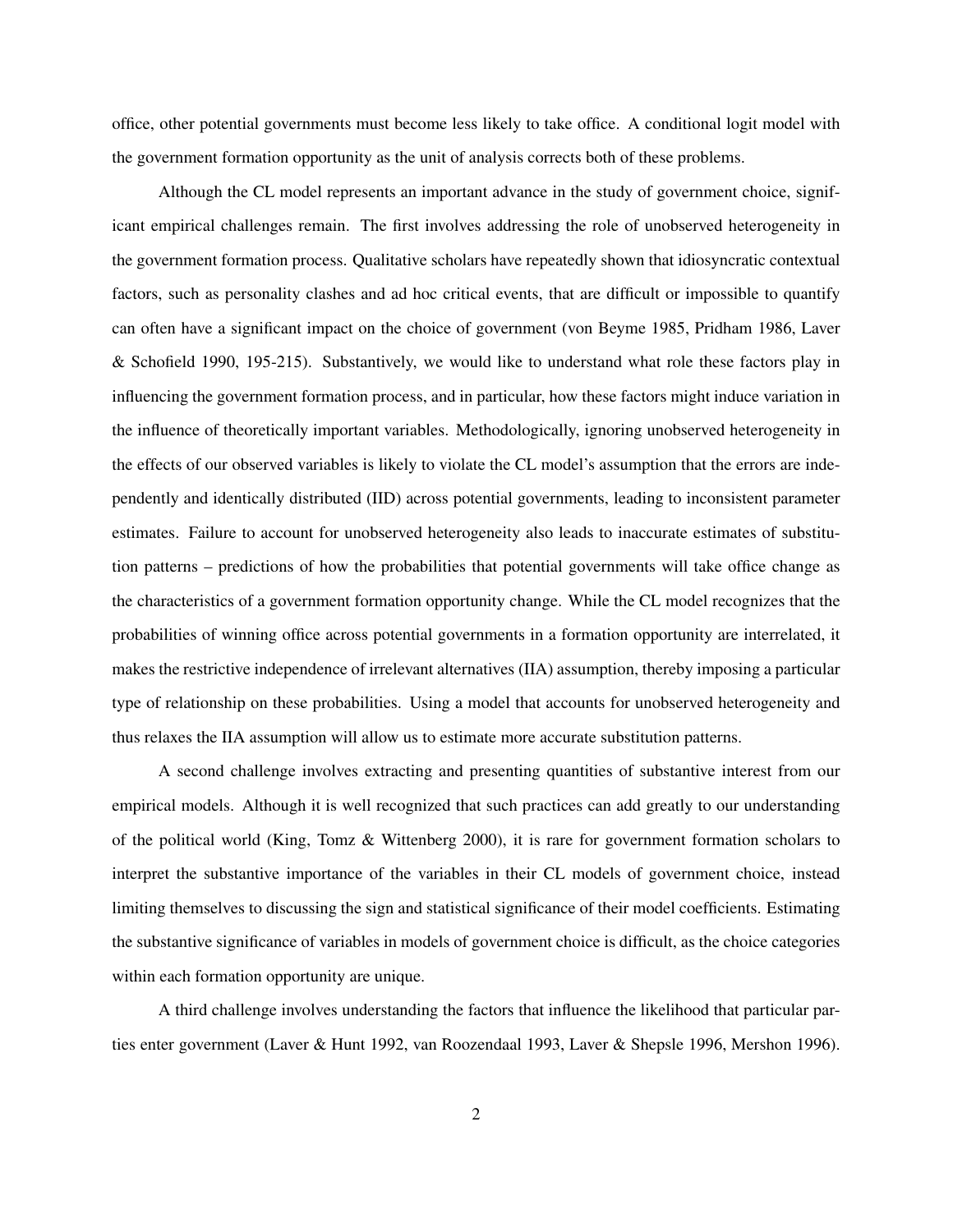The fact that the choice alternatives in the CL model refer to potential governments has led scholars to focus almost exclusively on the probability that particular *governments* take office, and to sideline the longstanding question as to why certain *parties* enter office. A few studies have attempted to examine the factors that influence which parties form the cabinet by specifying the political party as the unit of analysis (Druckman & Roberts 2007, Tavits 2008, Warwick 1996). However, this approach has one of the same fundamental flaws as using the potential government as the unit of analysis in studies of government choice, in that it fails to recognize that the probabilities of entering government across the parties in a particular formation opportunity are necessarily interrelated. We wish to return to the question of why some parties enter government and others do not in a way that corrects this methodological problem.

In this article, we make three methodological contributions that help to address these empirical challenges. First, we address the issue of unobserved heterogeneity by introducing the mixed logit model to the study of government formation. A mixed logit with random coefficients allows us to take account of unobserved heterogeneity and improve our substantive understanding of government choice. The mixed logit also relaxes the IIA assumption, allowing us to estimate more flexible and accurate substitution patterns. While addressing the issue of unobserved heterogeneity, we also demonstrate that the commonly used procedure for testing the IIA assumption in CL models of government choice is flawed and biased against finding IIA violations. Correcting these flaws reveals evidence that many potential governments share unobserved or unmeasured attributes, thereby violating the IIA assumption and suggesting that the CL model is almost certainly an inappropriate empirical strategy for studying government choice. Second, we consider several strategies for interpreting the substantive influence of variables in models of government formation. Third, we demonstrate that calculating the probability that particular parties enter office can be done in a straightforward way from either a CL or mixed logit model estimated using the government formation opportunity as the unit of analysis. This provides scholars with a methodologically sound way to renew their investigation into how the characteristics of political parties influence their likelihood of entering office.

# 2 The Current State of the Art

We begin by illustrating the current "state of the art" approach to empirically modeling the government formation process. In subsequent sections, we point out and correct flaws in this approach.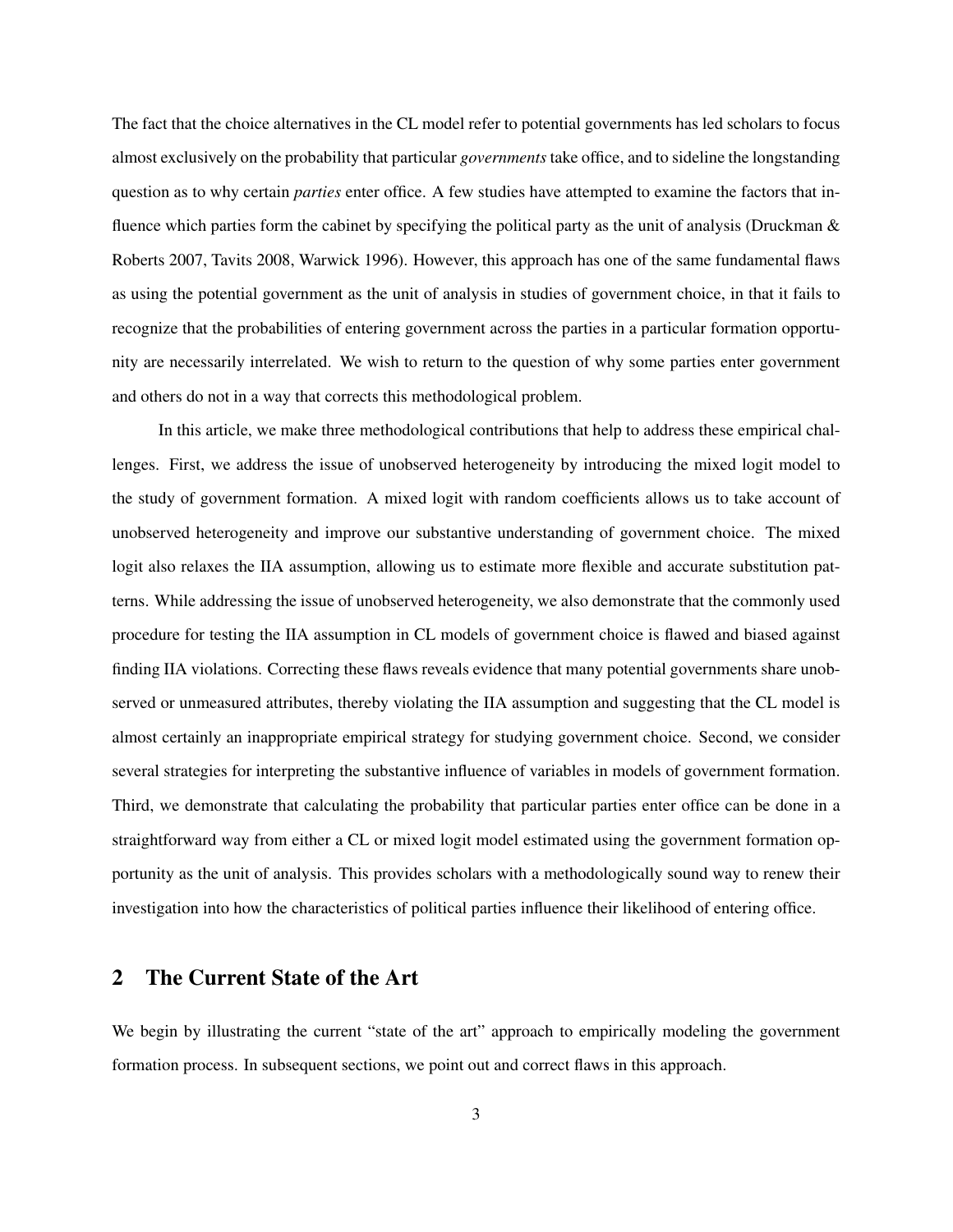The dominant approach to studying government formation today involves using the government formation opportunity as the unit of observation, and modeling government choice as a discrete choice problem with each potential cabinet as a choice alternative in a single formation opportunity. This approach leads naturally to McFadden's (1974, 1974a) conditional logit model. In the CL model, the probability that government j is selected out of the set of K potential governments in formation opportunity i is given by:

<span id="page-4-1"></span>
$$
P_{ij} = \frac{e^{x_{ij}\beta}}{\sum_{k=1}^{K} e^{x_{ik}\beta}}
$$
 (1)

where  $\beta$  represents a vector of coefficients and  $x_{ik}$  represents a matrix of independent variables associated with potential government  $k$  in selection opportunity  $i$ .

In Table [1,](#page-5-0) we replicate a CL analysis of government choice originally conducted by Martin and Stevenson (2001, 45, Model 7). The data for this analysis come from fourteen democratic countries – Austria, Belgium, Canada, Denmark, West Germany, Iceland, Ireland, Israel, Italy, Luxembourg, the Netherlands, Norway, Sweden, and the United Kingdom – from the mid-1940s to the mid-1980s. Given their focus on *coalition* governments, Martin and Stevenson exclude formation opportunities in which a single party controls a legislative majority. This yields a total of 220 formation opportunities and 33,256 potential governments.[2](#page-4-0) The particular model specification employed here is designed to test a variety of hypotheses about how institutions and potential government characteristics relating to size and ideology affect the likelihood that a particular cabinet forms. For example, the hypotheses focus on how many parties are in a potential government and whether the potential cabinet contains the largest legislative party, the median ideological party, or the party of the previous prime minister (Leiserson 1968, Van Deeman 1989, Laver & Schofield 1990, Austen-Smith & Banks 1988). They also focus on whether the potential government is a minority coalition, a surplus majority coalition, or a minimal winning coalition (Riker 1962, Laver & Shepsle 1996). They account for whether the potential cabinet is the incumbent government (Strøm, Budge & Laver 1994), whether there are large ideological divisions in the potential government and in the opposition (De Swaan 1973, Warwick 1994, Laver & Schofield 1990), whether the potential cabinet contains an anti-system party (Budge & Hofferbert 1990), and whether the potential government faces an investiture vote (Strøm 1990). And finally, they address whether the parties in a potential government have reached a

<span id="page-4-0"></span> ${}^{2}$ For a more complete description of the data, see Martin and Stevenson (2001).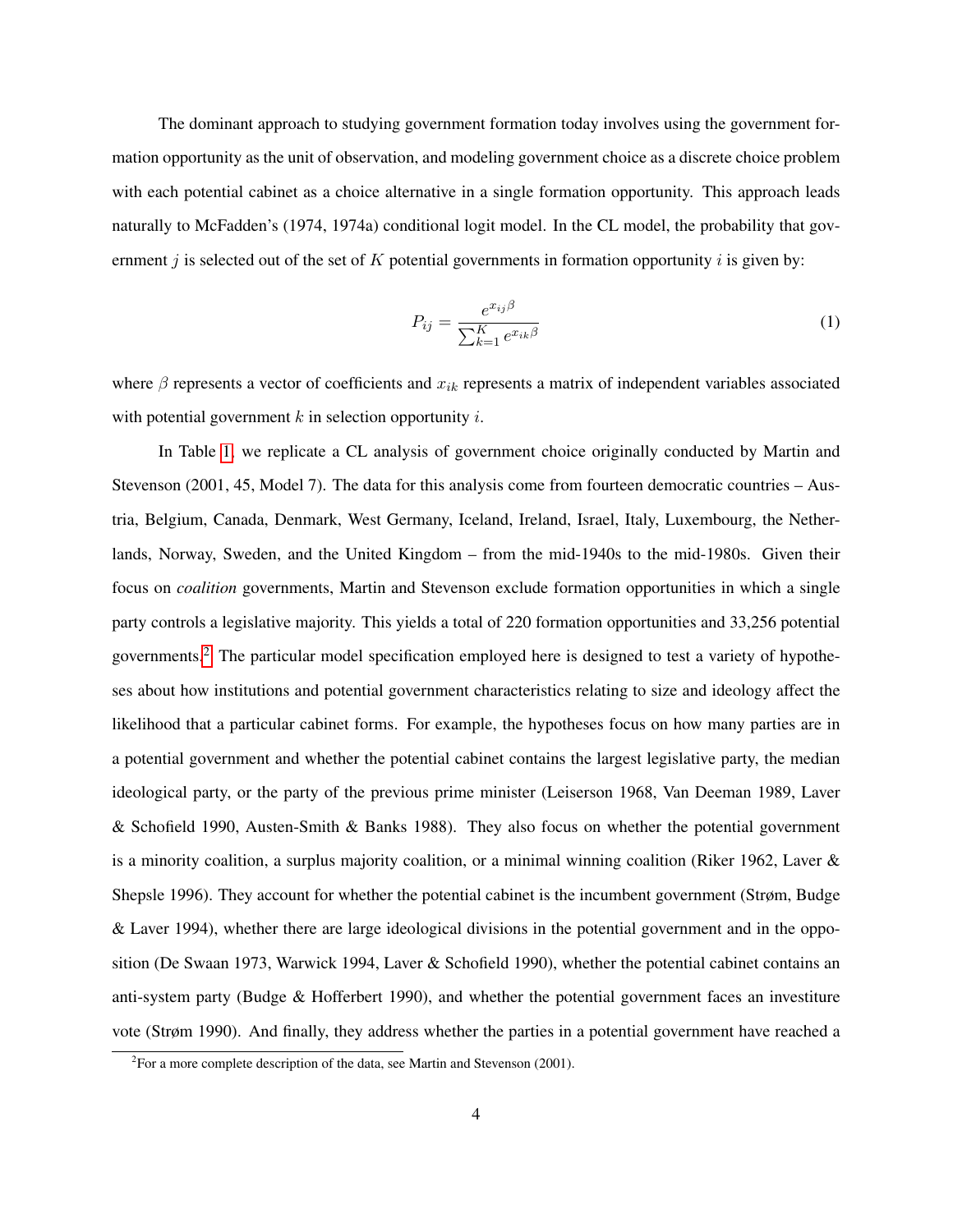| Regressor                                          | M & S Model 7 |
|----------------------------------------------------|---------------|
| <b>Minority Coalition</b>                          | $-0.85*$      |
|                                                    | (0.48)        |
| Minimal Winning Coalition                          | $0.55**$      |
|                                                    | (0.26)        |
| Number of Parties in the Coalition                 | $-0.31**$     |
|                                                    | (0.14)        |
| Largest Party in the Coalition                     | $1.40***$     |
|                                                    | (0.27)        |
| Median Party in the Coalition                      | 0.32          |
|                                                    | (0.20)        |
| Ideological Divisions in the Coalition             | $-2.92***$    |
|                                                    | (0.85)        |
| Ideological Divisions within Majority Opposition   | $2.64***$     |
|                                                    | (0.83)        |
| Previous Prime Minister in the Coalition           | $-0.13$       |
|                                                    | (0.25)        |
| Incumbent Coalition                                | 1.89***       |
|                                                    | (0.20)        |
| Minority Coalition where Investiture Vote Required | $-0.91***$    |
|                                                    | (0.34)        |
| Anti-System Presence in the Coalition              | $-19.13***$   |
|                                                    | (3.71)        |
| Pre-Electoral Pact associated with the Coalition   | $2.72***$     |
|                                                    | (0.62)        |
| Anti-Pact associated with the Coalition            | $-4.10***$    |
|                                                    | (1.04)        |
|                                                    |               |
| <b>Formation Opportunities</b>                     | 220           |
| <b>Potential Governments</b>                       | 33,256        |

Table 1: Conditional Logit Model for Government Choice

<span id="page-5-0"></span>

|  |  |  | Dependent Variable: Choice of Government (1, 0) |  |  |  |
|--|--|--|-------------------------------------------------|--|--|--|
|--|--|--|-------------------------------------------------|--|--|--|

\*  $p < 0.10$ ; \*\*  $p < 0.05$ ; \*\*\*  $p < 0.01$  (two-tailed).

*Note:* Unstandardized coefficients are shown with standard errors in parentheses. This model specification is equivalent to Martin and Stevenson's (2001, 45) Model 7.

pre-electoral coalition agreement, and whether at least one party in a potential government publicly refuses to go into office with another party from the same potential cabinet (Golder 2006*a*, Golder 2006*b*).

With few exceptions, interpretation of these kinds of CL models in the government formation literature is limited to examining the sign and statistical significance of the coefficients. With this in mind, the results presented in Table [1](#page-5-0) indicate that minimal winning coalitions, governments containing the largest party, minority governments faced with an ideologically-divided opposition, incumbent governments, and governments with pre-electoral pacts are all more likely to form than governments without these character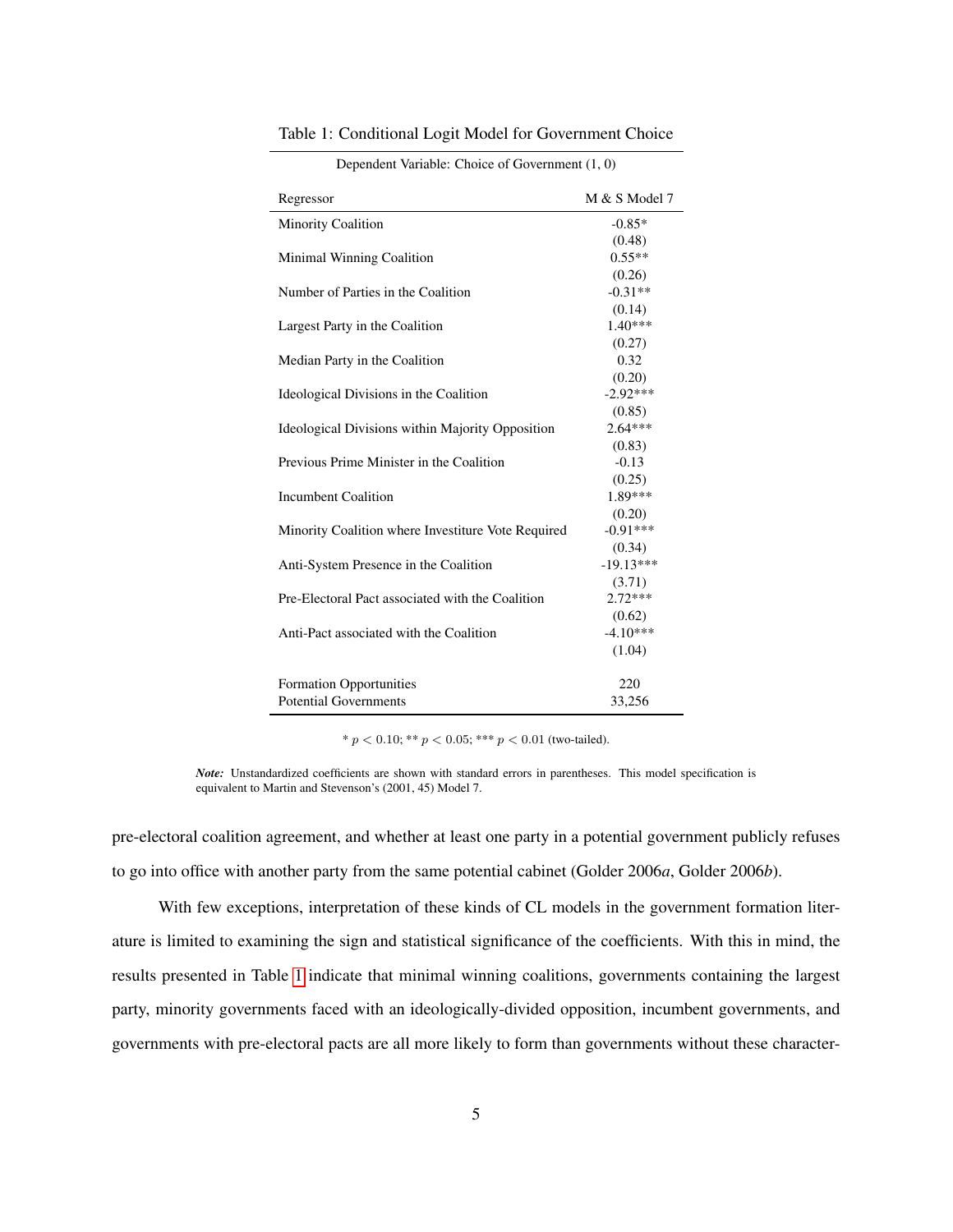istics. Conversely, additional parties, ideological divisions within the government, minority governments in systems where investiture votes are required, an anti-system party in the government, and anti-pacts associated with the coalition make potential cabinets less likely to enter office.

In the following sections, we illustrate that this approach to the study of government formation – a CL model with interpretation limited to examining the sign and statistical significance of the coefficients – has several flaws that once corrected lead to a better understanding of the government formation process.

# 3 Unobserved Heterogeneity in the Government Formation Process

A key substantive and methodological problem confronting scholars interested in the government formation process has to do with the role played by unobserved heterogeneity, or variation in unobserved contextual factors, across government formation opportunities. Qualitative researchers and country specialists have long pointed out that unobserved or unmeasured factors, such as personality clashes, ad hoc critical events, and general eccentricities on the part of political actors, can have a significant impact on the government formation process (Laver & Schofield 1990, 195-215). More generally, qualitative researchers are concerned with *causal complexity*, where the effect of any one variable may depend on which other contextual factors are present or absent (Braumoeller 2003, Jervis 1997, Ragin 1987). In our case, the concern is that observed variables that are crucially important for government choice in some contexts might be largely irrelevant or even obstacles in others because of idiosyncratic or case-specific contextual factors.

For example, it seems reasonable to think that policy divisions in a potential coalition might play a crucial role in the choice of government in some contexts but be largely inconsequential in others depending on how parties value the tradeoff between office and policy at particular points in time (Müller & Strøm 1999). Idiosyncratic events can also play an important role in the choice of government. Prior to the 1997 legislative elections in Norway, for instance, the Norwegian PM Thorbjørn Jagland declared that his Labor government would resign if it received less than 36.9% of the national vote (the percentage Labor had won in the previous election). Although the elections resulted in the Labor Party being the plurality winner, the fact that it won only 35% of the vote effectively ruled it out as a possible governmental party. The end result was the installation of a minority coalition government that controlled only about a quarter of the seats in parliament. As Strøm (2000, 284) notes, "[h]ad Jagland not committed himself to his game plan, he most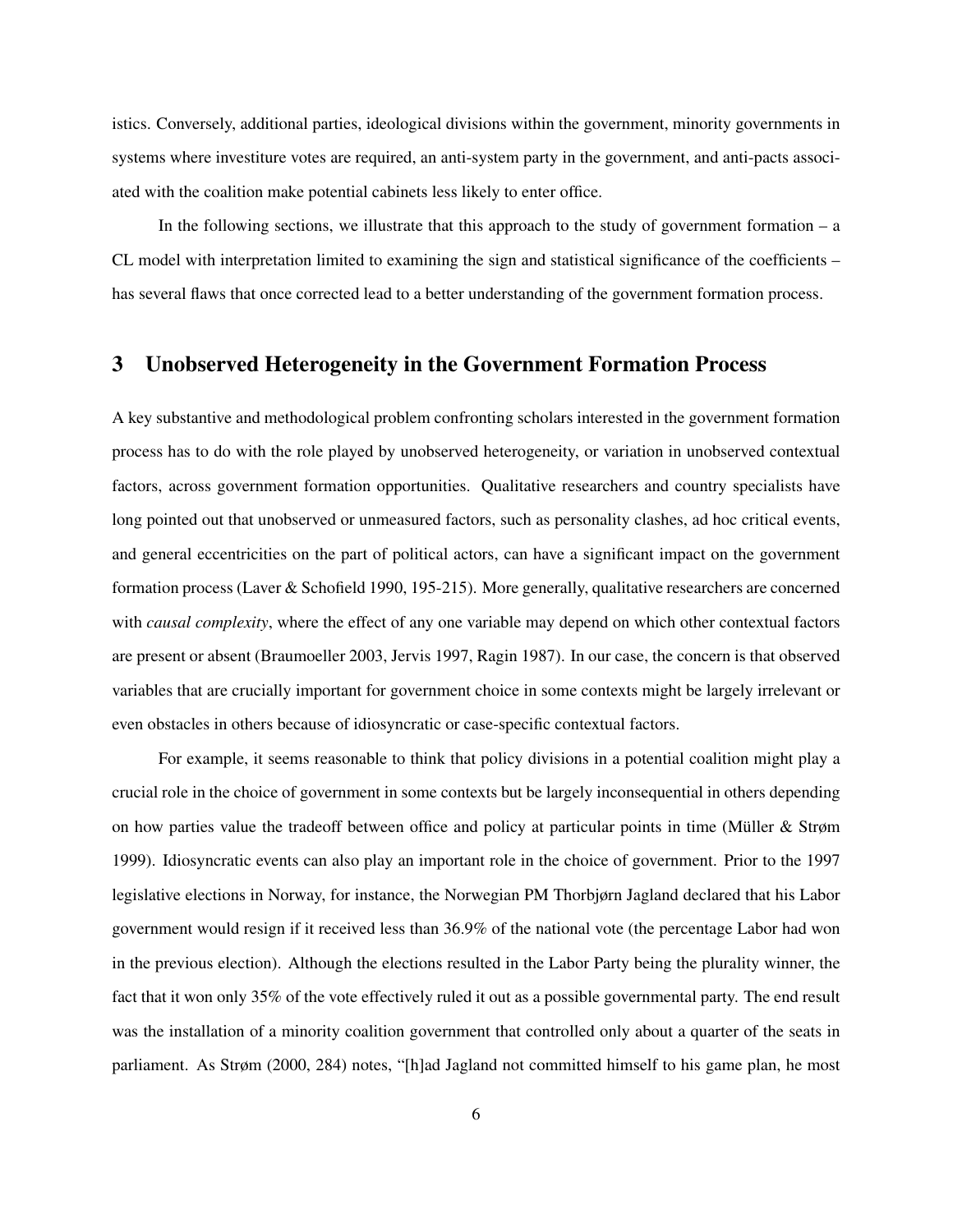likely could have continued in office after the election." In this particular example, any potential cabinet containing the incumbent PM party, the incumbent government, or the largest party were effectively ruled out due to an idiosyncratic event – an inadvisable pre-electoral declaration by the incumbent prime minister.

If we can observe (and measure) these types of case-specific contextual factors, then we can capture the conditional relationship between our observed variables and government choice through the use of multiplicative interaction terms (Brambor, Clark & Golder 2006, Kam & Franzese 2007, Berry, Golder & Milton 2010). Unfortunately, it is often the case that this kind of heterogeneity is caused by characteristics of the particular formation opportunity that are either unobserved or difficult to measure in a reliable and systematic fashion. And even if plausible measures are available, including them in empirical models can be a challenge. As an example, consider Martin and Stevenson's (2010, 10) recent attempt to capture one likely source of unobserved heterogeneity through the use of party-specific fixed effects. Such a strategy requires estimating a large number of additional parameters (73 party-specific dummy variables are required to replicate Martin and Stevenson's (2001, Model 7)), which can create multicollinearity problems for those covariates related to party characteristics. Moreover, it also necessitates some ad hoc restrictions on the coefficients for those party-specific dummy variables related to parties that have never entered government in order to avoid a separation problem (Zorn 2005). For example, Martin and Stevenson (2010, 12) constrain the coefficients for these party-specific dummy variables to be  $-3$ .

For these reasons, quantitative scholars have typically assumed that the only meaningful variation that exists across cases is captured by the observed variables in their models and, therefore, that idiosyncratic or case-specific contextual factors, such as Jagland's 1997 pre-electoral declaration in Norway, can be safely relegated to a random error term that is independently and identically (IID) distributed across observations. Unfortunately, this assumption is problematic when studying government formation on both substantive and methodological grounds.

Substantively, we wish to relax the assumption that all government formation opportunities are homogeneous, with the only interesting variation across cases captured by our observed variables. Although we cannot observe all of the contextual factors that influence government choice, understanding how these unobserved factors introduce variation into the effects of the variables that we can observe is valuable substantive information. Some potential government alternatives may be more (or less) attractive than others for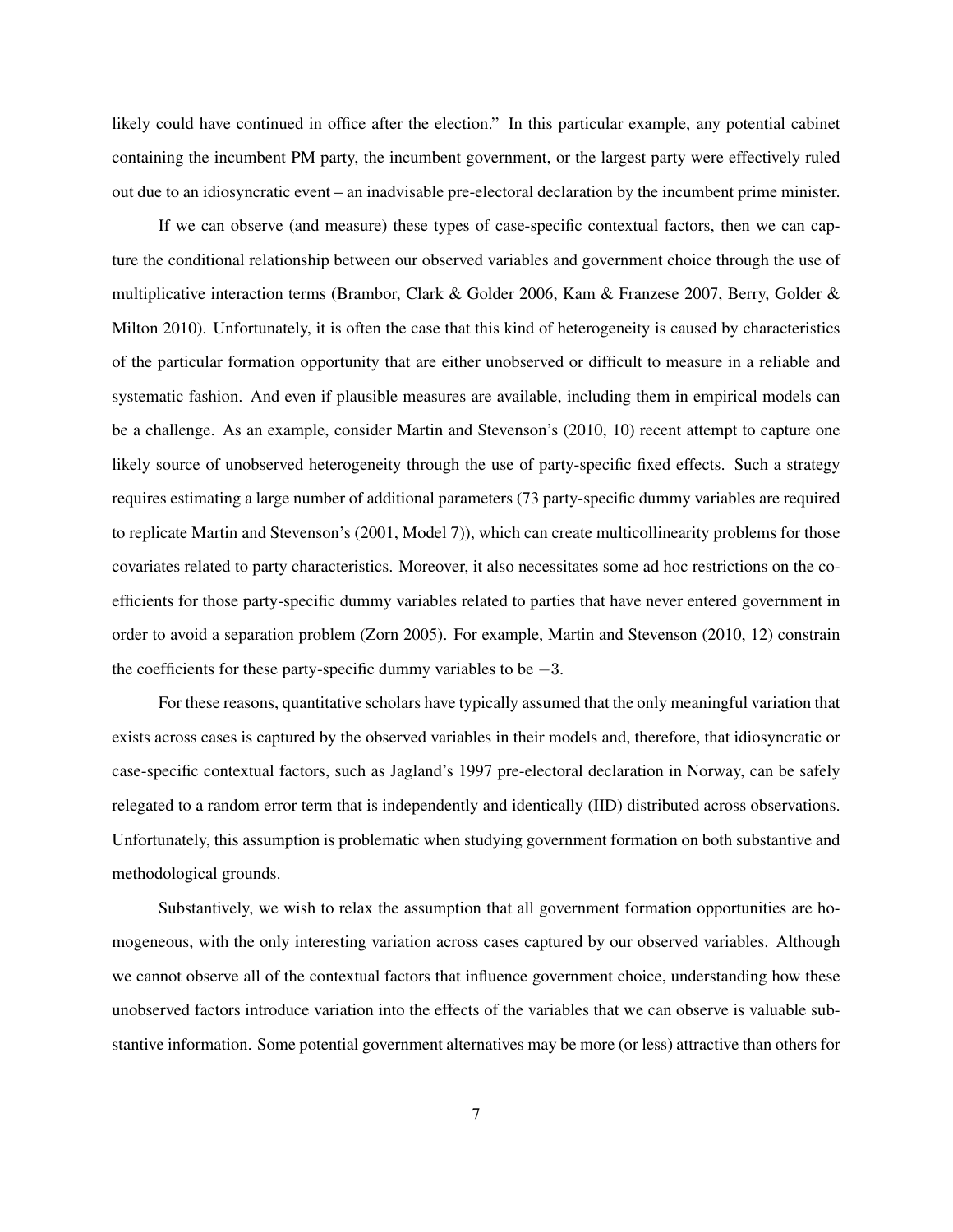reasons that are not fully captured by the independent variables in our models. For example, government alternatives that contain parties from particular ideological families, say the far right family, might be more or less acceptable in some countries than in others due to historical or other circumstances. In general, it is easy to think how features specific to particular countries or elections might make some government alternatives more or less attractive than others. By allowing this kind of heterogeneity and causal complexity to play a role in our empirical model, we help to bridge the gap between general theoretical models and case-specific studies, thereby building a more nuanced picture of government choice (Beck & Katz 2007, Western 1998). Unfortunately, the CL model cannot handle unobserved heterogeneity (Train 2009, 42).

### 4 Tests for IIA Violations in Government Formation Data

Methodologically, ignoring unobserved heterogeneity in the effects of our observed variables is likely to violate the CL model's assumption that the errors are independently and identically distributed (IID) across potential governments, leading to inconsistent estimates (Cameron & Trivedi 2005, 513). In particular, unobserved heterogeneity is likely to mean that the error terms associated with the potential cabinets in each government formation opportunity will be negatively correlated, as increases or decreases in the influence of the observed variables will systematically advantage some potential cabinets and disadvantage others.

Failure to address any violations of the IID assumption for our error term will also lead us to estimate incorrect substitution patterns between potential governments. In other words, we will incorrectly estimate how the probability that a potential government takes office as its characteristics or those of other potential governments in a formation opportunity change. This follows from the fact that the IID error term in the CL model is the basis for the well-known independence of irrelevant alternatives (IIA) assumption. Due to the types of unobserved heterogeneity described previously, it seems implausible that the IIA assumption will hold in the government formation setting, where there can be tens, hundreds, or even thousands of potential governments that share some unobserved characteristics.

Whether the IIA assumption is indeed violated in a particular setting is an empirical question, though, and one that can be evaluated with formal statistical tests such as the Hausman-McFadden test (Hausman 1978, Hausman & McFadden 1984). Remarkably, a number of recent studies have undertaken Hausman-McFadden tests and claim to have found no evidence of IIA violations in CL models of government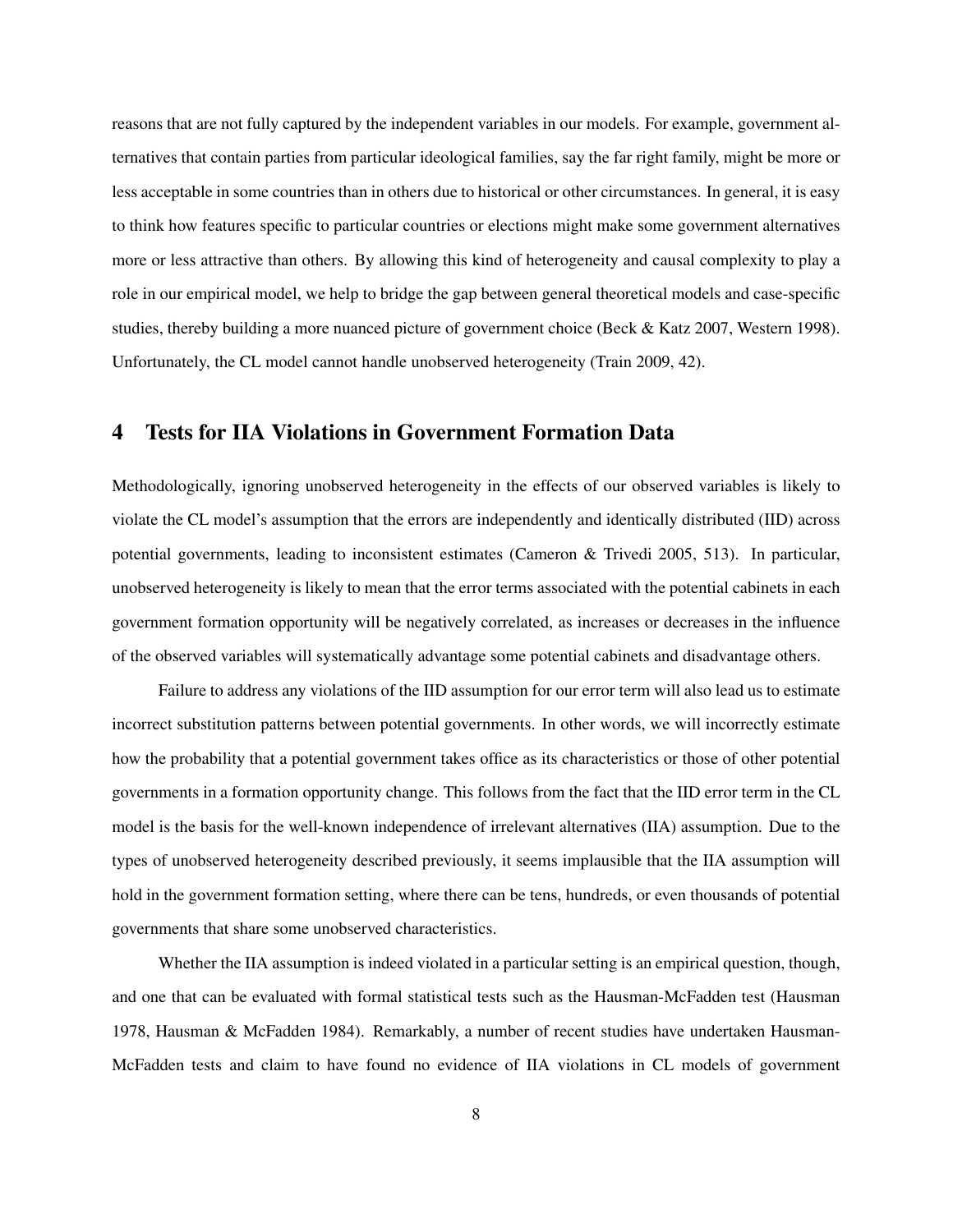choice. As we now demonstrate, though, previous empirical work has reached this conclusion because the commonly-used procedure for testing the IIA assumption in CL models of government choice is flawed and biased against finding IIA violations.

When considering the ratio of probabilities between alternatives  $\vec{A}$  and  $\vec{B}$  in the CL model, the denominators drop out, and with some rearranging we have:

<span id="page-9-0"></span>
$$
P(A)/P(B) = e^{(x_a - x_b)\beta} \tag{2}
$$

This is the basis for the IIA assumption imposed by the CL model – a change in the attributes of one potential government changes the probabilities of choosing the other governments in a way that preserves the ratios of probabilities between potential governments. That is, if government  $A$  is estimated to be twice as likely to form as government  $B$ , then IIA requires that this must remain true no matter how the attributes of government  $C$  might change. This assumption will be violated if, for instance, two potential governments have unobserved attributes that cause their error terms to be correlated.

Hausman-McFadden tests (hereafter HM tests) compare the coefficients estimated by the full CL model under examination  $(\hat{\beta}_F)$  with the coefficients obtained by estimating a restricted version of this CL model that omits one or more choice categories  $(\hat{\beta}_R)$ . An intuitive understanding of the HM test for IIA violations emerges from examining the ratio of probabilities between two choice alternatives presented in Eq. [\(2\)](#page-9-0). Since the observed data  $x_a$  and  $x_b$  remain the same no matter which other choice alternatives are included in the model, the only way for this ratio to change in response to a violation of the IIA assumption is for  $\beta$  to change. The test statistic is:

$$
H_{IIA} = (\hat{\beta}_R - \hat{\beta}_F)' [\hat{V}(\hat{\beta}_R) - \hat{V}(\hat{\beta}_F)]^{-1} (\hat{\beta}_R - \hat{\beta}_F)
$$
(3)

where  $\hat{\beta}_F$  is restricted to only include those coefficients also included in  $\hat{\beta}_R$ , and where  $\hat{V}(\hat{\beta}_R)$  and  $\hat{V}(\hat{\beta}_F)$ are the estimated variance-covariance matrices from the full and restricted CL models respectively. This test statistic is distributed  $\chi^2$  with degrees of freedom equal to the number of coefficients in  $\hat\beta_R$ . Significant values of  $H_{IIA}$  indicate a significant difference in  $\beta$  across the two models, which is evidence that the IIA assumption has been violated.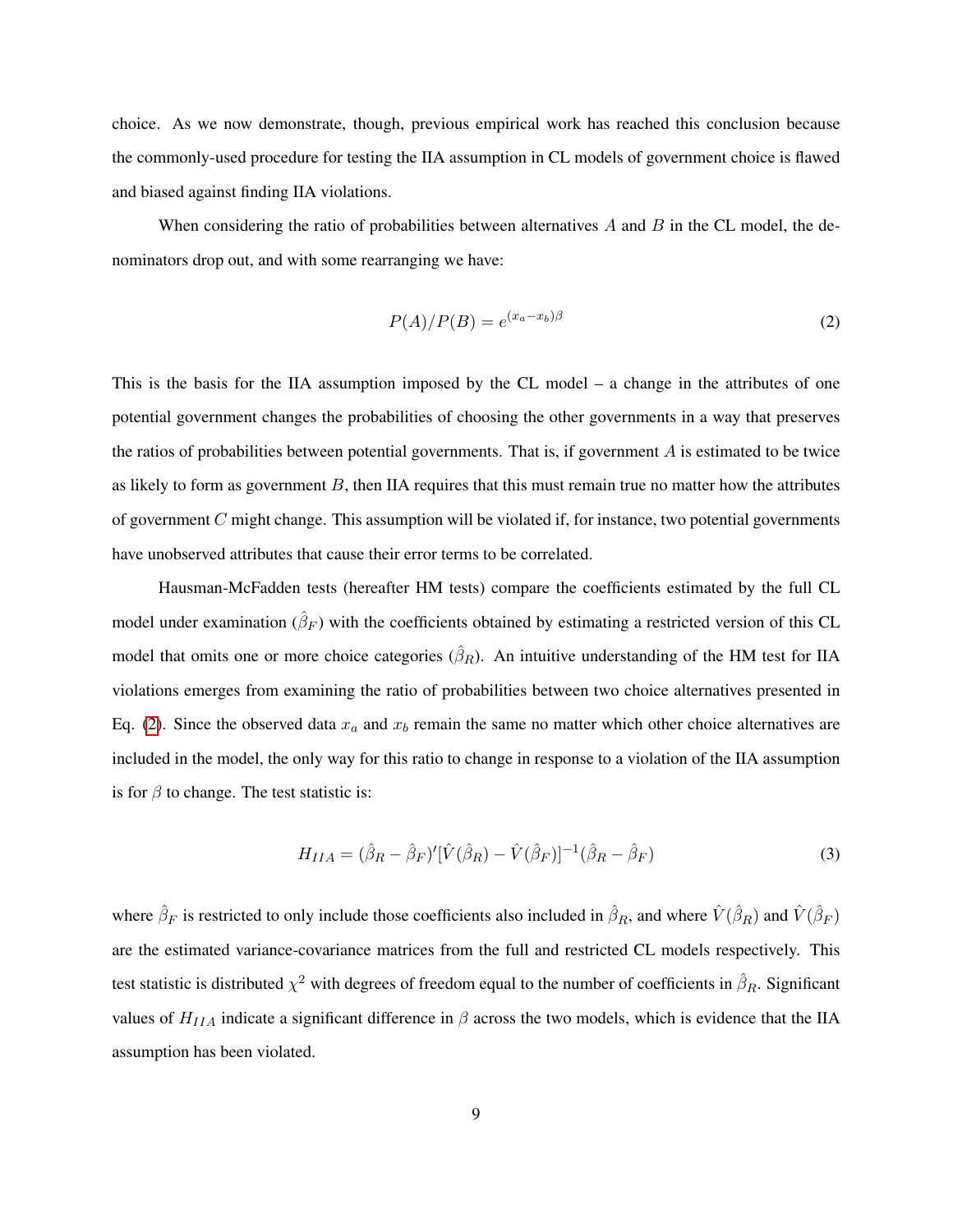HM tests have typically been employed in settings where the number of alternatives is relatively small. Most often researchers test for IIA violations with multiple HM tests, with each test omitting one of the choice alternatives. However, it is not immediately obvious how to conduct tests of this type in a situation with thousands of choice alternatives, such as the government formation process. Dropping a single alternative out of the thousands of choices available is unlikely to produce a statistically significant change in the model coefficients, even if there is an IIA violation. Martin and Stevenson (2001, 39) propose a procedure for testing the IIA assumption in the government formation context that has been adopted in subsequent studies. They begin by randomly dropping 10% of the alternatives from each formation opportunity (never dropping the government that actually formed) and conducting an HM test for IIA violations. They then repeat this process 20 times and report the average  $p$ -value of the Hausman-McFadden tests.<sup>[3](#page-10-0)</sup> Subsequent studies have also adopted this approach, in some cases dropping up to 50% of the choice alternatives from each formation opportunity (Druckman, Martin & Thies 2005, Golder 2006*a*, Skjaeveland, Serritzlew & Blom-Hansen 2007, Bäck & Dumont 2008). To the best of our knowledge, not one of these studies has ever reported evidence of a violation of the IIA assumption, and have therefore proceeded with a CL model.

Unfortunately, this now-standard testing procedure for IIA violations in the government formation literature is flawed and biased against finding IIA violations. First, dropping a certain percentage of potential governments from each formation opportunity at random does not represent a plausible (or, indeed, possible) change to the choice set of potential governments in the real world. For example, such a procedure might lead to the removal of a potential single-party government made up of Party A from the choice set while leaving cabinets that include Party  $A$  as possible government alternatives. It is clearly impossible in the real world to have cabinets that include Party  $A$  be part of the choice set when Party  $A$  has itself been removed from the choice set. As the purpose of dropping choice alternatives in the HM test is to remove some subset of choices the could plausibly serve as a substitute for some of the remaining choices, dropping potential governments at random is a mistake. A better strategy is to drop all potential cabinets that include a particular party, thus examining how the choice probabilities for the potential governments change when a particular party (and all the potential cabinets that include this party) is removed from the legislature.

Second, an insignificant average *p*-value from a set of HM tests does not mean that the IIA assumption

<span id="page-10-0"></span><sup>&</sup>lt;sup>3</sup>Although Martin and Stevenson attribute this test procedure to McFadden (1974a), we found no description of it in the cited article.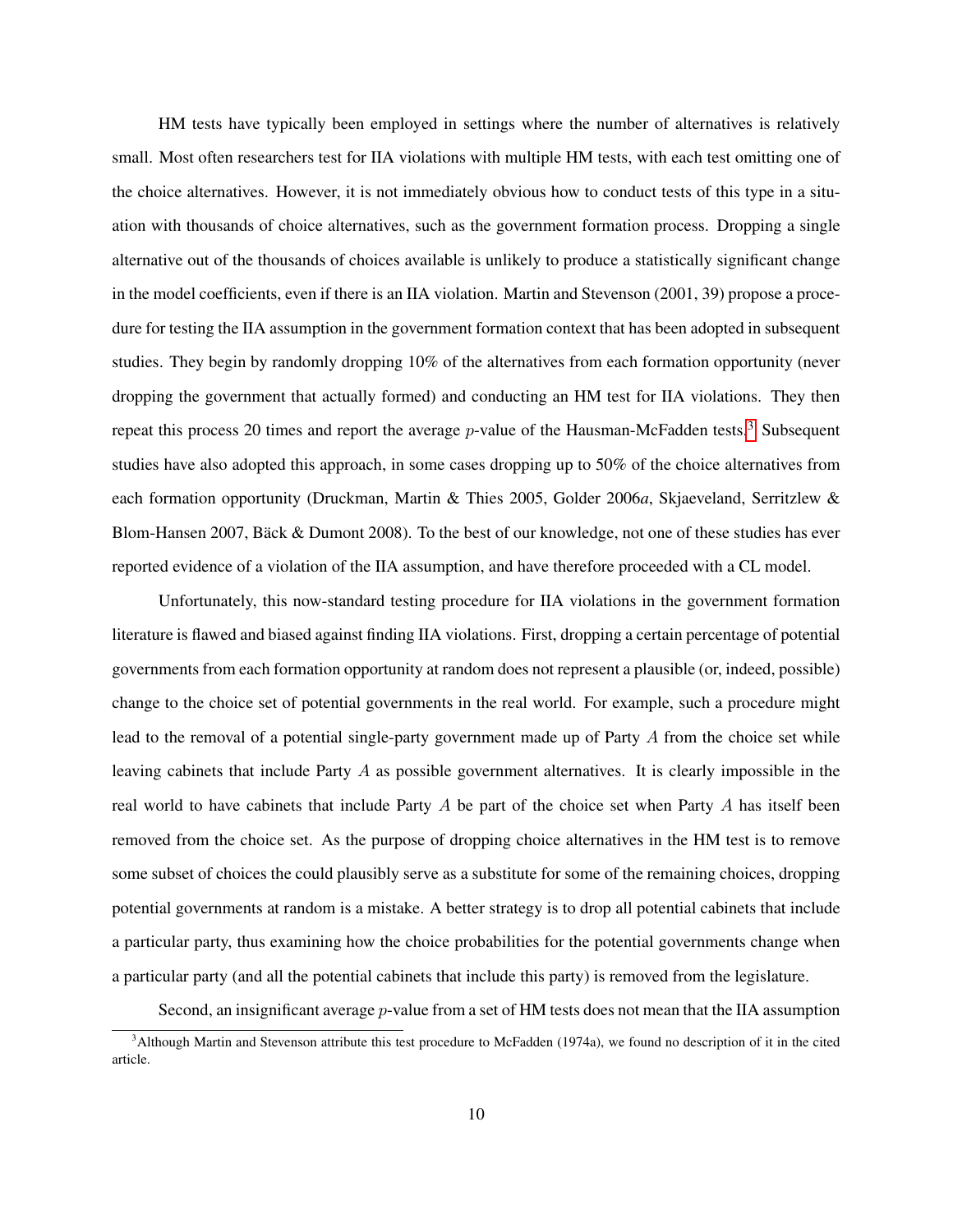has not been violated. If any *one* HM test is significant, then this indicates that removing that choice alternative or set of choice alternatives has produced evidence of an IIA violation. For instance, if most potential government coalitions are independent, but a small subset are related for some unobserved reason, then the average p-value on a set of HM tests will likely be insignificant, but the IIA assumption would still be violated. Finally, it is necessary to employ a Bonferroni correction for the test p-values to take account of the fact that some IIA violations are likely to appear by chance given the large number of HM tests that are typically conducted when studying the government formation process.

To study whether our corrections to the standard HM test employed in the government formation literature reveal evidence of IIA violations, we performed a set of HM tests on the CL model presented in Table [1,](#page-5-0) sequentially correcting each of the three problems described above.

We first conducted 100 HM tests, randomly dropping 10% of the potential governments from each formation opportunity (never dropping the government that actually formed). The mean  $p$ -value from these tests was 0.86, which in previous work would have led scholars to conclude that there were no IIA violations and, therefore, that the CL model was an appropriate empirical strategy for examining government choice. However, rather than averaging the p-values from the tests, we examined each individual p-value to determine if any one test found an IIA violation. We found that the HM test produced a *p*-value of less than 0.05 in 5 of the 100 tests, indicating multiple violations of the IIA assumption.

We then applied a Bonferroni correction to the  $p$ -values of these tests. This correction adjusts the p-value required for statistical significance when multiple tests are applied by dividing the significance level by the number of tests conducted. Specifically, if an analyst conducts n statistical tests on the same data, then the Bonferroni correction involves evaluating each individual test at a statistical significance level of  $1/n$  times what it would be if only one test were being conducted. Given that we wanted to limit the risk of making at least one Type I error – rejecting the null of IIA when the null is true – to a significance level of  $\alpha = 0.05$  ("familywise" alpha) for the family of tests, the Bonferroni correction required that the p-value from any individual HM test be less than  $\alpha = 0.05/100 = 0.0005$  ("testwise" alpha) for us to conclude that IIA was violated (Abdi 2007). Even with this conservative Bonferroni correction, we found that 2 out of the 100 HM tests we conducted produced evidence of IIA violations.

Finally, rather than conducting a series of HM tests in each of which we drop a random subset of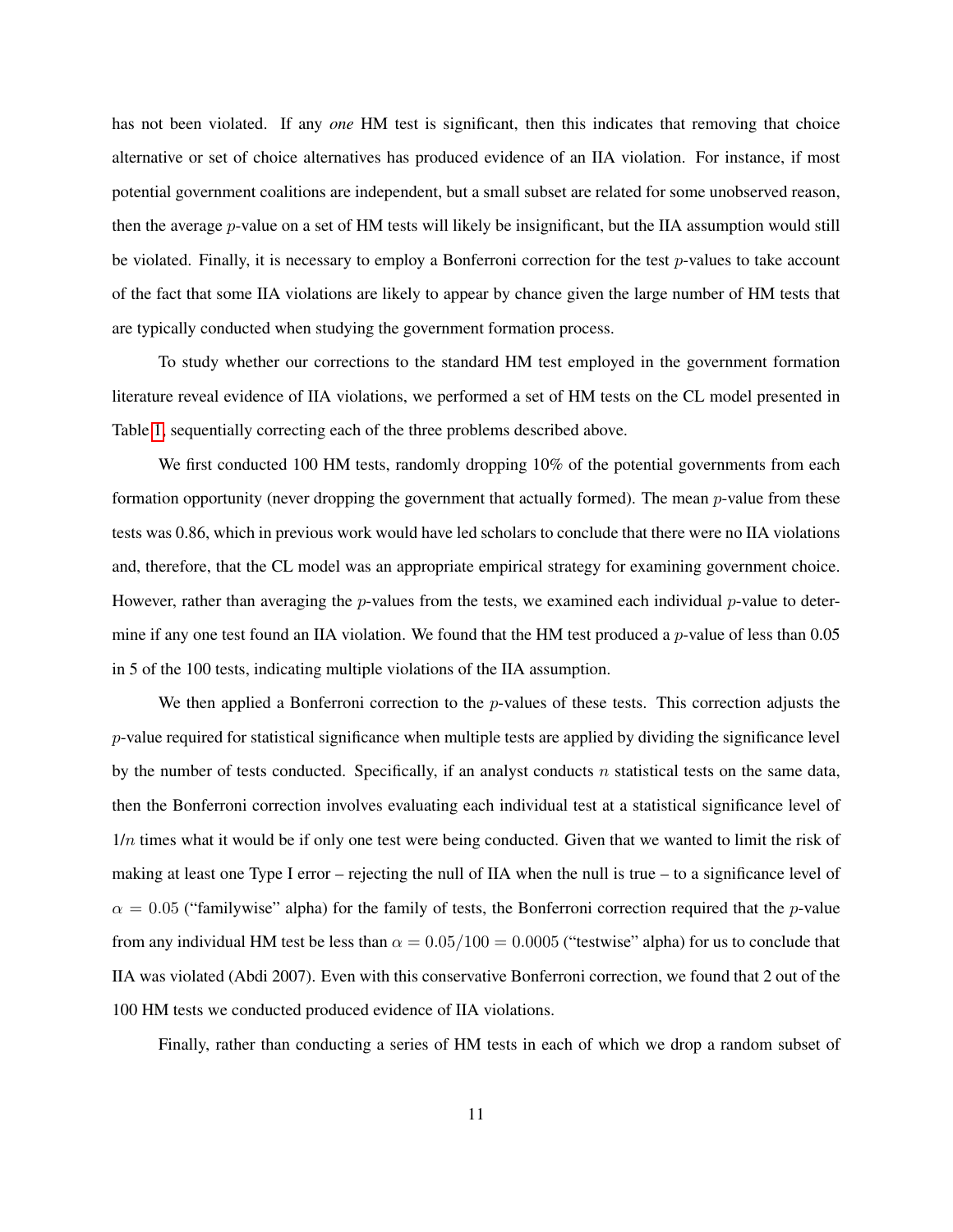potential governments, we conducted a series of tests that sequentially dropped each political party and all the potential governments containing this party from a single formation opportunity at a time. For example, one of the HM tests involved dropping all potential governments in the 1949 Austrian government formation opportunity that included the *Österreichische Volkspartei* (Austrian People's Party), while another test involved dropping all potential governments in the 1987 Irish government formation opportunity that included Fine Gael. Although the average number of potential governments that were dropped in any given test corresponded to less than 0.5% of the entire sample, we still found evidence of IIA violations when dropping the potential governments related to 12 parties (4 after the Bonferroni correction). That is, even when we just drop the potential cabinets related to a *single* party in a *single* formation opportunity from the whole data set (220 formation opportunities and 33,256 potential governments), and even with a Bonferroni correction, we found clear evidence of IIA violations in this CL model.

Overall these tests for IIA violations provide strong evidence that some potential governments are perceived as substitutes for unobserved reasons and, therefore, that the CL model is an inappropriate empirical strategy in the government formation context. Further, even if IIA tests fail to indicate the presence of IIA violations, it is generally unwise for scholars to conclude that there are no IIA violations, as there is growing evidence that IIA tests of all sorts frequently fail to identify IIA violations, even in Monte Carlo studies where the data are explicitly constructed with IIA violations (Cheng & Long 2007). Perhaps the best advice on IIA violations is that models that make the IIA assumption, such as the conditional logit, should only be used when the choice categories "can plausibly be assumed to be distinct and weighed independently in the eyes of each decision maker" (McFadden 1974). This is clearly not the case for potential government alternatives in government formation opportunities.

### 5 Mixed Logit Models and the Government Formation Process

These substantive and methodological concerns with unobserved heterogeneity and IIA violations can be addressed with a mixed logit (MXL) specified as a random coefficients model (Train 1998, McFadden & Train 2000, Glasgow 2001).

Substantively, we want to specify a model where the effects of the independent variables are allowed to vary across government formation opportunities. For example, we might want to allow for the possibility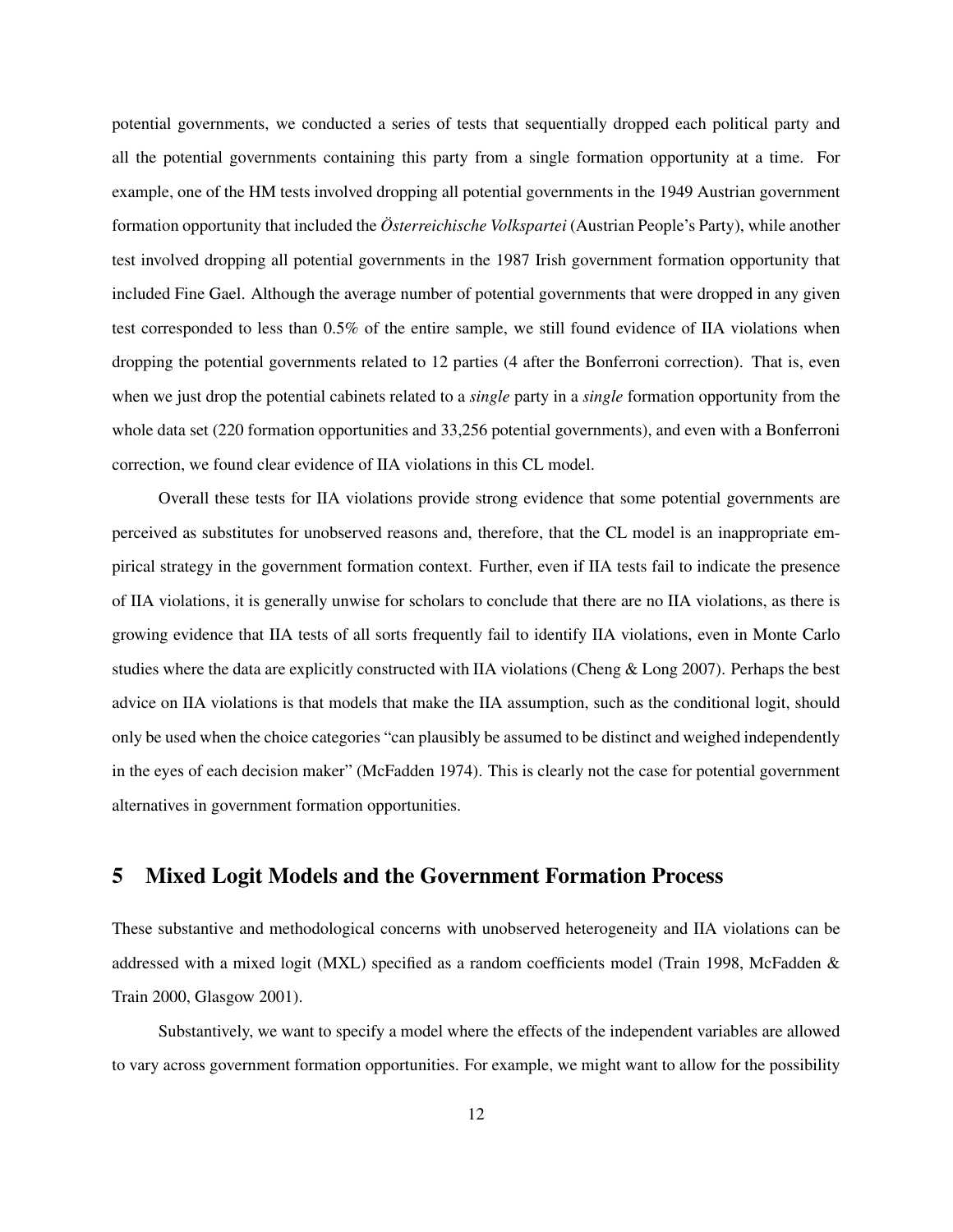that the effect of ideological divisions within a potential government might vary depending on how the parties value office versus policy, something that is very difficult to observe, let alone measure. Ideological differences might have a strongly negative effect in some situations but have no effect in others, depending on the value that the parties in question place on policy. We can allow the effects of such independent variables to vary across formation opportunities through a random coefficients setup in our MXL model, where the independent variables have a mean effect  $\beta$  that is adjusted upward or downward by some amount  $\eta_i$  in each government formation opportunity *i*.

If we could observe this adjustment for each formation opportunity, then the probability that govern-ment j is selected in formation opportunity i is simply the conditional logit probability from Eq. [\(1\)](#page-4-1), with each probability adjusted by adding the constant term  $\eta_i$  to  $\beta$ :

<span id="page-13-0"></span>
$$
P_{ij} = \frac{e^{x_{ij}\beta + x_{ij}\eta_i}}{\sum_{k=1}^{K} e^{x_{ik}\beta + x_{ik}\eta_i}}
$$
\n
$$
\tag{4}
$$

Of course,  $\eta_i$  is not actually observed because it is a function of the unobserved or unmeasured factors that affect government choice. We solve this problem by specifying a joint probability distribution  $g(\eta|\Omega)$ for  $\eta$ , where  $\Omega$  are the fixed parameters of the distribution  $g$  – this specifies the distributions of our random coefficients. We can then obtain the unconditional probability that a potential government is selected by integrating the term in Eq. [\(4\)](#page-13-0) over all possible values of  $\eta$  weighted by the density function of  $\eta$  as given by  $g$ :

<span id="page-13-1"></span>
$$
P_{ij} = \int \left[ \frac{e^{x_{ij}\beta + x_{ij}\eta_i}}{\sum_{k=1}^K e^{x_{ik}\beta + x_{ik}\eta_i}} \right] g(\eta|\Omega) d\eta \tag{5}
$$

This is the mixed logit model, so named because the choice probabilities are a mixture of CL probabilities, each with different values for the  $\eta s$  and a weight determined by the mixing distribution q. Estimating this mixed logit gives us  $\beta$  and  $\Omega$  – the means and covariance matrix of our random coefficients. Note that while  $\eta$  varies across government formation opportunities, it does not vary across potential governments in a single formation opportunity. This introduces correlation across potential governments into the factors that affect the probability that a cabinet will enter office, thereby relaxing the IIA assumption, even if the covariance matrix of the random coefficients  $\Omega$  is diagonal.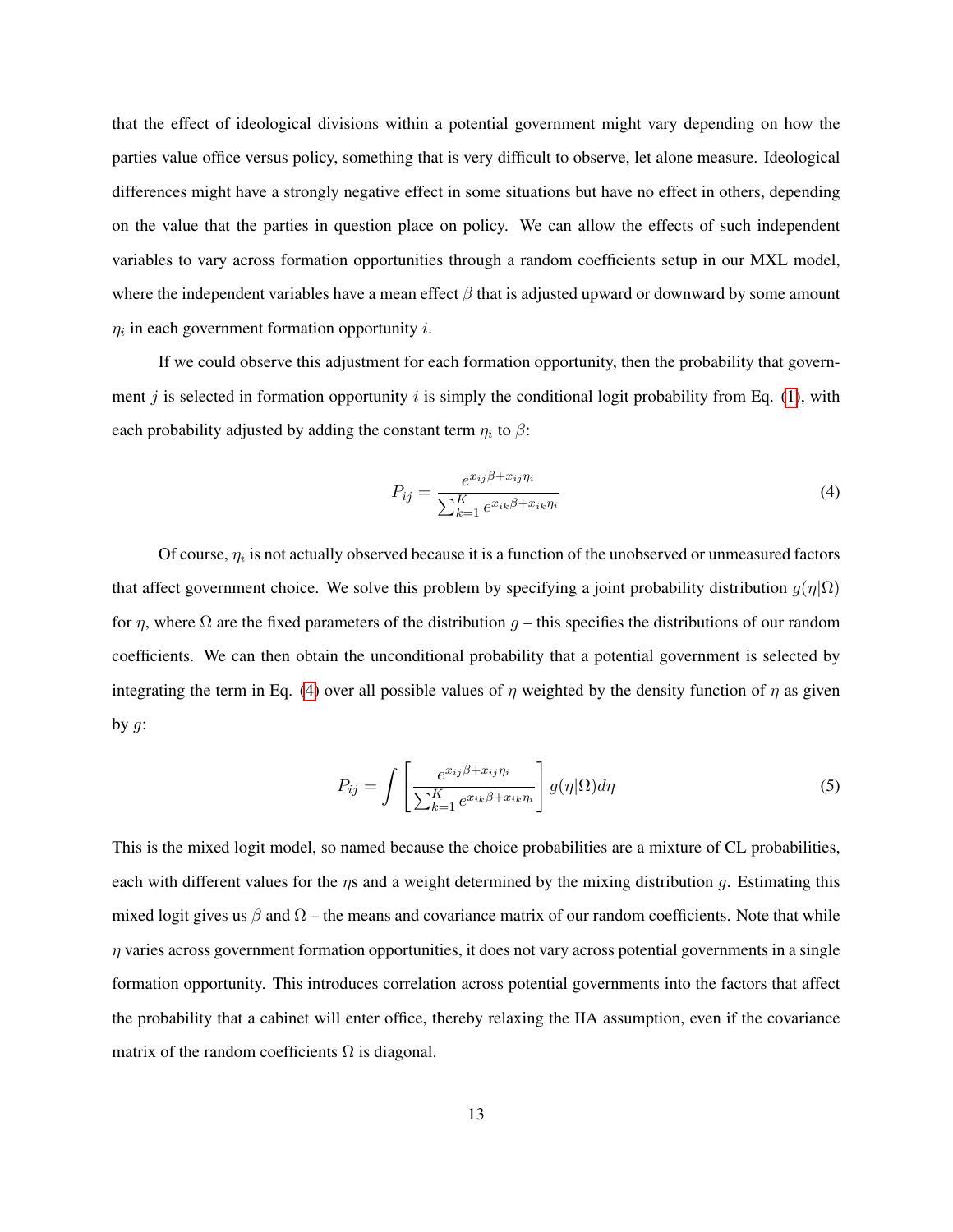Mixed logit models are extremely flexible and researchers can specify any distribution they wish for the ηs. In general, MXL models cannot be estimated through standard maximum likelihood techniques because the integral for the choice probabilities in Eq. [\(5\)](#page-13-1) has no closed-form solution. Instead, they are estimated through maximum simulated likelihood. For each formation opportunity, a value for  $\eta_i$  is drawn from  $g(\eta|\Omega)$  and used to calculate  $\hat{P}_{ij}$ , the conditional choice probability in Eq. [\(4\)](#page-13-0). This process is repeated R times and the integration over  $q(\eta|\Omega)$  is approximated by averaging over the R conditional choice probabilities for each formation opportunity. A simulated log-likelihood function is then created from these simulated probabilities and is maximized with conventional maximum likelihood techniques. In our estimates below we use 125 Halton draws to calculate the conditional choice probabilities. The use of quasi-random sequences such as Halton draws allows for a better coverage of the interval over which the integration is to be performed (for a given number of draws) than if we were to draw randomly, greatly increasing the speed of estimation (Train 2009, 228).[4](#page-14-0)

To demonstrate how a mixed logit can contribute to our substantive understanding of government choice, we compare the results from a conditional logit estimated by Martin and Stevenson (2001, 45, Model 7) to those from a mixed logit estimated on the same data. The mixed logit specification is nearly identical to that of the conditional logit, except that four of the coefficients are now assumed to be randomly distributed.<sup>[5](#page-14-1)</sup> The random coefficients are assumed to be uncorrelated, with the mean of each random coefficient given by  $β$  and the variance of each random coefficient given by the appropriate element in  $Ω$ .

We specify that the coefficients on *Previous Prime Minister in the Coalition* and *Incumbent Coalition* follow normal distributions to allow for the possibility that incumbents, whether the incumbent prime ministerial party or the incumbent government as a whole, are advantaged when it comes to getting into govern-ment in some situations but disadvantaged in others.<sup>[6](#page-14-2)</sup> The Norwegian example from earlier already suggests

<span id="page-14-0"></span><sup>&</sup>lt;sup>4</sup>In theory, a random coefficients multinomial probit (MNP) model could also address our substantive and methodological concerns with unobserved heterogeneity and IIA violations (Hausman & Wise 1978, Haaijer et al. 1998), and MNP models have been employed in the political science literature in this capacity in the past (Alvarez & Nagler 1998*b*, Alvarez & Nagler 1998*a*, Schofield et al. 1998, Quinn, Martin & Whitford 1999). However, estimating a MNP model involves solving a  $K - 1$  dimensional integral, where  $K$  is the number of choice alternatives in the dataset. In the government formation setting, where the number of potential governments in a single formation opportunity can number in the thousands, estimating a MNP is a practical impossibility with standard maximum simulated likelihood techniques. The mixed logit model does not face the same estimation hurdle, as the dimension of integration is defined by the number of random coefficients in the model, not the number of choice alternatives.

<span id="page-14-1"></span> ${}^{5}$ It is worth noting that while it is possible to place random coefficients on all of the covariates in a model, identification can sometimes be empirically difficult (Revelt & Train 1998, 650).

<span id="page-14-2"></span> $6$ An appealing characteristic of the normal distribution is that it can be justified in terms of the central limit theorem – when a large number of random shocks, some positive and some negative, change the effect of a particular covariate in an additive manner,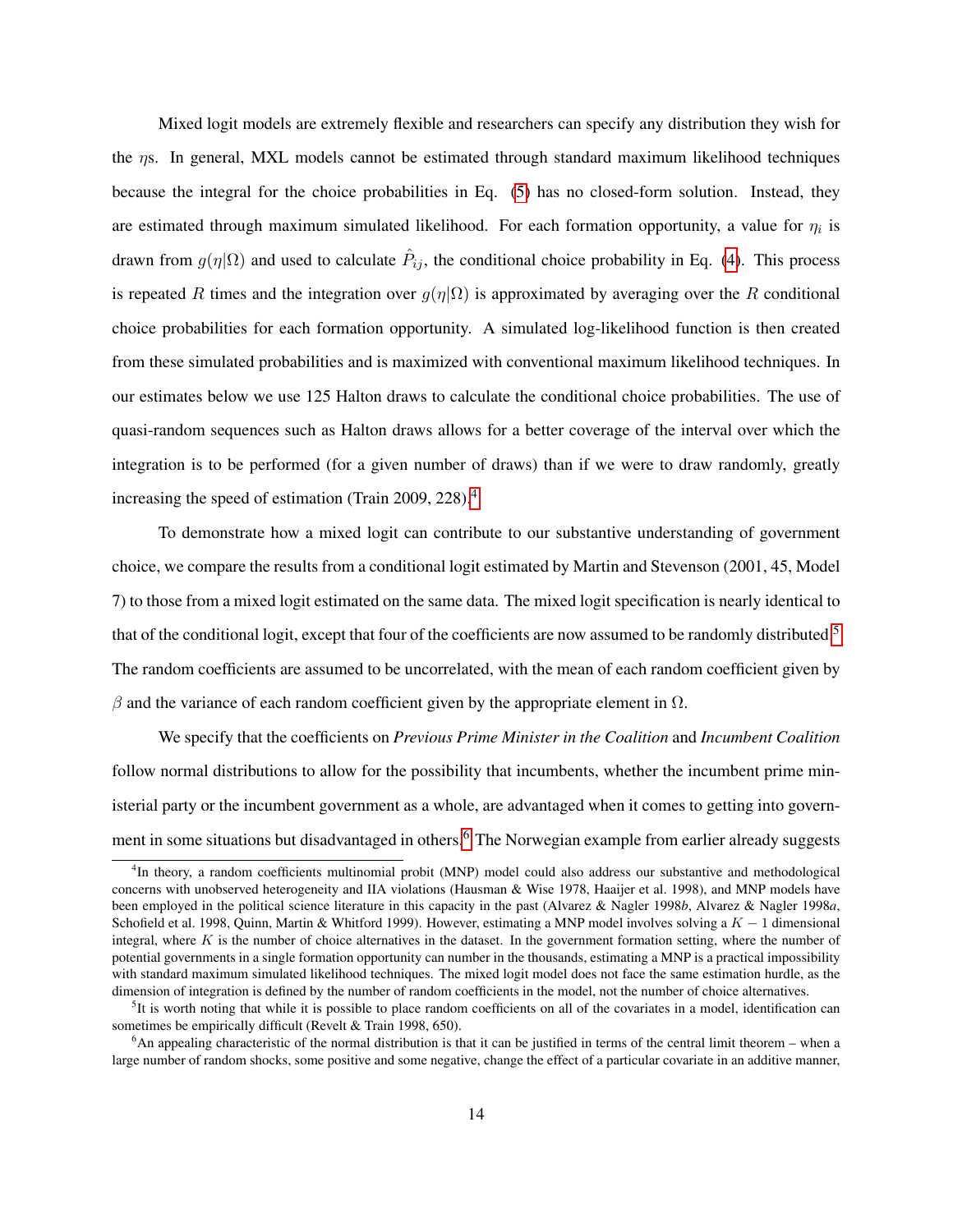that idiosyncratic case-specific events can affect both the likelihood that the incumbent PM party and the likelihood that the incumbent government as a whole are returned to office. There is also good reason to believe that things like the performance of incumbent parties in office or how the previous cabinet terminated that are not captured in the original Martin and Stevenson (2001) model are likely to influence the probability that the incumbent government and PM party are reselected (Glasgow, Golder & Golder 2010, Martin & Stevenson 2010).

We specify that the coefficients on *Ideological Divisions in the Coalition* follow a lognormal distribution. The lognormal assumes that the distribution of coefficients on a covariate is non-negative, but non-positive distributions can be estimated by simply entering the negative of the covariate into the model. We selected a lognormal distribution because ideological divisions within a potential government are not theoretically expected to increase the likelihood that it will enter government, but it may have a negative effect, with the severity of the negative effect varying across government formation opportunities. For instance, there is evidence that some political parties are more "ideologically pure" than others, and are less likely to moderate their ideological positions in an effort to gain power (Adams et al. 2006). For similar reasons, we also specify that the coefficients on *Ideological Divisions within Majority Opposition* follow a positive lognormal distribution. Theory indicates that minority governments are always more likely to form when potential majority coalitions are ideologically divided. However, it seems reasonable to think that the magnitude of this positive effect may vary from one government formation opportunity to another depending on how parties value the tradeoff between office and policy.

The results from estimating the CL and MXL models described above are presented in Table [2.](#page-16-0) The mixed logit results are shown in the first two columns, with the four covariates with random coefficients shown at the bottom. The conditional logit results are shown in the third column.

To some extent, the *fixed* coefficients in the mixed logit lead to the same substantive insights as the corresponding coefficients in the conditional logit. For example, both models indicate that minimal winning coalitions, governments containing the largest party, and governments based on pre-electoral agreements are more likely to enter office. Both models also indicate that minority coalitions, governments containing anti-system parties, and governments containing parties that have publicly refused to govern together are then the distribution of the effect of this covariate becomes normal (Hensher & Greene 2003).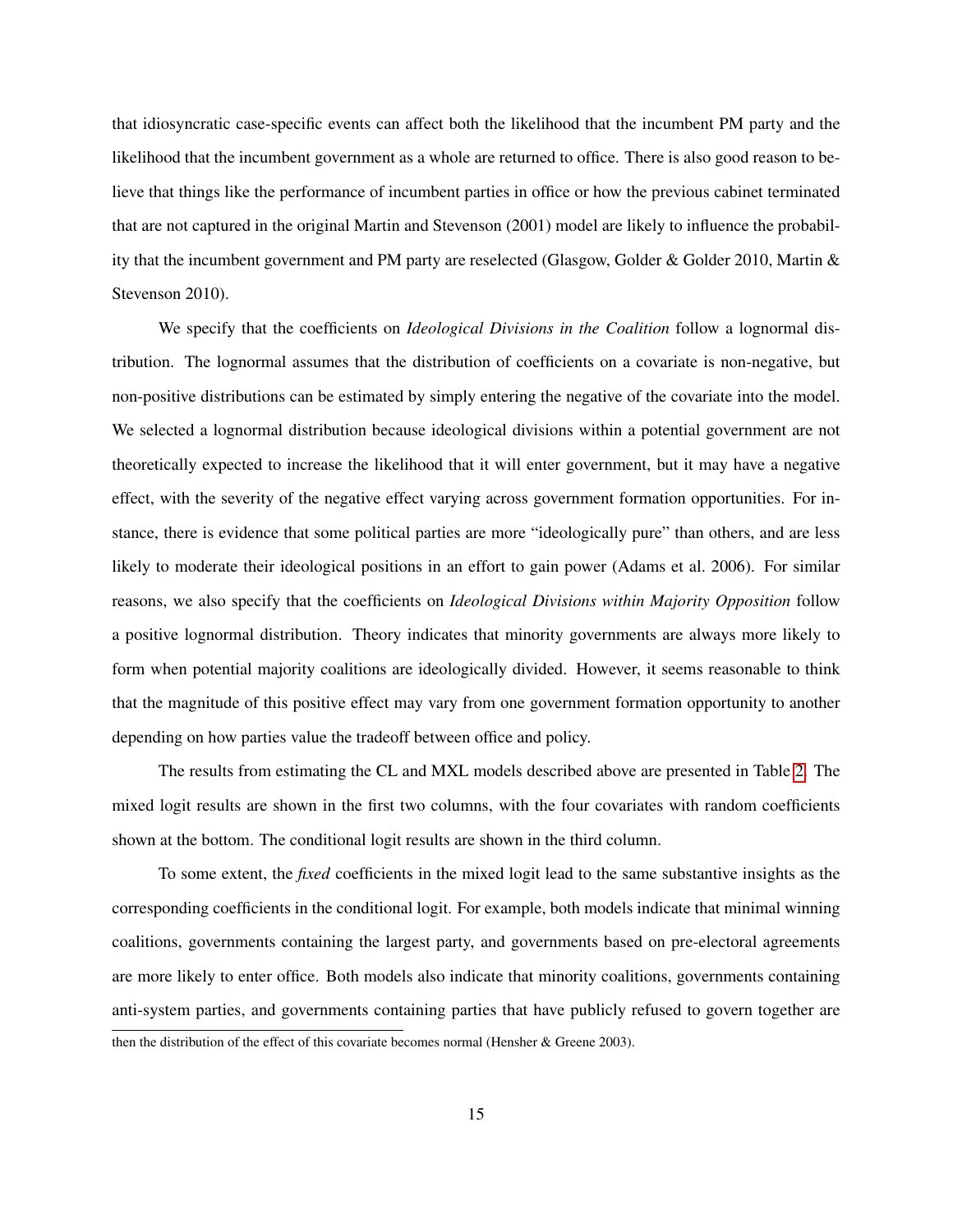|                                                    | Dependent Variable: Choice of Government (1, 0) |                              |                   |
|----------------------------------------------------|-------------------------------------------------|------------------------------|-------------------|
| Regressor                                          |                                                 | Mixed Logit                  | Conditional Logit |
| <b>Minority Coalition</b>                          |                                                 | $-1.48**$                    | $-0.85*$          |
|                                                    |                                                 | (0.65)                       | (0.48)            |
| Minimal Winning Coalition                          |                                                 | $1.01***$                    | $0.55**$          |
|                                                    |                                                 | (0.31)                       | (0.26)            |
| Number of Parties in the Coalition                 |                                                 | $-0.10$                      | $-0.31**$         |
|                                                    |                                                 | (0.15)                       | (0.14)            |
| Largest Party in the Coalition                     |                                                 | $1.41***$                    | $1.40***$         |
|                                                    |                                                 | (0.32)                       | (0.27)            |
| Median Party in the Coalition                      |                                                 | $0.53**$                     | 0.32              |
|                                                    |                                                 | (0.24)                       | (0.20)            |
| Minority Coalition where Investiture Vote Required |                                                 | $-1.03*$                     | $-0.91***$        |
|                                                    |                                                 | (0.55)                       | (0.34)            |
| Anti-System Presence in the Coalition              |                                                 | $-20.58***$                  | $-19.13***$       |
|                                                    |                                                 | (4.33)                       | (3.71)            |
| Pre-Electoral Pact associated with the Coalition   |                                                 | $3.90***$                    | $2.72***$         |
|                                                    |                                                 | (0.84)                       | (0.62)            |
| Anti-Pact associated with the Coalition            |                                                 | $-5.36***$                   | $-4.10***$        |
|                                                    |                                                 | (1.14)                       | (1.04)            |
|                                                    | Mean Coefficient                                | Std. dev. of Coefficient     |                   |
| <b>Incumbent Coalition</b>                         | $1.29**$                                        | $4.26***$                    | 1.89***           |
|                                                    | (0.53)                                          | (1.17)                       | (0.20)            |
| Previous Prime Minister in the Coalition           | 0.08                                            | 0.11                         | $-0.13$           |
|                                                    | (0.29)                                          | (0.81)                       | (0.25)            |
|                                                    | Mean In(Coefficient)                            | Std. dev. of ln(Coefficient) |                   |
| Ideological Divisions in the Coalition             | $-2.55$                                         | $5.47**$                     | $-2.92***$        |
|                                                    | (2.91)                                          | (2.49)                       | (0.85)            |
| Ideological Divisions within Majority Opposition   | $1.62***$                                       | $-0.01$                      | $2.64***$         |
|                                                    | (0.22)                                          | (0.46)                       | (0.83)            |
|                                                    |                                                 |                              |                   |
| <b>Formation Opportunities</b>                     |                                                 | 220                          | 220               |
| <b>Potential Governments</b>                       |                                                 | 33,256                       | 33,256            |

#### <span id="page-16-0"></span>Table 2: Mixed Logit and Conditional Logit Models for Government Choice

\*  $p < 0.10$ ; \*\*  $p < 0.05$ ; \*\*\*  $p < 0.01$  (two-tailed).

less likely to enter office. However, there are important substantive differences. In contrast to the CL model, for example, the mixed logit indicates that governments containing the median legislative party are more likely to enter office and that the number of parties in a coalition has no statistically significant effect on a coalition's probability of becoming the government.

It is apparent that the mixed logit's ability to allow for unobserved heterogeneity through the use of random coefficients also adds to our substantive understanding of the government formation process.

*Note:* The first two columns present the results from a mixed logit model, while the final column presents the results from a conditional logit model. Standard errors are shown in parentheses. The random coefficients on *Incumbent Coalition* and *Previous Prime Minister in the Coalition* are normally distributed, while the random coefficients on *Ideological Divisions in the Coalition* and *Ideological Divisions within Majority Opposition* are lognormally distributed. As each of the lognormal distributions is parameterized in terms of the underlying normal, we report parameters  $\mu$  and  $\sigma^2$  that represent the mean and variance of the log of the coefficients:  $\ln \beta_k \sim N(\mu, \sigma^2)$ .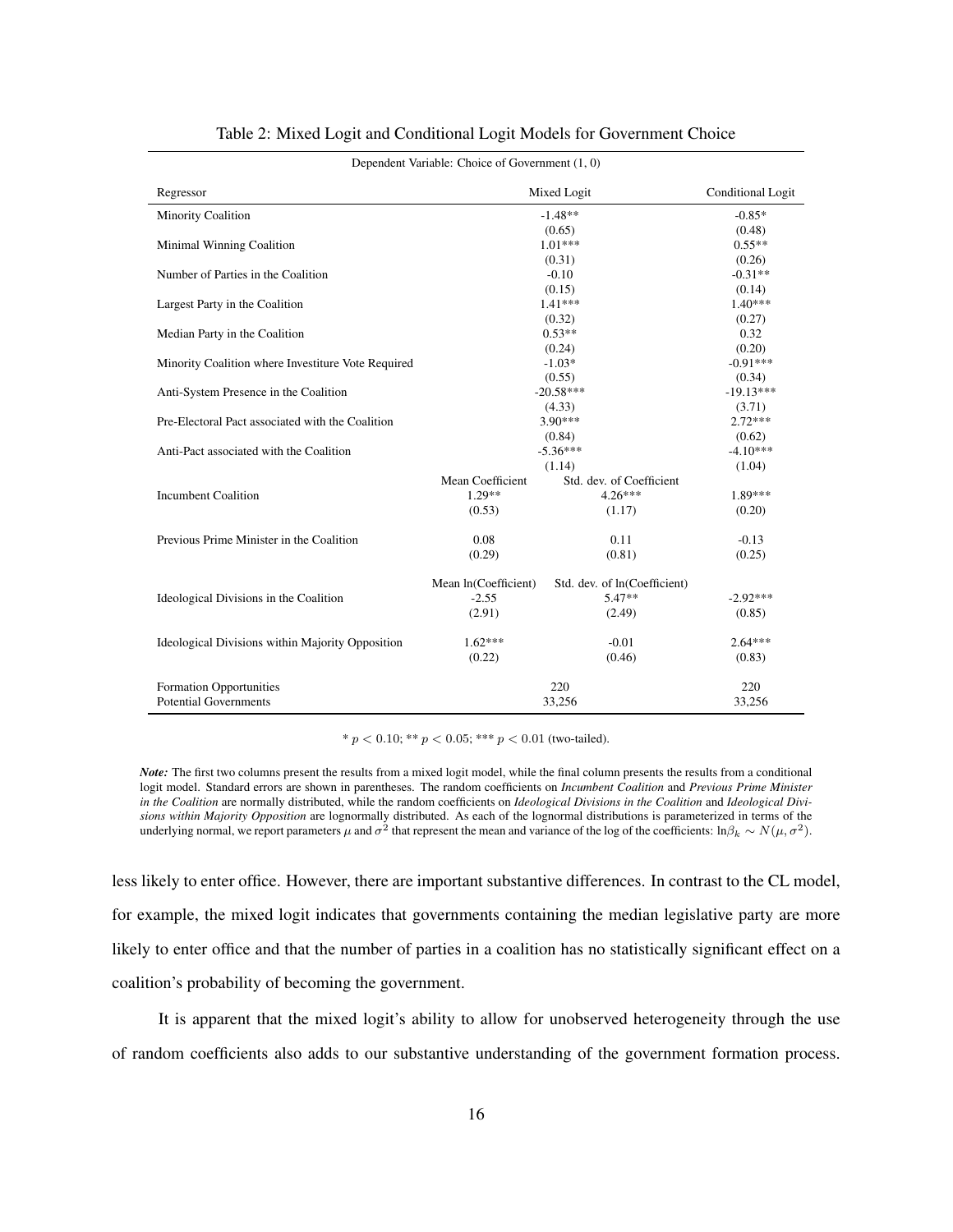Although there are no differences in the inferences one would draw regarding *Previous Prime Minister in the Coalition* across the two models, consider the mixed logit results related to *Incumbent Coalition*. The statistically significant mean coefficient indicates that the incumbent government is more likely to enter office than other potential governments, just as the CL model reveals. However, note that the standard deviation on the *Incumbent Coalition* coefficient is large relative to its mean and statistically significant. This indicates that the effect of being the incumbent government on entering office varies considerably from one formation opportunity to the next, and is in fact negative  $38.1\%$  of the time.<sup>[7](#page-17-0)</sup> This result contradicts the inference from the conditional logit model that incumbent governments are *always* advantaged when it comes to government formation.

Now consider the lognormal coefficients on *Ideological Divisions in the Coalition* and *Ideological Divisions within Majority Opposition.* A coefficient  $\beta_k$  follows a lognormal if the log of  $\beta_k$  is normally distributed. In our mixed logit, we parameterize the lognormal distribution in terms of the underlying normal, estimating parameters  $\mu$  and  $\sigma^2$  that represent the mean and variance of the log of the coefficient:  $\ln \beta_k \sim N(\mu, \sigma^2)$ . While the standard deviation is statistically insignificant for *Ideological Divisions within Majority Opposition*, the large and statistically significant standard deviation for *Ideological Divisions in the Coalition* indicates the presence of considerable unobserved heterogeneity in the influence of ideological divisions on the probability that a coalition will enter office. In other words, the negative effect of ideological divisions within a potential government matter much more in some formation opportunities than others.

In some cases the discovery of unobserved heterogeneity in the effect of a covariate in an MXL model may be a precursor to further theory development, leading scholars to think about exactly what unobserved or unmeasured factors might be causing it. These factors can then be included as conditioning variables in future analyses. Indeed, two recent studies suggest that at least some of the unobserved heterogeneity in the effect of *Incumbent Coalition* has to do with the performance of incumbent parties while in office and with whether the incumbent government ended in public conflict or not (Glasgow, Golder & Golder 2010, Martin  $\&$  Stevenson 2010). It is worth noting, though, that many of the factors that qualitative country experts believe are being ignored by large-N quantitative scholars, and which lead to possible unobserved heterogeneity, are case-specific, and it will be impossible to construct a general theory to explain them. For

<span id="page-17-0"></span> $^{7}$ This calculation is based on the estimated mean and standard deviation of the normally distributed random coefficient.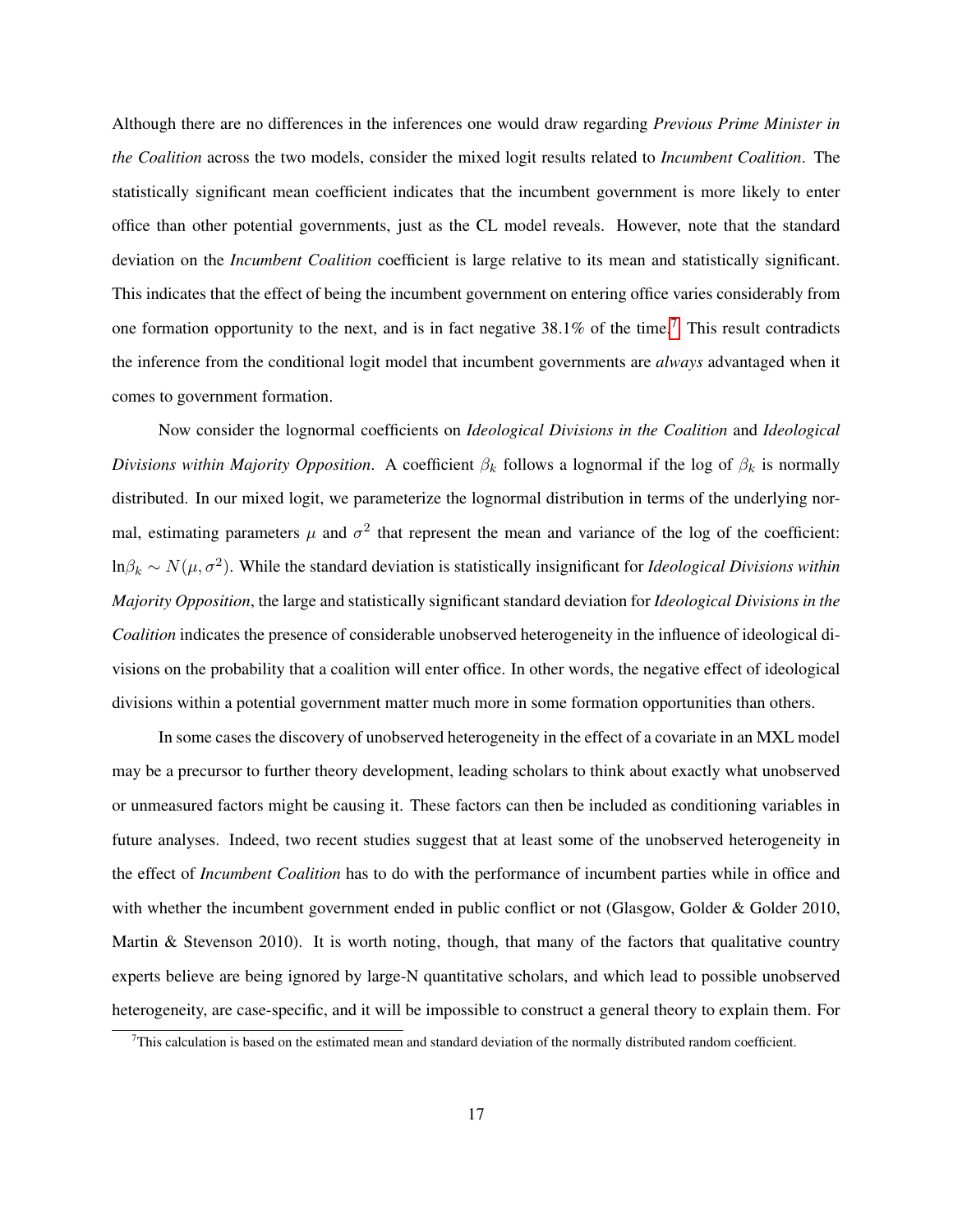example, it is hard to come up with a general theory to explain the reckless pre-electoral declaration by the Norwegian PM that ruled out all potential cabinets that included his party from forming the government in Norway in 1997.

The statistically significant standard deviations on the random coefficients in the mixed logit presented in Table [2](#page-16-0) clearly indicate the presence of unobserved heterogeneity, which demonstrates that the CL model's assumption that the error term is IID across potential governments has been violated. A widespread misconception is that since CL parameter estimates are often similar to the parameter estimates produced by models that relax the IIA assumption, IIA violations are inconsequential. This is incorrect. A failure to address violations of the IID assumption for our error term will lead to inconsistent parameter estimates (Cameron & Trivedi 2005, 513). IIA violations will also lead us to estimate incorrect *substitution patterns* between potential governments. In other words, we will incorrectly estimate how the probability that a potential government takes office changes as its characteristics or those of other potential governments change. Previous research suggesting that IIA violations are "rarely relevant" (Dow & Endersby 2004) has only considered differences in parameter estimates, neglecting to study how IIA violations influence predicted substitution patterns.

We demonstrate how IIA violations can lead to incorrect substantive inferences in the present context with the help of Figure [1,](#page-19-0) which plots the predicted change in probability for each potential government in our data set if we switch largest party status between the largest and second largest parties in each government formation opportunity. The changes in probability estimated by the CL model are plotted on the horizontal axis, while the changes for the MXL model are plotted on the vertical axis. The probability changes would line up along the dashed 45 degree line if the CL and MXL models produced the same estimated changes in probabilities in this hypothetical scenario. The solid black line (a lowess curve) summarizes the actual relationship between the CL and MXL probabilities, demonstrating that the CL model tends to overestimate the changes in the probability that a potential government will form when the identity of the largest party changes. This is a clear indication that any counterfactual analysis we might undertake with the CL model is likely to be substantively misleading.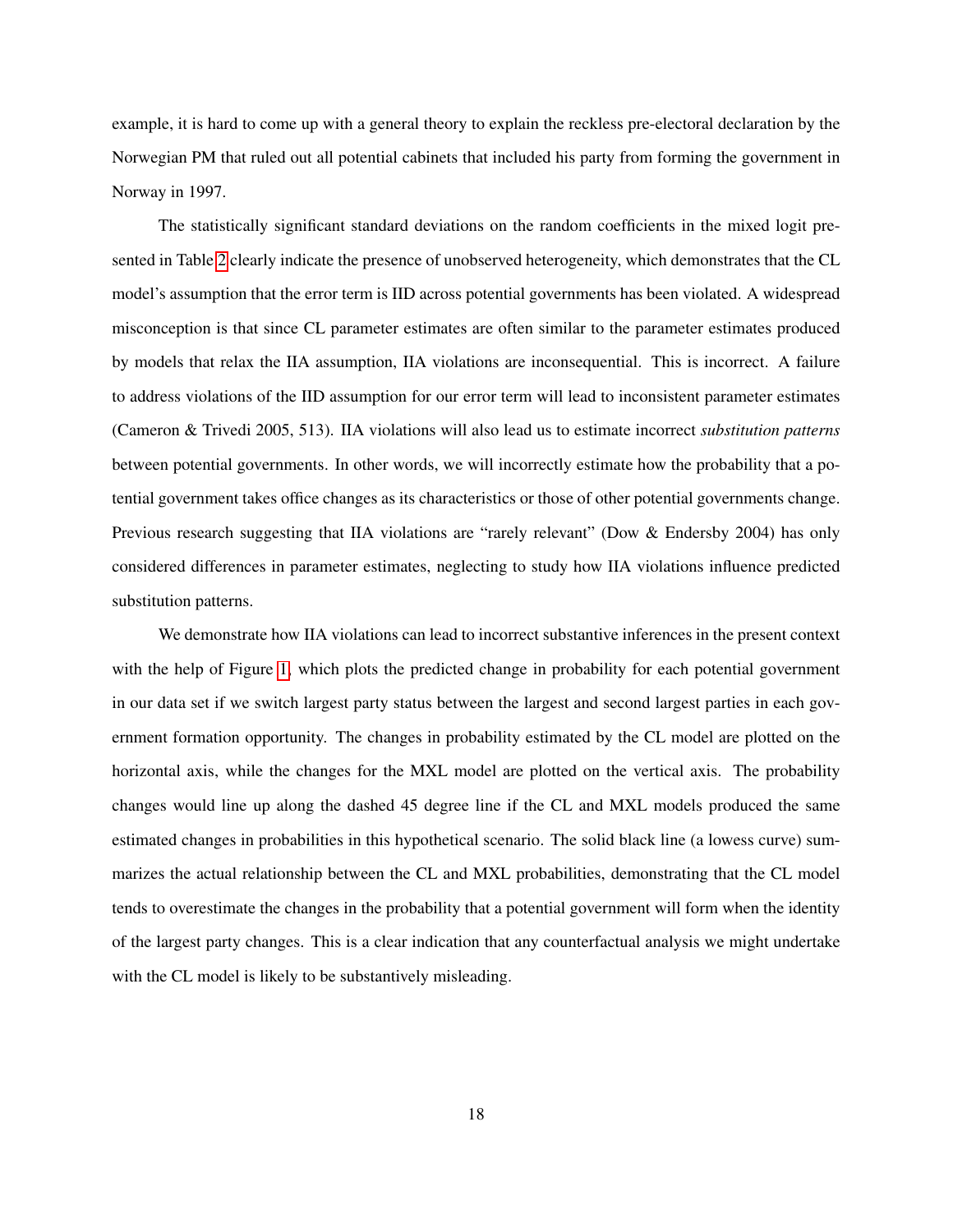Figure 1: Comparing Mixed Logit and Conditional Logit Substitution Patterns

<span id="page-19-0"></span>

Change in Conditional Logit Probability

Note: Figure [1](#page-19-0) plots the predicted change in probability for each potential government in our data set as we switch largest party status from the largest to the second largest party in each government formation opportunity. The changes in probability estimated by the CL model are plotted on the horizontal axis, while the changes for the MXL model are plotted on the vertical axis. The probability changes would line up along the dashed 45 degree line if the CL and MXL models produced the same estimated changes in probabilities for this hypothetical scenario. The solid black line – a lowess curve with bandwidth 0.2 – summarizes the relationship between the CL and MXL probabilities.

# 6 Substantive Interpretation of Models of Government Formation

To date, nearly all empirical studies of the government formation process have simply reported the sign and statistical significance of the model coefficients, and made no effort to interpret the substantive importance of these coefficients. Substantive interpretation can be difficult in models of government choice due to the large number of choice alternatives, each of which is unique to a particular government formation opportunity. The large number of choice alternatives with near zero probabilities also poses a challenge – for instance, nearly 95% of the choice probabilities from the MXL and CL models presented in Table [2](#page-16-0) are less than 0.01. However, with some care, the same techniques that are regularly used to interpret non-linear models in other political science settings can easily be applied to models of government formation.

In a recent study, Martin and Stevenson (2010) calculated odds ratios for changes in some independent variables in an effort to report the substantive significance of their model coefficients. We could use the results from the CL model presented in Table [2](#page-16-0) in a similar way to, say, calculate the odds that a potential government containing the largest party would form versus some alternate government. Such a calculation  $-\frac{e^{1.40\times1}}{e^{1.40\times0}}$  $e^{2.40\times1/2}$  = 4.06 – suggests that a potential government containing the largest party is 4.06 times as likely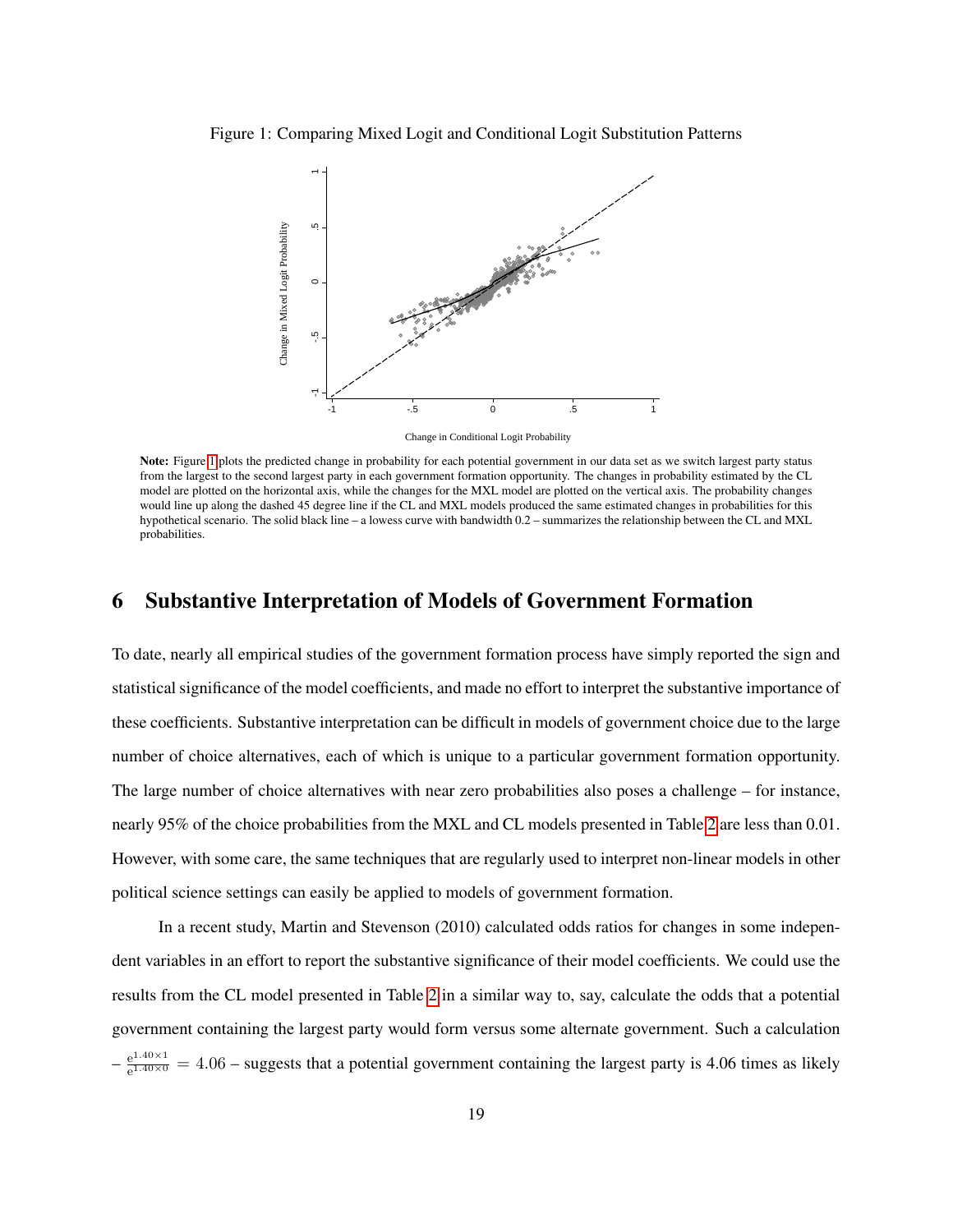to form as a potential government without the largest party, holding all other variables constant.

Although calculating log odds like this is a standard approach to interpreting CL coefficients, it is likely to produce misleading estimates of the substantive effects of coefficients in models of government choice, since in many cases changing the value of a variable for one potential government logically implies changes in the values of variables for other potential governments in a formation opportunity. This has important implications for the substantive effects we calculate. For instance, the probability that a particular potential government forms if it no longer contains the largest party will depend on which other potential government in the formation opportunity *does* contain the largest party. Further, changes in which potential government includes the largest party will also produce other changes in this counterfactual case, such as changes in the set of minimal winning and minority coalitions. This problem is analogous to calculating the odds ratio for a single variable that is also part of an interaction term – without accounting for the interaction term, statements about the substantive effect of the variable will be misleading. In effect, the substantive effect of a covariate in models of government choice cannot accurately be captured with a single value – the substantive effect will vary both across formation opportunities and within formation opportunities depending on how the characteristics of the various potential governments in a formation opportunity change. For this reason, our preference for calculating substantive effects for model coefficients is to create one or more hypothetical cases (either based on real-world cases or hypothetical cases of interest created by the researcher), and calculate predicted probabilities for various counterfactuals.

As an example of this kind of substantive analysis, we start with a hypothetical case based on the government formation opportunity resembling the one that took place in the Netherlands following the 1981 election. We base our hypothetical case on a Dutch government formation opportunity because it is widely recognized that Dutch elections are representative of the types of elections that occur in multiparty parliamentary democracies (Rose & McAllister 1986), and because we wish to follow in a long line of studies that have used Dutch elections to demonstrate methodological advances in the use of discrete choice models (Alvarez & Nagler 1998*b*, Schofield et al. 1998, Quinn, Martin & Whitford 1999, Glasgow & Alvarez 2005). Although there were ten parties in the Dutch legislature in 1981, we focus on potential governments involving the four largest political parties.

In Figure [2](#page-21-0) we present the predicted probabilities for every potential government that could be formed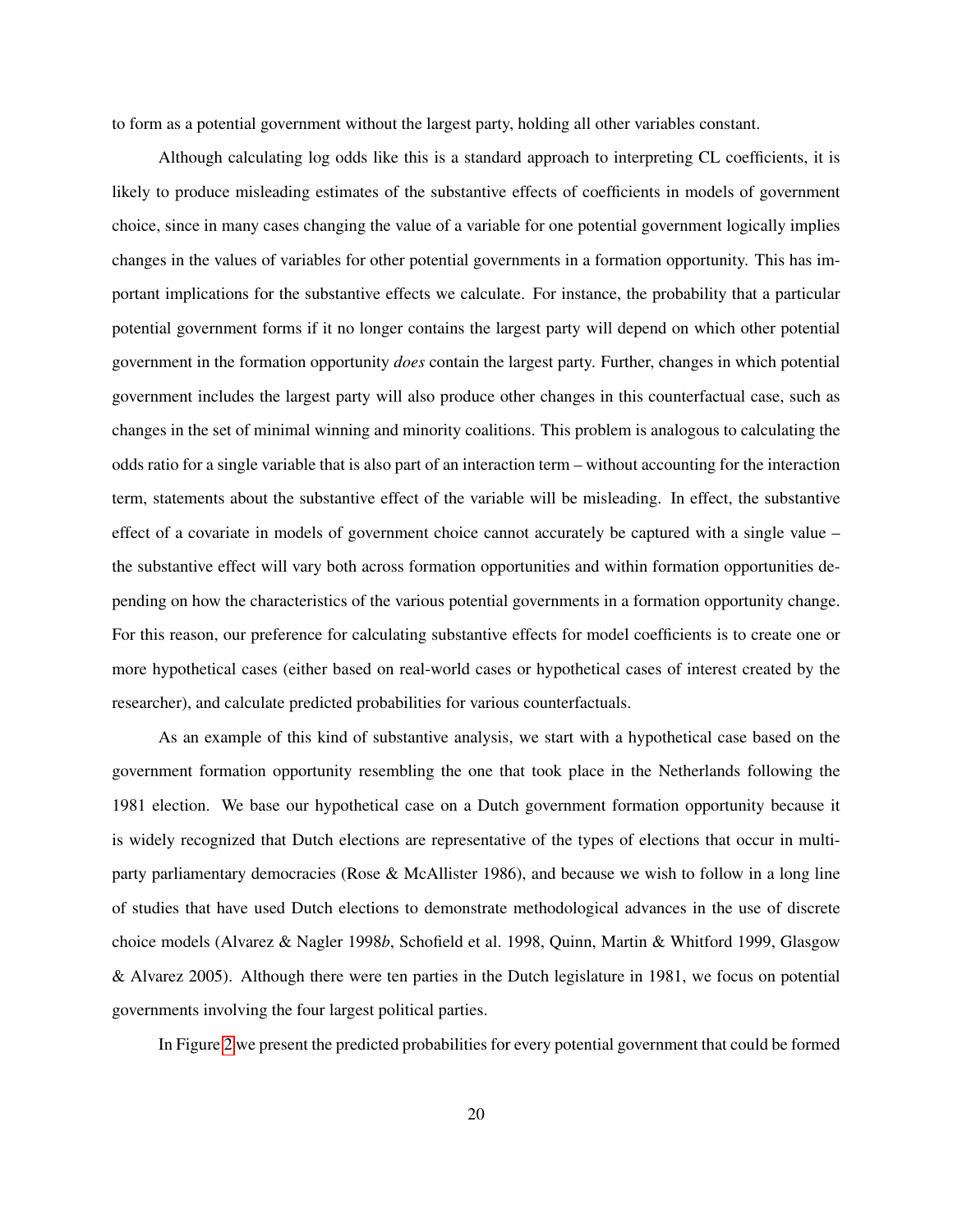Figure 2: The Predicted Probability of Entering Office for Various Potential Governments (Netherlands 1981)

<span id="page-21-0"></span>

Comparative Manifesto Project Ideology Score

Note: The results presented here are for a government formation opportunity resembling the one that took place in the Netherlands in 1981. The four major parties in the Dutch legislature are shown at the bottom, with grey squares indicating which parties belong to each potential government. The potential governments are presented in ideological order from left to right, based on the seat-share weighted average of the CMP ideological scores for each party: PvdA -18.7, D66 -13.1, CDA -12.3, VVD 7.6. Estimates are based on simulations using 10,000 draws from the estimated coefficient vector and variance-covariance matrix.

from the four major parties in the 1981 Dutch election using the results from the mixed logit model in Table [2.](#page-16-0) These potential governments are presented in ideological order from left to right, based on the seat-share weighted average of the Comparative Manifesto Project (CMP) ideological scores for each party (Budge et al. 2001). The *Christen-Democratisch Appel* (CDA), the *Democraten 66* (D66), and the *Partij van de Arbeid* (PvdA) were all centrist parties, with the CDA slightly to the right and the PvdA and D66 slightly to the left. The *Volkspartij voor Vrijheid en Democratie* (VVD) was more ideologically distinct and clearly on the right. The four major parties are listed at the bottom of the graph, with grey squares indicating which parties belong to each potential government. For each potential government, we calculated 10,000 predicted probabilites using draws from the estimated coefficient vector and variance-covariance matrix – the means and 95% confidence intervals (based on the 2.5th and 97.5th percentile of the 10,000 probabilities) are presented here. Note that the 95% CIs will not necessarily be symmetrical around the mean.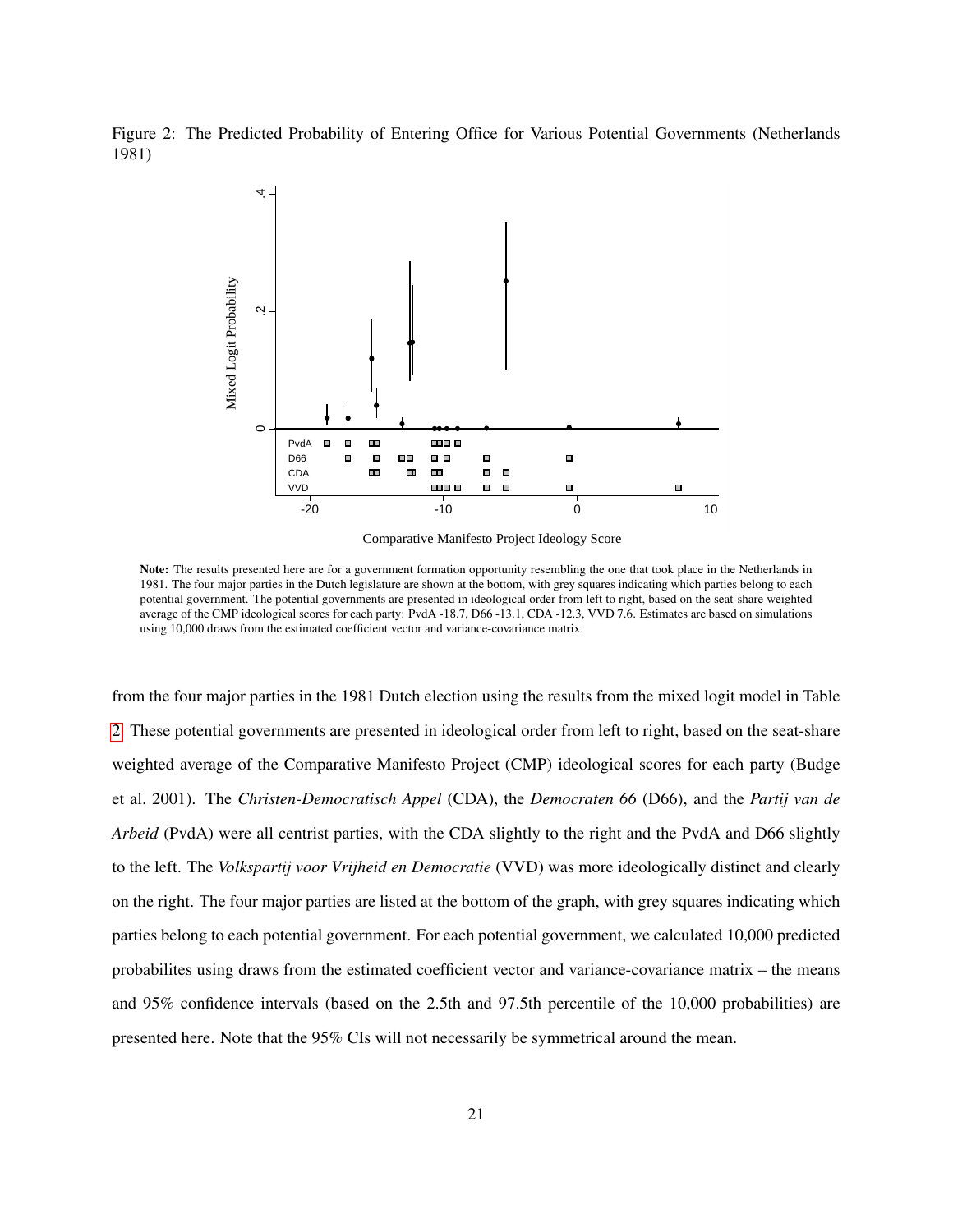An examination of Figure [2](#page-21-0) reveals several features of our model of government choice. For example, ideologically-divided coalitions such as the PvdA-VVD and D66-VVD coalitions have a very low probability of forming, even lower than single-party minority governments. Potential governments involving the largest party (CDA) tend to have a higher likelihood of forming, with the incumbent CDA-VVD coalition having the highest probability.

Counterfactual analyses for these kinds of hypothetical cases are also relatively straightforward. To illustrate this, we focus on four of the potential governments shown in Figure [2](#page-21-0) that received attention from political actors and media at the time: CDA-VVD, CDA-PvdA, CDA-D66, and CDA-PvdA-D66. In Table [3](#page-23-0) we present the predicted probabilities that each of these potential governments enter office based on the mixed logit model presented in Table [2.](#page-16-0) In the first column, we indicate the mixed logit predicted probabilities that each of the four potential governments would enter office in the baseline scenario where the independent variables take on the actual values observed in the real-world formation opportunity. Standard errors are shown in parentheses. As indicated at the top of the first column, the CDA was the largest party. In the subsequent columns, we indicate the predicted probabilities that each potential government enters office when we transfer largest party status from the real-world largest party to one of the other three parties. It is important to note that when we transfer the largest party status from one party to another that this can result in other changes such as whether potential governments are minimal winning or minority, and whether they contain the median ideological party; all of these changes must be taken into account when calculating predicted probabilities in the counterfactual scenarios. Finally, we also indicate the change in predicted probability from the baseline scenario to the counterfactual one, and whether the change is statistically significant.

As was already apparent from Figure [2,](#page-21-0) a CDA-VVD government is the most likely outcome in the baseline scenario, followed by a CDA-D66 and then a CDA-PvdA government. Changing largest party status from the CDA to the PvdA increases the likelihood of a CDA-PvdA or CDA-PvdA-D66 coalition, and reduces the probability of a CDA-VVD coalition, while changing largest party status from the CDA to the VVD has the opposite effect i.e. the probability of a CDA-PvdA coalition decreases but that of a CDA-VVD coalition increase. These two counterfactuals reveal that as a large, centrist party, the CDA was likely to be a member of the governing coalition whether the largest party was on the left or the right. In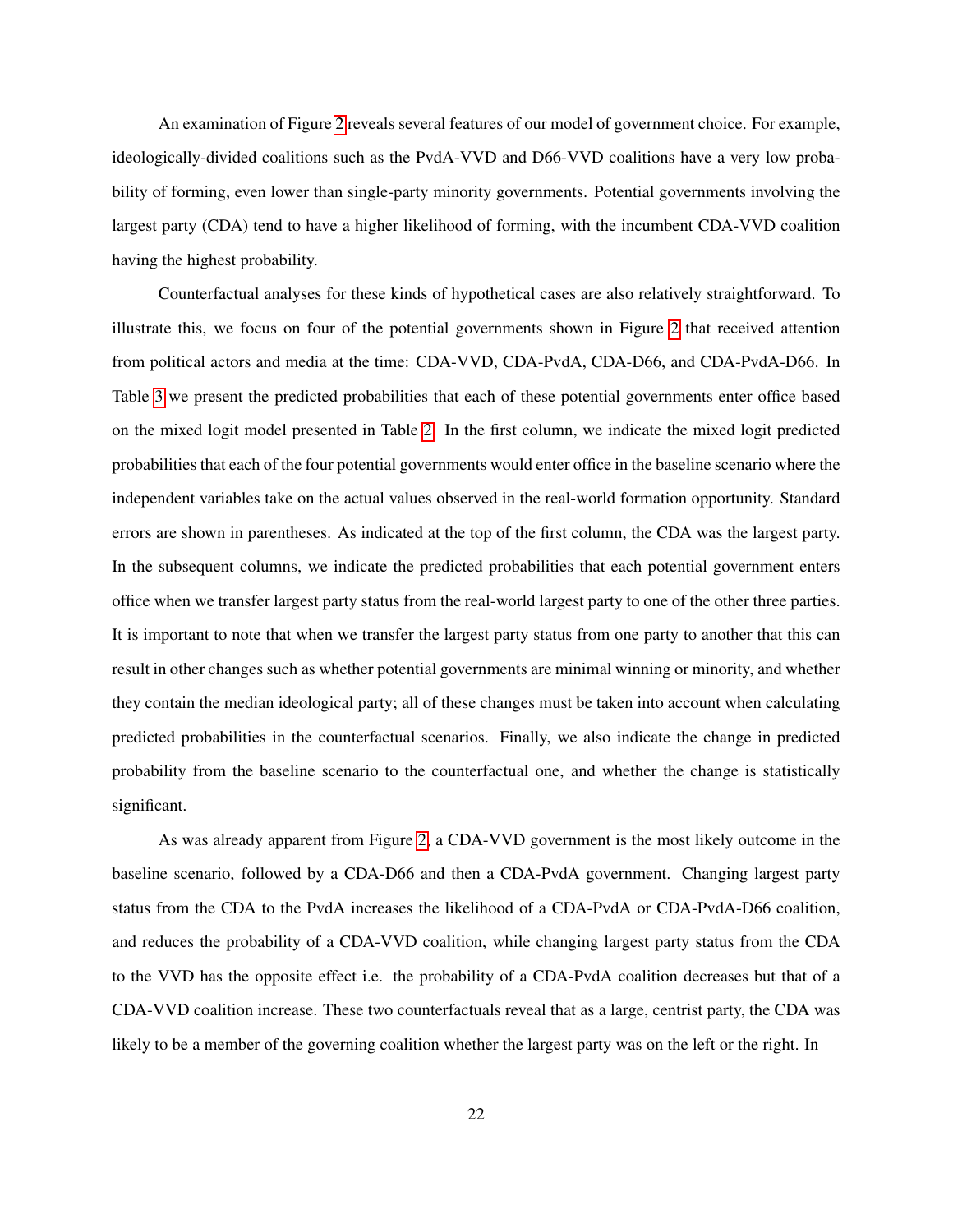<span id="page-23-0"></span>

|               | CDA                                                      | <b>CDA</b> ->PvdA                                        |                                           |                                        | $CDA \rightarrow VVD$                            | $CDA \rightarrow D66$              |                                                                    |
|---------------|----------------------------------------------------------|----------------------------------------------------------|-------------------------------------------|----------------------------------------|--------------------------------------------------|------------------------------------|--------------------------------------------------------------------|
| Coalition     | Probability<br>Predicted                                 | Probability<br>Predicted                                 | Probability<br>Change in                  | Probability<br>Predicted               | Probability<br>hange in                          | Probability<br>Predicted           | Probability<br>Change in                                           |
| <b>CIVY-D</b> | 0.25                                                     | 0.19                                                     | $-0.06**$                                 | 0.52                                   | $0.27***$                                        | 0.13                               | $-0.12***$                                                         |
|               |                                                          |                                                          |                                           |                                        |                                                  |                                    |                                                                    |
| CDA-PvdA      |                                                          |                                                          |                                           |                                        |                                                  |                                    |                                                                    |
|               | $(0.06)$<br>$(0.03)$<br>$(0.05)$<br>$(0.05)$<br>$(0.04)$ | $0.99$<br>$0.99$<br>$0.05$<br>$0.03$<br>$0.06$<br>$0.06$ | $(0.03)$<br>0.07***<br>$(0.02)$<br>0.08** | $0.09$<br>$0.002$<br>$0.007$<br>$0.07$ | $(0.08)$<br>$-0.12***$<br>$(0.03)$<br>$-0.08***$ | (0.05)<br>0.002)<br>0.002)<br>0.28 | $(0.03)$<br>$0.12***$<br>$(0.03)$<br>$0.14*$<br>$0.07$<br>$(0.07)$ |
| CDA-D66       |                                                          |                                                          |                                           |                                        |                                                  |                                    |                                                                    |
|               |                                                          |                                                          | $(0.03)$<br>$0.02***$                     | (0.04)                                 | $(0.03)$                                         | (0.09)                             |                                                                    |
| CDA-PvdA-D66  |                                                          |                                                          |                                           | 0.05                                   | 0.01                                             | 0.02                               |                                                                    |
|               | (0.01)                                                   | (0.02)                                                   | (0.01)                                    | (0.02)                                 | (0.02)                                           | (10.01)                            | (0.01)                                                             |

| 5                        |  |
|--------------------------|--|
|                          |  |
|                          |  |
|                          |  |
|                          |  |
|                          |  |
|                          |  |
|                          |  |
|                          |  |
|                          |  |
|                          |  |
|                          |  |
|                          |  |
|                          |  |
|                          |  |
|                          |  |
|                          |  |
|                          |  |
|                          |  |
|                          |  |
|                          |  |
|                          |  |
|                          |  |
|                          |  |
|                          |  |
|                          |  |
|                          |  |
|                          |  |
|                          |  |
| $\overline{\phantom{a}}$ |  |
|                          |  |
|                          |  |
|                          |  |
|                          |  |
|                          |  |
|                          |  |
|                          |  |
|                          |  |
|                          |  |
|                          |  |
|                          |  |
|                          |  |
|                          |  |
|                          |  |
| l                        |  |
|                          |  |
|                          |  |
|                          |  |
|                          |  |
|                          |  |
|                          |  |
|                          |  |
|                          |  |
|                          |  |
|                          |  |
|                          |  |
|                          |  |
|                          |  |
|                          |  |
|                          |  |
|                          |  |
|                          |  |
|                          |  |
|                          |  |
|                          |  |
|                          |  |
|                          |  |
|                          |  |
|                          |  |
|                          |  |
|                          |  |
|                          |  |
| I                        |  |
|                          |  |
|                          |  |
|                          |  |
|                          |  |
|                          |  |
|                          |  |
|                          |  |
|                          |  |
|                          |  |
|                          |  |
|                          |  |
|                          |  |
|                          |  |
|                          |  |
|                          |  |
|                          |  |
|                          |  |
|                          |  |
|                          |  |
|                          |  |
|                          |  |
|                          |  |
|                          |  |
|                          |  |
|                          |  |
|                          |  |
|                          |  |
| l                        |  |
|                          |  |
|                          |  |
|                          |  |
|                          |  |
| ׇ֚֘                      |  |
|                          |  |
|                          |  |
|                          |  |
| j<br>Ö                   |  |
| I                        |  |
|                          |  |
|                          |  |
|                          |  |
| ţ<br>E<br>Í              |  |

*AOne*: The results presented mete are to a government formation opportunity resentionity and to the number of the two place in the reductional values observed in the real-world selection opportunity. The probabilities for remaining columns indicate either predicted probabilities or changes in predicted probabilities as we transfer largest party status from the CDA to one of the other three major parties. Note that in some cases this change *Note:* The results presented here are for a government formation opportunity resembling the one that took place in the Netherlands in 1981. The first column indicates the mixed logit predicted probabilities for four selected potential governments in the baseline scenario when the independent variables take on the actual values observed in the real-world selection opportunity. The remaining columns indicate either predicted probabilities or changes in predicted probabilities as we transfer largest party status from the CDA to one of the other three major parties. Note that in some cases this change in largest party status also leads to changes in whether potential governments are minimal winning or minority, and whether they contain the median ideological party. Standard errors are shown in parentheses. Statistically significant changes in predicted probability are indicated: \*  $p < 0.10$ ; \*\*  $p < 0.05$ ; \*\*\*  $p < 0.01$  (two-tailed). Estimates are example and construction of t  $\frac{1}{2}$  based on simulations using 10,000 draws from the estimated coefficient vector and variance-covariance matrix. based on simulations using 10,000 draws from the estimated coefficient vector and variance-covariance matrix.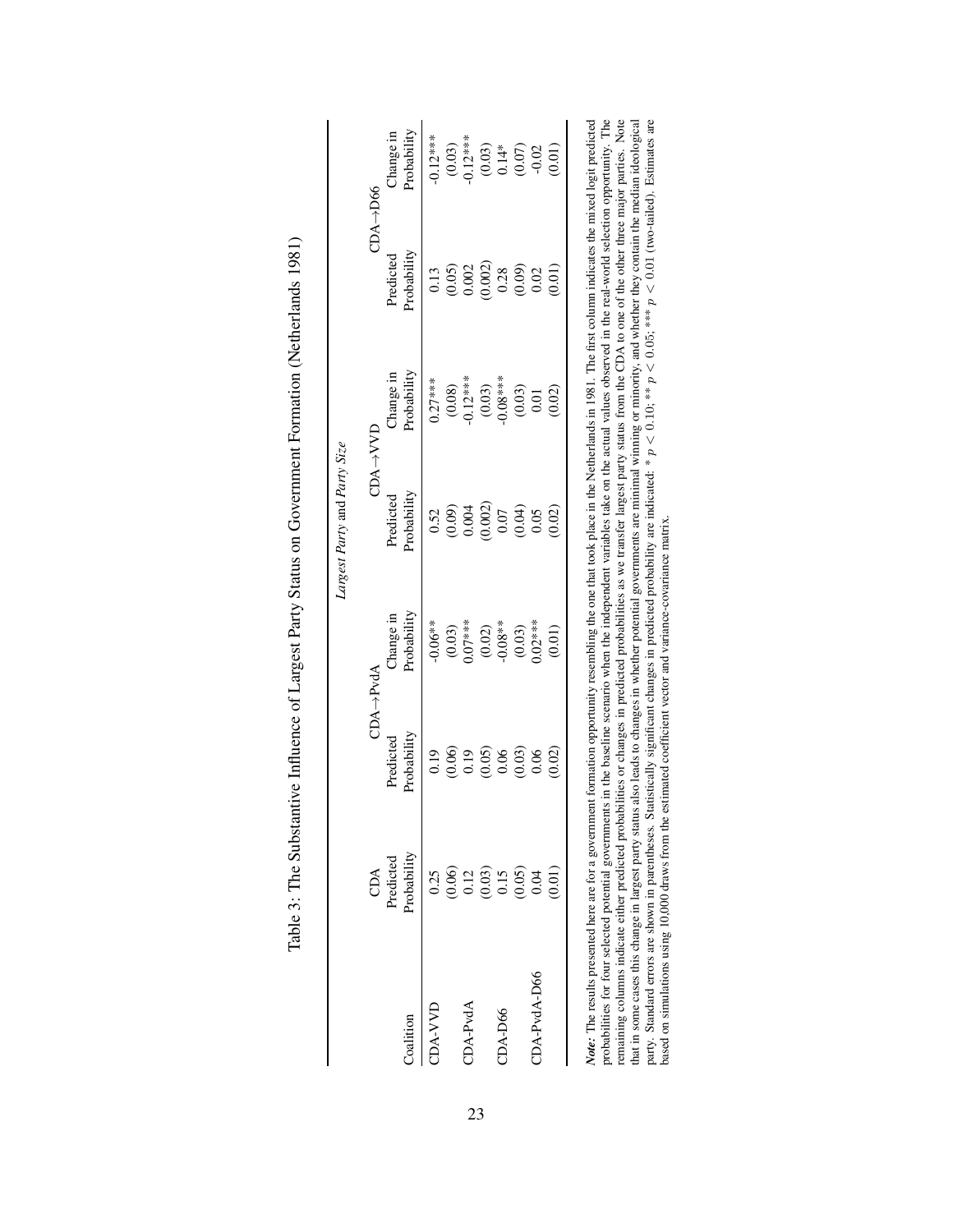contrast, the probability of both the CDA-VVD and CDA-PvdA coalitions declines when the D66 becomes the largest party, and the probability of the CDA-D66 coalition does not significantly increase. This is because the D66 is replacing the CDA as the largest *centrist* party in this particular counterfactual.

The actual government that formed following the 1981 Dutch elections was a center-left, three-party coalition comprising the PvdA, CDA, and the D66. To a large extent, this outcome can be explained by idiosyncratic contextual factors specific to the 1981 Dutch formation opportunity. At this point in Dutch political history, forming a stable government was quite a challenge. The previous election, held in 1977, was followed by the longest delay in forming a government ever recorded in Europe - a record-setting 208 days (Golder 2010). This delay was due in part to policy disagreements between potential coalition parties, personal conflicts between party leaders, and the strategic choices by a couple of parties that rendered certain coalitions all but impossible to form (Irwin 1983). The eventual outcome of the 1977 government formation process was a CDA-VVD coalition. Many Dutch voters considered this outcome to be illegitimate because the social-democratic PvdA was seen as having won a 'landslide victory' in the elections (it was the largest party and had made an historic gain of 10 legislative seats) and yet did not manage to enter government. The CDA-VVD government made matters worse by implementing a more right-wing policy in response to the economic problems of the time than much of the Dutch electorate wanted. During the legislative term, the PvdA played a purely obstructionist role in opposition. In contrast, the progressiveliberal D66 acted as a much more "reasonable opposition" and saw its popularity rise as a consequence (van Mierlo 1981, 300). Ideological divisions between potential coalition partners were particularly salient in the 1981 elections given the unpopularity of the right-wing economic policies favored by the VVD and the fact that much of the Dutch electorate had thought that a PvdA-led left-wing government, rather than a rightwing government, should have formed in 1977. That the D66 made it into government with the CDA and PvdA can be explained by its perceived good performance while in opposition and its subsequent increase in legislative seats.

As a substantive example of how idiosyncratic case-specific factors like those in the 1981 Dutch formation opportunity can influence the government formation process, Figure [3](#page-25-0) illustrates how heterogeneity in the effect of *Ideological Divisions in the Coalition* affects the mixed logit predicted probabilities of entering office for the potential governments presented in Table [3.](#page-23-0) The four lines indicate how the predicted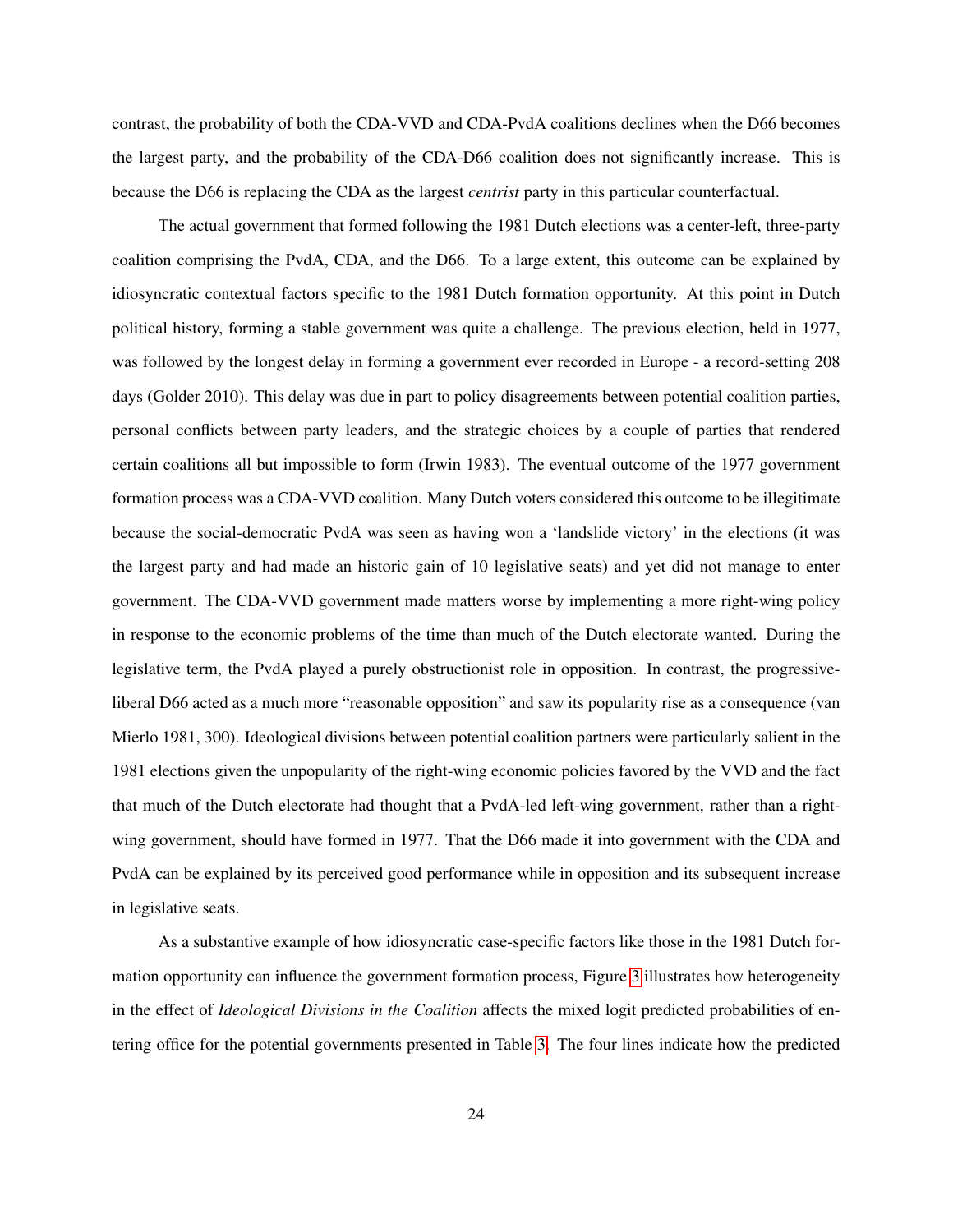<span id="page-25-0"></span>Figure 3: The Predicted Probability of Becoming the Government as the Coefficient on *Ideological Divisions in the Coalition* Varies (Netherlands 1981)



Coefficient on *Ideological Divisions in the Coalition*

probability of entering office for each of these potential governments changes as we vary the magnitude of the logged coefficient on *Ideological Divisions in the Coalition* from -2.5 to 5.5, holding all else constant.

Of the four potential governments examined here, the ideological divisions were greatest in the incumbent CDA-VVD coalition and smallest in the CDA-D66 and CDA-PvdA coalitions. As Figure [3](#page-25-0) illustrates, the predicted probabilities that the various coalitions enter office change quite dramatically as we change the importance of ideological divisions. As the logged coefficient on *Ideological Divisions in the Coalition* increases, ideological divisions between coalition partners make a potential government less likely to form. As a result, we see that the probability of a CDA-VVD government declines sharply as we go from left to right in Figure [2,](#page-21-0) whereas the probabilities of a CDA-D66 or CDA-PvdA government increase. For sufficiently large values of the logged coefficient, the predicted probability that either the CDA-D66 coalition or the CDA-PvdA coalition enters government is larger than that associated with the CDA-VVD coalition. Given the high salience of ideological divisions in the 1981 Dutch formation opportunity, this may

Note: To calculate the mixed logit predicted probabilities, we set the values of the independent variables to be the same as those characterizing the potential governments in the 1981 government formation opportunity in the Netherlands. The only thing that we varied was the value of the logged coefficient on *Ideological Divisions in the Coalition*, across a range that captured most of the changes in probability. The mean logged coefficient on *Ideological Divisions in the Coalition* is -2.55.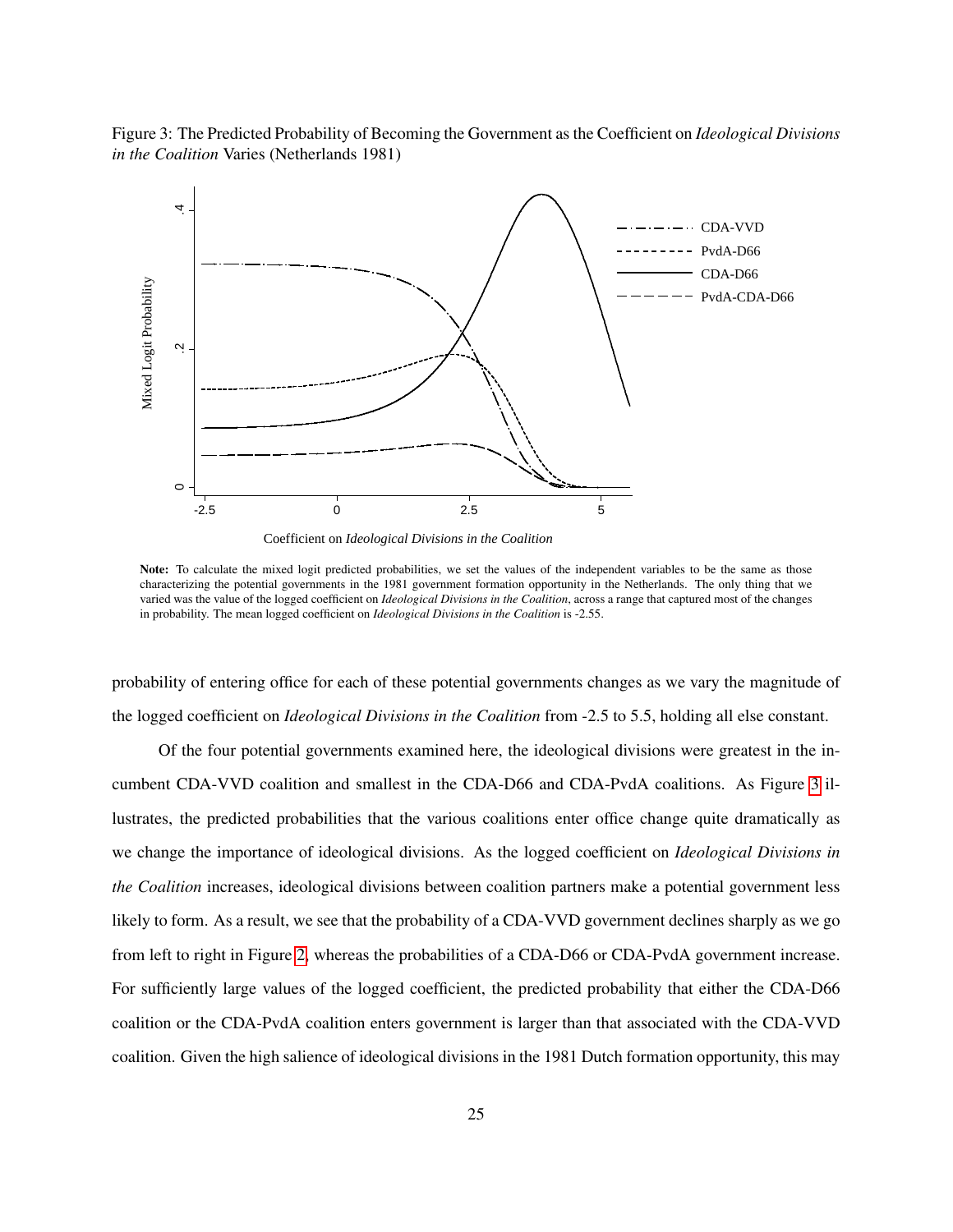explain why the VVD did not make it into government. Note that as the importance of ideological divisions continues to increase, we see that the probability of forming a government for even relatively ideologically compatible coalitions such as CDA-D66 eventually decline; this is because single party governments become the most likely outcome at this point. It is also worth noting that for much of the range of values for the logged coefficient on *Ideological Divisions in the Coalition* in Figure [2,](#page-21-0) the CDA-VVD coalition has the highest predicted probability of becoming the government and the PvdA-CDA-D66 coalition has the lowest. Interestingly, the PvdA-CDA-D66 government that formed following the 1981 elections was extremely short-lived and was replaced by a caretaker government after just 8 months. The next duly-mandated government that formed following new elections in 1982 was a CDA-VVD coalition.

# 7 Parties Joining Governments

Thus far, we have focused on the choice of government and, hence, on how government characteristics influence the likelihood of entering office. However, scholars have also long been interested in how *party* characteristics influence the probability of being in government (Laver & Hunt 1992, Laver & Shepsle 1996, Mershon 1996, Peleg 1981, Van Deeman 1989, van Roozendaal 1992, van Roozendaal 1993).

Traditionally, empirical scholars interested in examining how party characteristics influence the likelihood of being in government have employed a binary choice model with individual legislative parties as the unit of analysis (Warwick 1996). For example, Druckman and Roberts (2007) employ a logit model with parties as the unit of analysis to determine the likelihood that Communist-successor parties enter government in post-transitional Eastern European democracies. Similarly, Tavits (2008) uses a probit model with parties as the unit of analysis to examine whether parties that had previously defected from a government are less likely to be chosen as coalition partners in the future.

An obvious drawback of this approach is that it treats each party as independent of all the others and fails to recognize that the government formation process involves the selection of a single government (one or more parties) from the set of all potential governments in a given formation opportunity. In many cases, the likelihood that a party enters government will depend on the characteristics of the other parties in the government formation opportunity and/or on the characteristics of the potential governments of which it is a member. For example, the probability that a small conservative party enters office will likely be diminished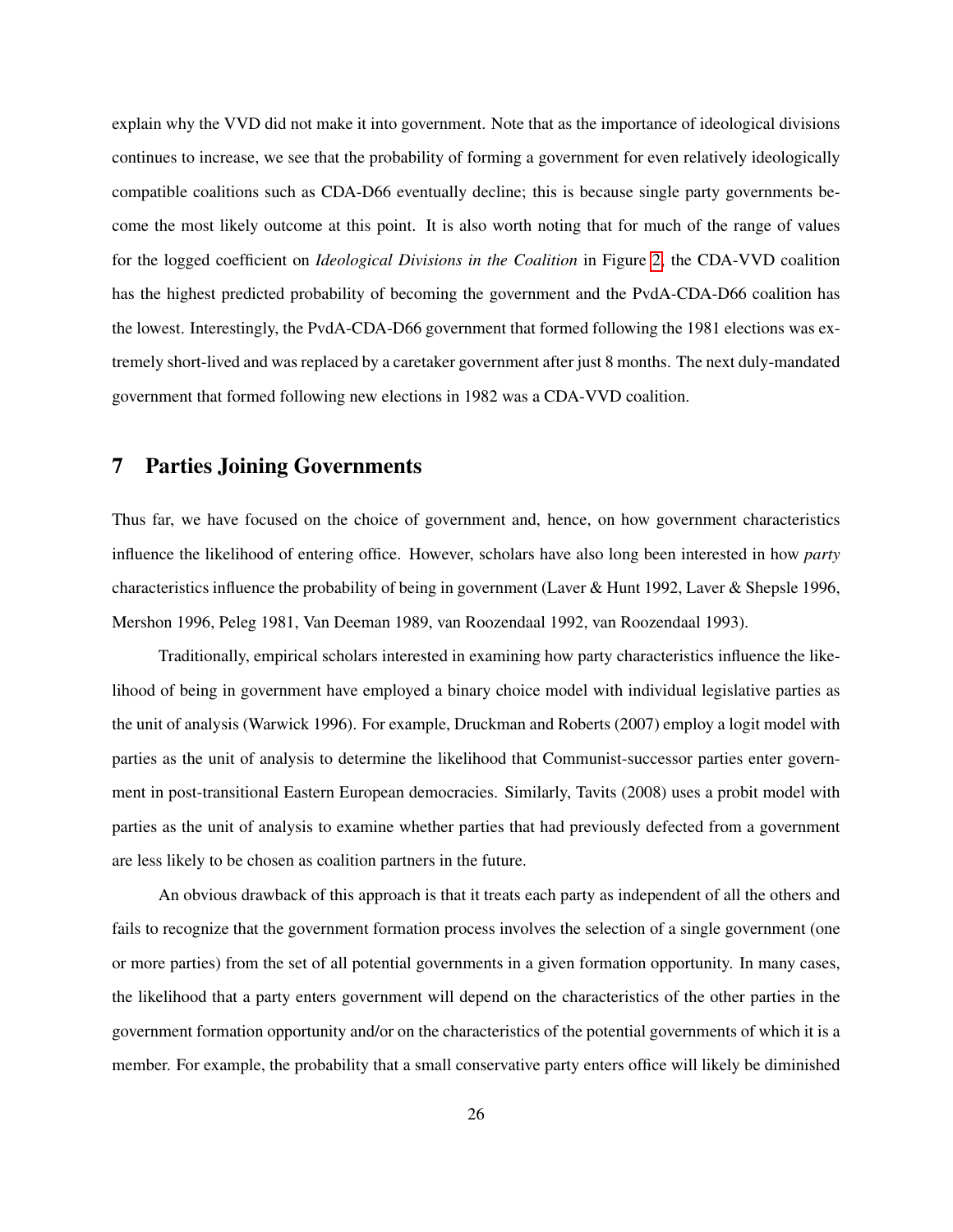if a labor party wins more seats, but increased if it is a member of several minimal winning coalitions. This suggests that the government formation opportunity, not the party, is the appropriate unit of analysis when estimating the probability that a party will enter government.

It turns out that we have already calculated all of the information necessary to determine the probability that a particular party enters government while using the formation opportunity as the unit of analysis. Conditional logit and mixed logit models, which use the government formation opportunity as the unit of analysis, yield a predicted probability for each potential government in the choice set – that is, for each possible combination of parties that could form a government. Obtaining the probability that a particular party enters government in a particular formation opportunity is simply a matter of summing the choice probabilities from the CL or MXL models across the potential governments that contain the party of interest. For example, we could calculate the probability that the CDA enters office in the 1981 Dutch government formation opportunity by summing the probabilities across all potential governments that contain the CDA. While calculating the probability that a specific party will enter government is easy, and can extract a great deal of additional substantive information from our existing models of the government formation process, we are unaware of any previous study that has taken advantage of this approach.

To demonstrate how calculating the probabilities that specific parties enter office can add to our substantive understanding of the government formation process, we return to our hypothetical case based on the 1981 Dutch government formation opportunity. In this example, we change the identity of the largest party from the CDA to the PvdA. In Table [4,](#page-28-0) we present the predicted probabilities that the political parties in our hypothetical case enter office as calculated from three different models – a binary logit with the political party as the unit of analysis, a conditional logit with the government formation opportunity as the unit of analysis, and a mixed logit with the government formation opportunity as the unit of analysis. The CL and MXL model specifications are those presented in Table [2,](#page-16-0) while the binary logit specification is necessarily limited to only those variables specific to individual political parties.<sup>[8](#page-27-0)</sup> For each model, the first column presents the probability that each party enters government under the baseline scenario where the independent variables take on the actual values observed in the real-world formation opportunity, while the next two columns present the predicted probabilities and change in probability from the baseline when we

<span id="page-27-0"></span><sup>&</sup>lt;sup>8</sup>These are the dummy variables for largest, median, previous prime ministerial, and incumbent parties, as well as a measure of the party's anti-system tendencies.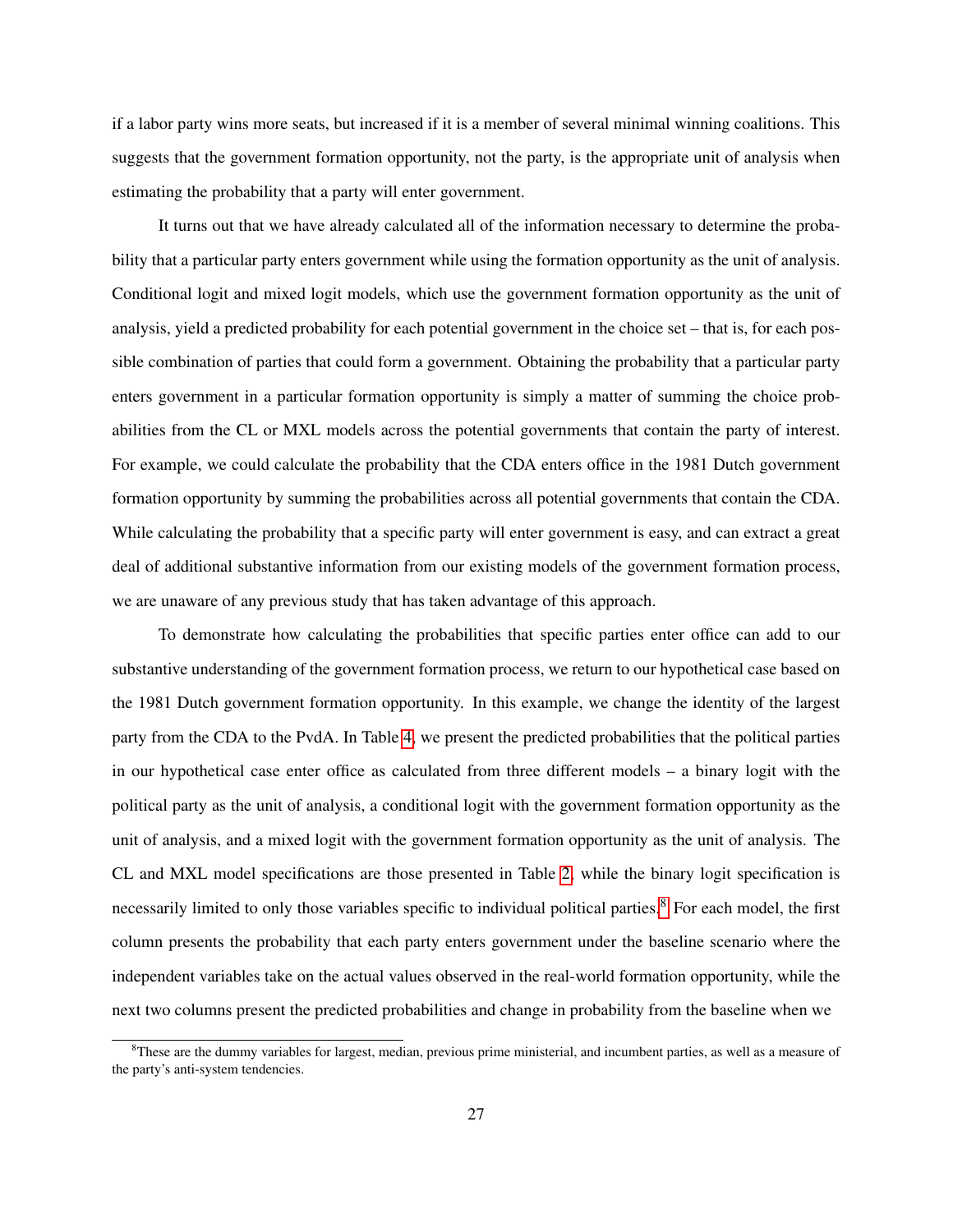<span id="page-28-0"></span>

| Netherlands 1981 |                                             | Logit<br>Binary              |                          |                                    | Conditional Logit                                                             |                                                                                                               |                                                                               | <b>Aixed</b> Logit       |                                                                                                          |
|------------------|---------------------------------------------|------------------------------|--------------------------|------------------------------------|-------------------------------------------------------------------------------|---------------------------------------------------------------------------------------------------------------|-------------------------------------------------------------------------------|--------------------------|----------------------------------------------------------------------------------------------------------|
|                  | CDA                                         |                              | CDA->PvdA                |                                    |                                                                               | $CDA \rightarrow PvdA$                                                                                        | CDA                                                                           | CDA->PvdA                |                                                                                                          |
|                  | Probability<br>Predicted                    | Probability<br>icted<br>Pred | Probability<br>Change in | Probability<br>CDA<br>Predicted    | Probability<br>Predicted                                                      | Probability<br>Thange in                                                                                      | Probability<br>Predicted                                                      | Probability<br>Predicted | Probability<br>Change in                                                                                 |
| CDA              | 5.5                                         | 0.67                         | $0.25***$                | 0.88                               | 0.59                                                                          | $-0.29***$                                                                                                    | 0.92                                                                          | 0.70                     | $0.22***$                                                                                                |
|                  |                                             | (0.06)                       |                          |                                    | $\begin{array}{c} (0.08) \\ 0.71 \\ 0.06 \\ 0.14 \\ 0.14 \\ 0.03 \end{array}$ |                                                                                                               |                                                                               |                          |                                                                                                          |
| PvdA             | $\begin{array}{c} 0.02 \\ 0.22 \end{array}$ | 0.61                         | $\frac{(0.05)}{0.38***}$ |                                    |                                                                               |                                                                                                               |                                                                               |                          |                                                                                                          |
|                  | $^{(0.02)}_{0.62}$                          | (0.06)                       | (0.05)                   | $(0.03)$<br>0.34<br>0.000<br>0.05) |                                                                               | $\begin{array}{c} (0.07) \\ 0.37*** \\ (0.07) \\ (0.07) \\ (0.04) \\ (0.04) \\ (0.04) \\ 0.07*** \end{array}$ | $\begin{array}{c} (0.03) \\ 0.27 \\ 0.05 \\ 0.35 \\ 0.07 \\ 0.07 \end{array}$ |                          | $\begin{array}{c} (0.07) \\ 0.32^{***} \\ (0.07) \\ (0.04) \\ (0.04) \\ (0.04) \\ (0.03) \\ \end{array}$ |
| ξ                |                                             | $\mathcal{S}$                |                          |                                    |                                                                               |                                                                                                               |                                                                               |                          |                                                                                                          |
|                  | (0.03)                                      | (0.03)                       | I                        |                                    |                                                                               |                                                                                                               |                                                                               |                          |                                                                                                          |
| D66              | 0.22                                        | 0.22                         |                          | 0.31                               | 0.37                                                                          |                                                                                                               |                                                                               |                          |                                                                                                          |
|                  | 0.02                                        |                              | I                        | (0.03)                             | (0.03)                                                                        | (0.02)                                                                                                        | (0.05)                                                                        | (0.05)                   | (0.03)                                                                                                   |

| I                                                                                                                                                                                                                                                                                                                                                                                                                                                           |
|-------------------------------------------------------------------------------------------------------------------------------------------------------------------------------------------------------------------------------------------------------------------------------------------------------------------------------------------------------------------------------------------------------------------------------------------------------------|
| וֹת<br> <br> }<br>١                                                                                                                                                                                                                                                                                                                                                                                                                                         |
| ،<br>،                                                                                                                                                                                                                                                                                                                                                                                                                                                      |
| .<br>.<br>.<br>l                                                                                                                                                                                                                                                                                                                                                                                                                                            |
| $\overline{)}$                                                                                                                                                                                                                                                                                                                                                                                                                                              |
| Ì                                                                                                                                                                                                                                                                                                                                                                                                                                                           |
| -<br>-<br>-<br>-<br>$\begin{array}{c} \mathbf{1} & \mathbf{2} & \mathbf{3} & \mathbf{4} \\ \mathbf{3} & \mathbf{4} & \mathbf{5} & \mathbf{5} \\ \mathbf{4} & \mathbf{5} & \mathbf{5} & \mathbf{6} \\ \mathbf{6} & \mathbf{6} & \mathbf{6} & \mathbf{6} \\ \mathbf{6} & \mathbf{6} & \mathbf{6} & \mathbf{6} \\ \mathbf{6} & \mathbf{6} & \mathbf{6} & \mathbf{6} \\ \mathbf{6} & \mathbf{6} & \mathbf{6} & \mathbf{6} \\ \mathbf{6} & \mathbf{6} & \mathbf$ |
| ζ<br>$\frac{1}{2}$<br>)<br>l                                                                                                                                                                                                                                                                                                                                                                                                                                |
|                                                                                                                                                                                                                                                                                                                                                                                                                                                             |
| .<br>.<br>.                                                                                                                                                                                                                                                                                                                                                                                                                                                 |
| $T_0$ $L_1 \sim 4$ . $D_{\text{max}}$<br>֧֧֧֧֧֦֧֧֦֧֧֧֧֧֧֧֧֧֧֚֚֚֚֚֚֚֚֚֚֚֚֚֚֚֚֚֚֝֓֓֝֓֕֓֕֓֝֬֝֟֓֝֬֝֓֝֬֝֓֟֓֝֓֝֬֝֓֝֬֝֬֝֬֝֬֝֬֝֬֝<br>i                                                                                                                                                                                                                                                                                                                              |

Note: The results present the the text of any apoculation in the matrix included probabilities from a not particular surface in the second product and your intervals present the predicted probability in the base of party probabilities from a binary logit that uses the political party as the unit of analysis, the next three columns present the predicted probabilities from a conditional logit that uses the government formation opportunity as the unit of analysis, and the last three columns present the predicted probabilities from a mixed logit that also uses the government formation opportunity as the unit of *Note:* The results presented here are based on a government formation opportunity resembling the one that took place in the Netherlands in 1981. The first three columns present the predicted analysis. For each model, the first column indicates the predicted probabilities for each party in the baseline scenario when the independent variables take on the actual values observed in the real-world selection opportunity, while the next two columns indicate the predicted probabilities and changes in predicted probabilities as we transfer largest party status from the CDA to the PvdA. Standard errors are shown in parentheses. Statistically significant changes in predicted probability are indicated:  $* p < 0.10;$   $** p < 0.05$ ,  $*** p < 0.01$  (two-tailed). " $-$ " indicates  $...$  indicates  $...$  are all th that there was no change in predicted probability and, hence, no estimated standard error. Estimates are based on simulations using 10,000 draws from the estimated coefficient vector and variance-covariance matrix. variance-covariance matrix.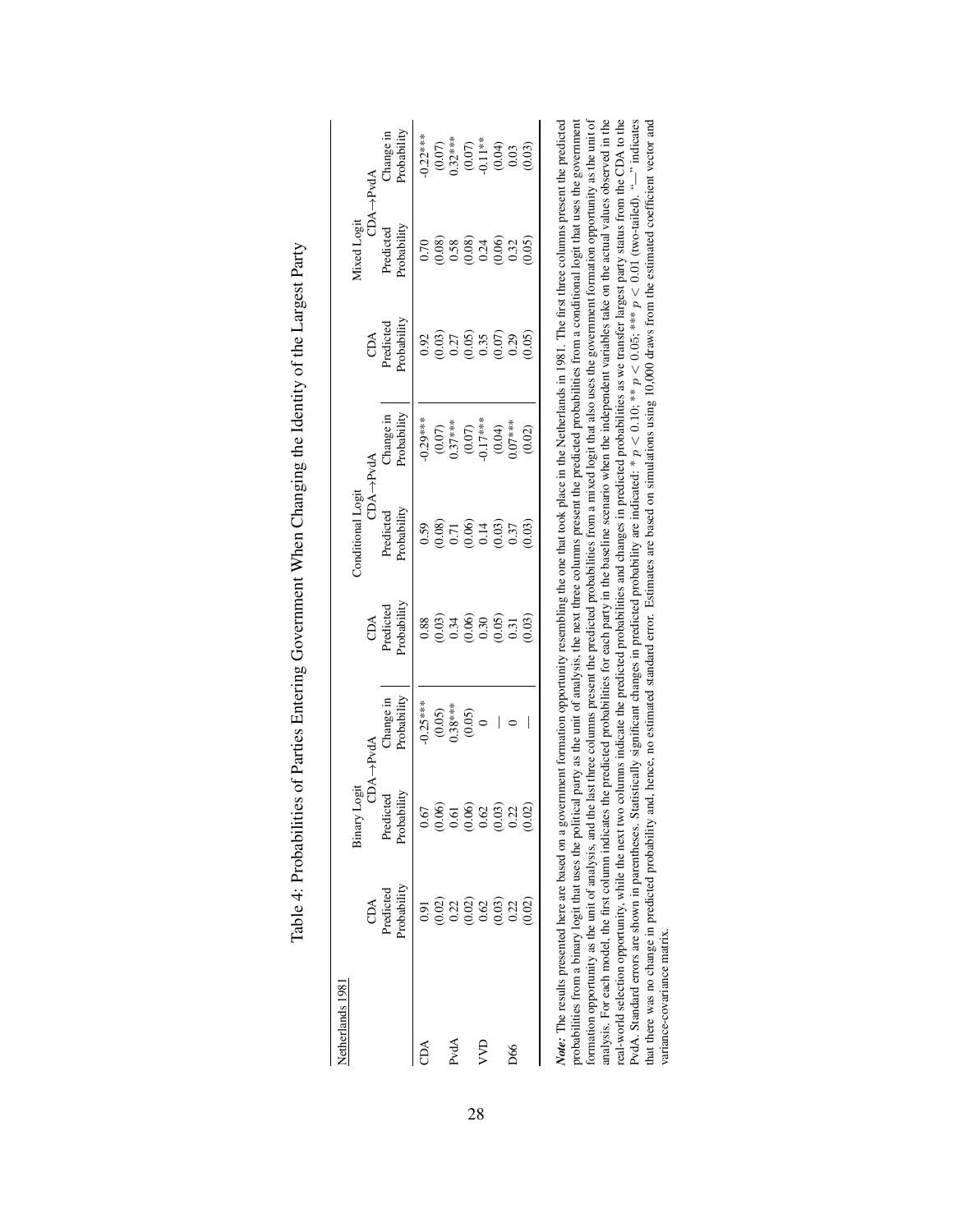transfer largest party status from the CDA to the PvdA.

The most immediately obvious finding from Table [4](#page-28-0) is that the binary logit model – the empirical strategy employed in the existing literature – predicts no changes in the probability of entering government for any parties except for those that gained or lost largest party status. Recall that the binary logit model uses political parties as the unit of analysis, and thus treats each political party as an independent observation that is not influenced by the changing fortunes of other parties. This is a completely implausible assumption in the government formation context. For instance, we would expect the probability that the VVD enters office to decline if the CDA loses its largest party status. This is because the VVD is the closest ideological party to the CDA and many of the likely scenarios where the VVD enters office involve some form of coalition with the CDA. In contrast to the binary logit model, both the CL and MXL models use the government formation opportunity as the unit of analysis, and are thus able to capture this sort of interdependence among parties.

Although the results produced by the CL and MXL models are somewhat similar, some important differences emerge as the MXL model relaxes the IIA assumption and allows for a more accurate estimation of the substitution patterns across parties. For example, the CL model predicts a decrease in the probability that the VVD enters office that is more than 50% larger than that predicted by the more accurate MXL model. The difference between the two models is even more striking with respect to the D66, where the CL model predicts a statistically significant increase in the probability that the D66 enters office that is more than double that predicted by the MXL model, where the change in probability is small and statistically insignificant. If we were to rely on the CL probabilities in this last case, then we would make a mistaken inference about the effect of the CDA's largest party status on the probability that the D66 enters office. This is another clear demonstration of how the IIA assumption underlying the CL model leads to incorrectly estimated substitution patterns.

As another demonstration of how calculating party-specific probabilities can add to our understanding of the government formation process, we now examine how the CDA's ideological position affects the probabilities that the four major parties in the 1981 election make it into government. The ideological positions of the legislative parties in our data set come from the Comparative Manifesto Project and are estimated by subtracting the percentage of statements in a manifesto devoted to thirteen issues that are construed as 'left-wing' from the percentage of statements devoted to thirteen issues that are construed as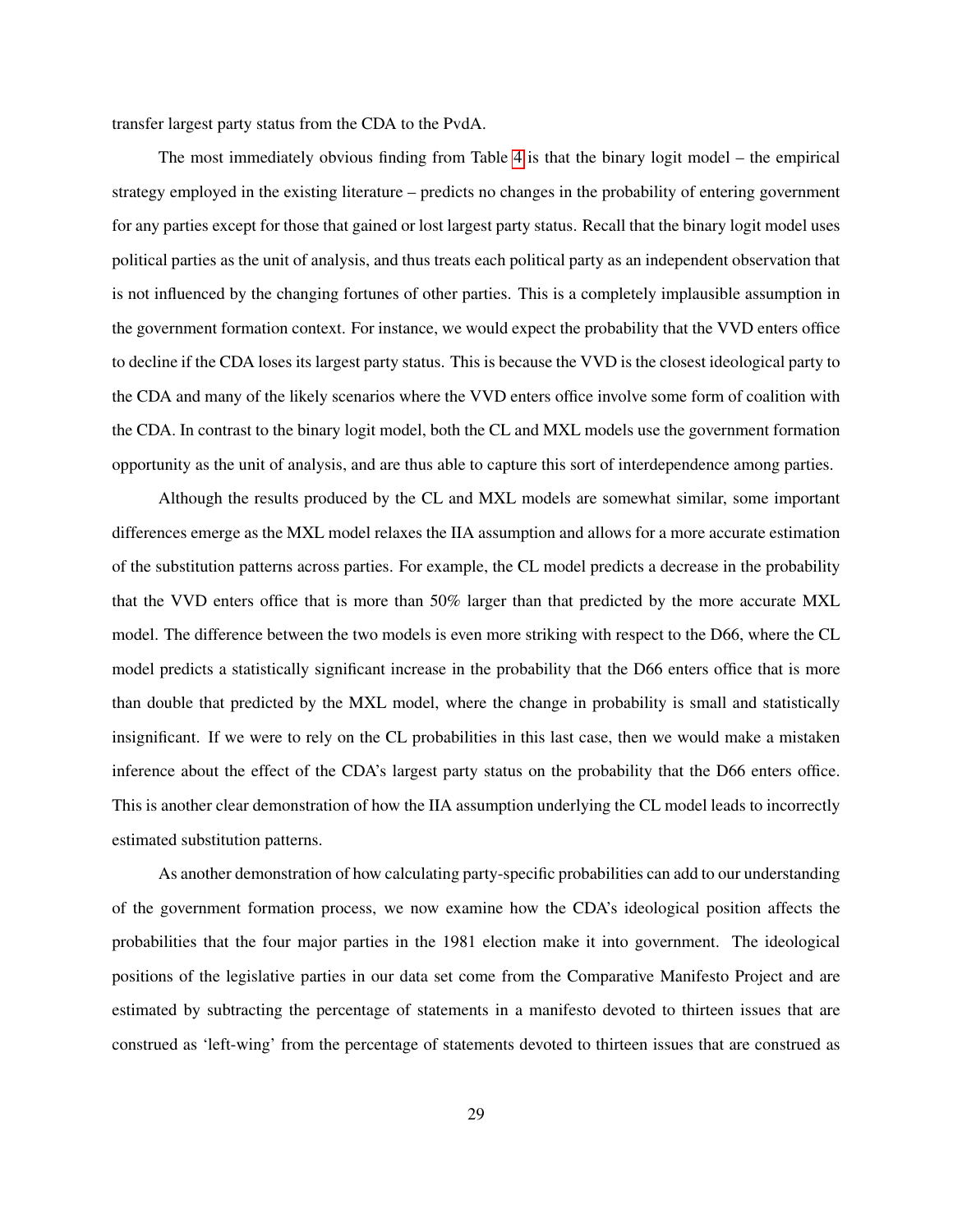'right-wing' (Budge et al. 2001). A party that devotes its entire program to the left-wing issues would score -100, while a party that devotes its entire program to right-wing issues would score +100. The ideological positions of the Dutch parties for which data are available in 1981 range from -28.6 for the *Politieke Partij Radicalen* (PPR, a small left-wing party) to 7.6 for the VVD.

In Figure [4,](#page-30-0) we present the predicted probabilities from the mixed logit model presented in Table [2](#page-16-0) for each of the four major parties in the 1981 Dutch election joining the government as the ideological position of the CDA varies across the observed ideological range. The fact that the CDA held the most legislative seats in this formation opportunity helps to explain its consistently high probability of entering office. As the CDA's ideological position varies from left to right, the ideological distance between the CDA and the VVD decreases, increasing the probability that the CDA and the VVD will form a governing coalition. The spikes in probability for the PvdA and D66 occur when they have an identical ideological position to the CDA, increasing their chances of forming a governing coalition with the CDA. The discontinuities in the



<span id="page-30-0"></span>

Note: To calculate the mixed logit predicted probabilities, we set the values of the independent variables to be the same as those characterizing the parties and potential governments in the 1981 government formation opportunity in the Netherlands. Each of the four lines indicate how the predicted probability of being in government changes for a given party as we move the CDA's ideological position across the observed ideological range of the party system (-28.6 to 7.6).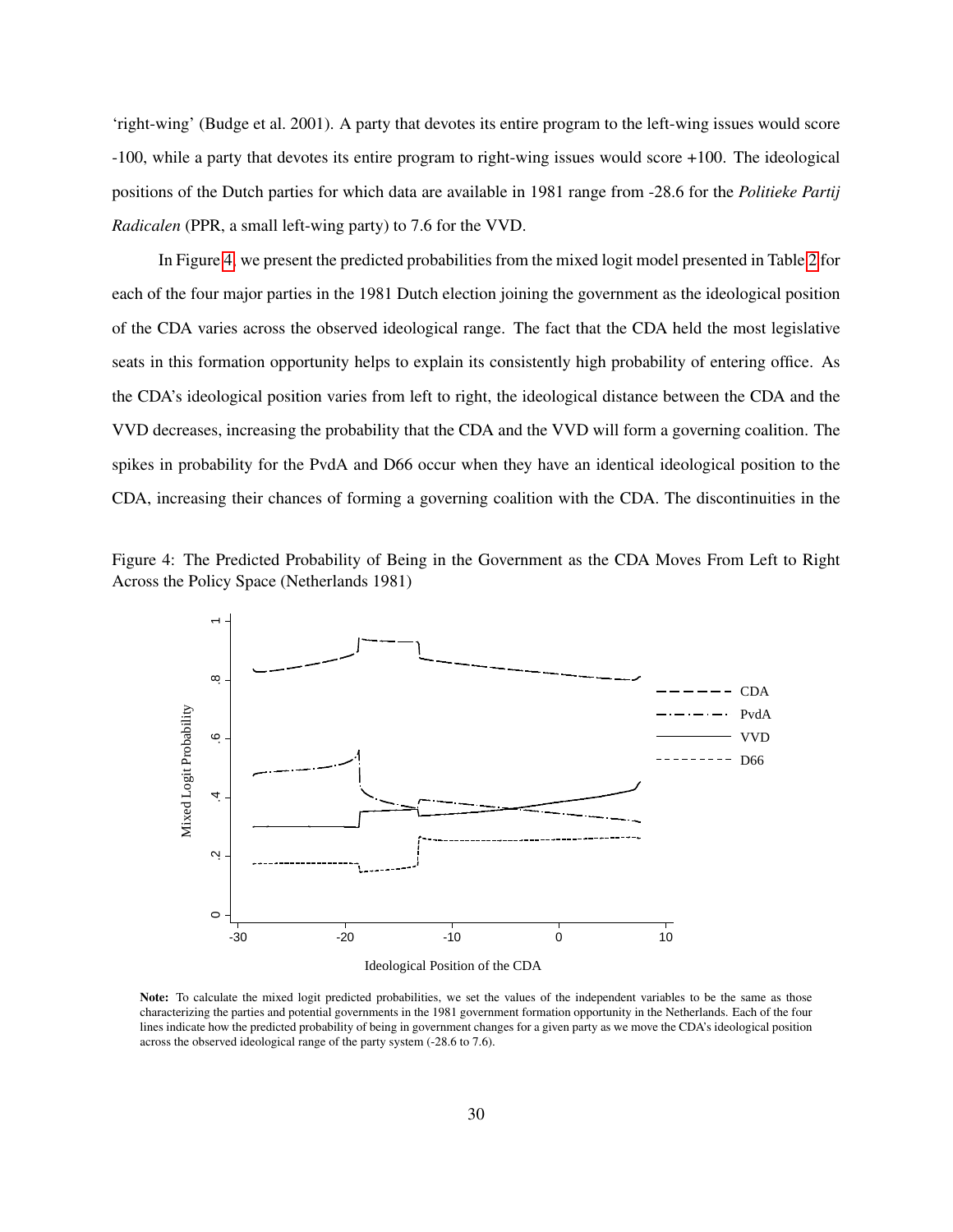probabilities are due to the changing identity of the median ideological party (from the PvdA to the CDA to D66) as the CDA's ideological position varies from left to right. Again, this sort of interdependence among parties cannot be captured by existing models that use the party as the unit of analysis.

#### 8 Conclusion

Understanding why certain parties get into government but others do not is crucial to our understanding of democratic politics. The reason for this is that the government formation process represents a key step in the delegation chain linking citizen preferences to policy outcomes (Lupia 2003, Strøm 2003).

The current "state of the art" in the voluminous literature comprising empirical studies of government formation is to use the government formation opportunity as the unit of analysis and employ a conditional logit (CL) to model the choice of a single government out of the set of all potential governments. Although the adoption of the CL model represents a significant advance in the study of government choice, it is not an ideal empirical strategy because it cannot deal with unobserved heterogeneity and it makes the implausible assumption of the independence of irrelevant alternatives (IIA). As we have demonstrated, the IIA test commonly employed in the government formation literature to justify the use of a CL model is flawed and biased against finding IIA violations. Our own IIA tests, although extremely conservative, reveal strong evidence of IIA violations, thereby indicating that the CL model is almost certainly an inappropriate empirical strategy in the government formation context.

The mixed logit model that we present in this paper represents both a substantive and methodological advance over the conditional logit model and is something that should appeal to both qualitative and quantitative scholars. Qualitative scholars often question the utility of constructing general theories of government formation and testing them with cross-national statistical models because they believe that these theories and tests inevitably omit idiosyncratic case-specific factors, such as personality clashes and ad hoc critical events, that can have an important impact on the government formation process (Laver & Schofield 1990, 195-215). Although quantitative scholars generally recognize that these types of case-specific factors can be important for things like government choice, they have essentially ignored them in their analyses under the presumption that doing so does not affect their results or that there are no empirical strategies to handle them. As we have demonstrated, though, both of these presumptions are wrong.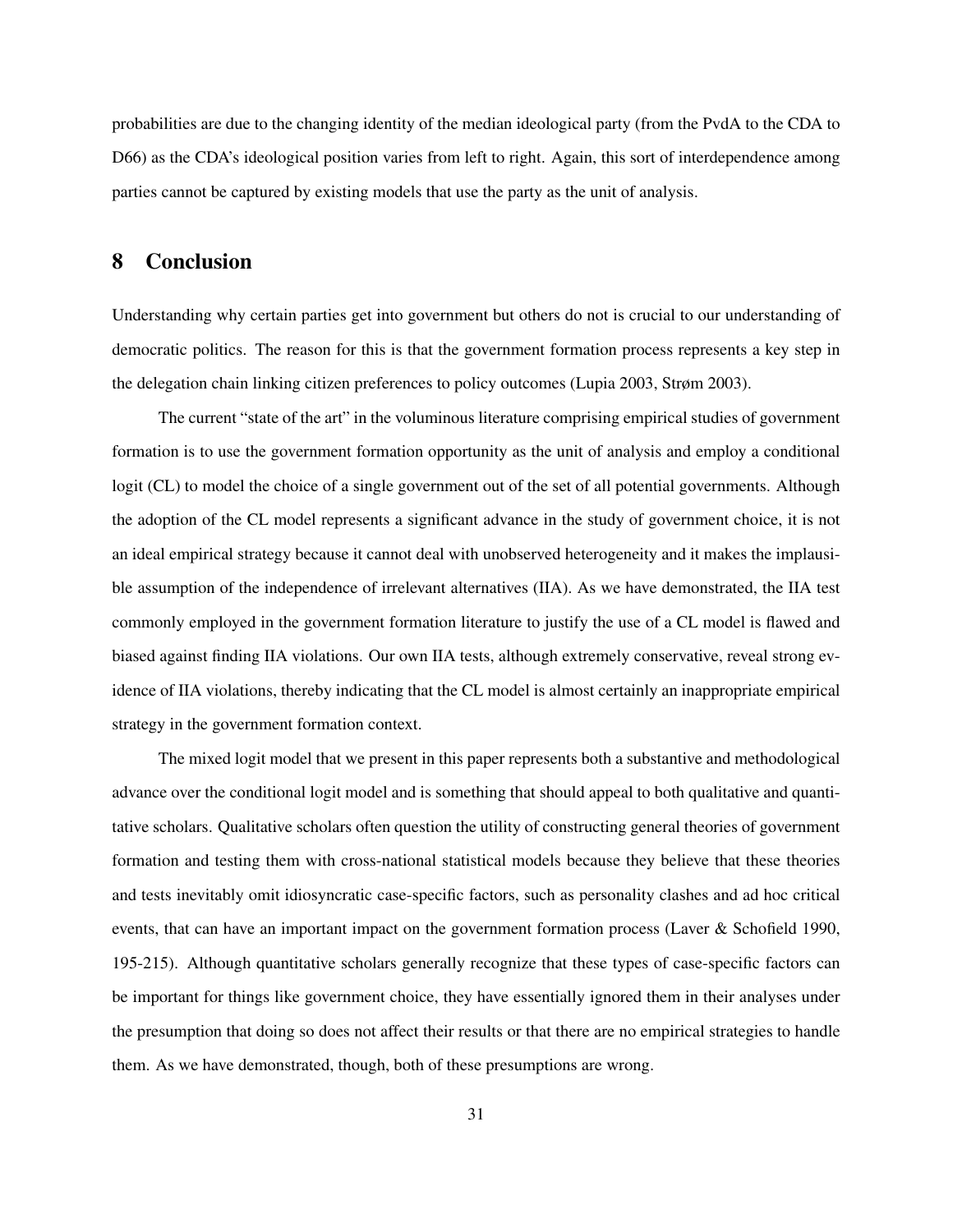Ignoring unobserved heterogeneity in discrete choice settings such as that of government formation results in inconsistent estimates and incorrect substitution patterns that leave counterfactual analyses and substantive inferences suspect. As we have demonstrated, the substantive inferences drawn from our mixed logit results were, in many cases, quite different from those that one would have drawn from the inconsistent conditional logit results. In addition to solving various methodological problems, we also showed that the mixed logit provides valuable substantive information about how unobserved contextual factors introduce variation into the effects of our observed variables that is simply not available from more traditional estimation strategies. For example, we demonstrated that there was considerable heterogeneity in the effect of ideological divisions between coalition partners and in the effect of being the incumbent government on entering office. In some sense, the mixed logit creates common ground between qualitative and quantitative scholars by providing a way for political scientists to test cross-national theories of government choice while also taking account of case-specific contextual factors.

Finally, our paper also demonstrates how government formation scholars can use the mixed logit model to examine how party characteristics influence the likelihood of entering government while using the government formation opportunity as the unit of analysis. Over the last decade or so, it appears that many scholars have been unwilling to address the question of which parties make it into government because they were unsure as to how to do this in a methodologically appropriate manner. We show how a simple calculation using the results from a mixed logit model can overcome the perceived methodological limitations associated with traditional models and allow scholars to return to this fundamental question that originally motivated the government formation literature.

The introduction of easy to use code places all of the techniques we describe in this paper well within the reach of the applied researcher.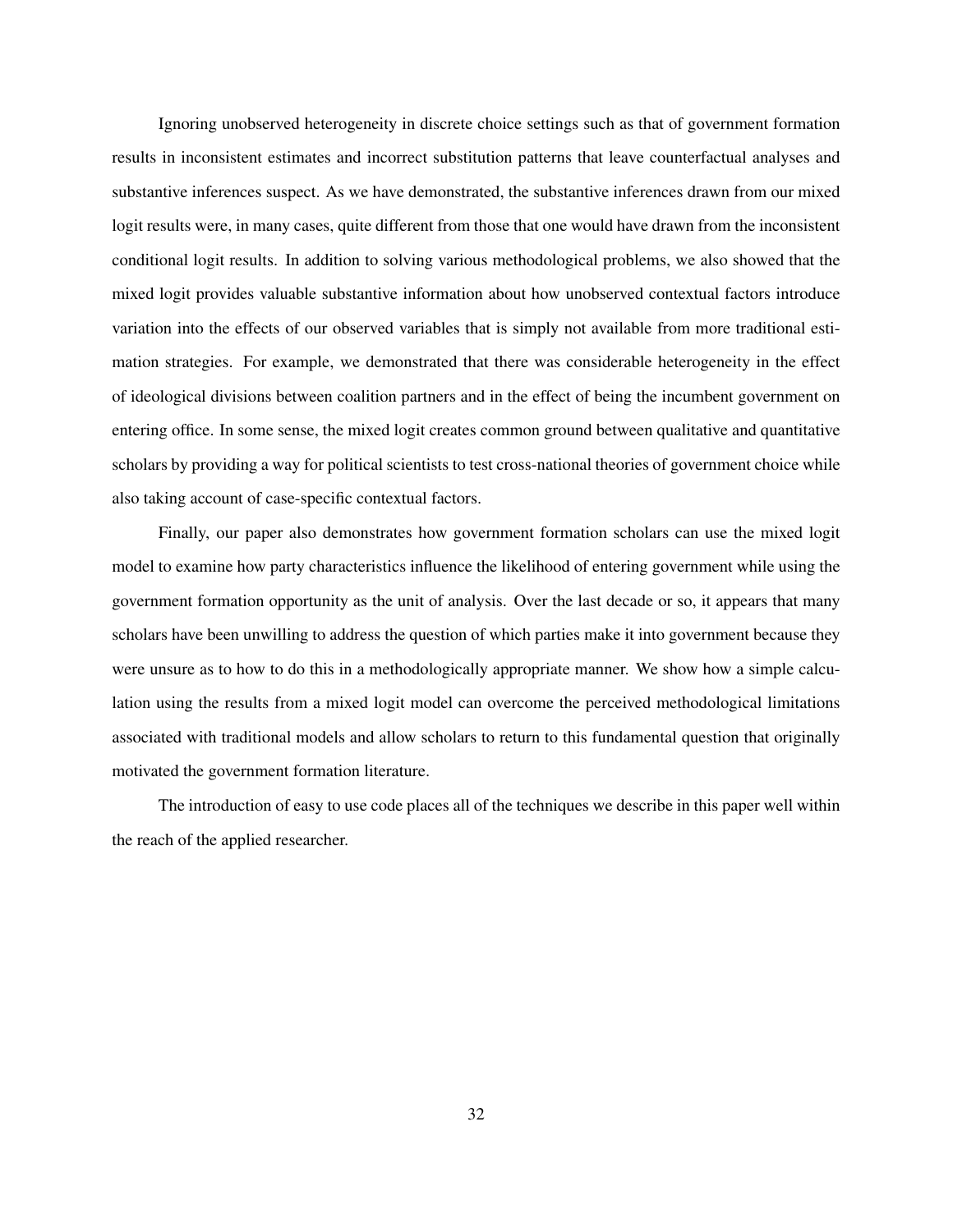# References

- Abdi, Hervé. 2007. The Bonferonni and Šidák Corrections for Multiple Comparisons. In *Encyclopedia of Measurement and Statistics*, ed. Neil Salkind. Thousand Oaks (CA): Sage pp. 103–107.
- Adams, James, Michael Clark, Lawrence Ezrow & Garrett Glasgow. 2006. "Are Niche Parties Fundamentally Different from Mainstream Parties? The Causes and the Electoral Consequences of Western European Parties' Policy Shifts, 1976-1998." *American Journal of Political Science* 50:513–529.
- Alvarez, R. Michael & Jonathan Nagler. 1998*a*. "Economics, Entitlements, and Social Issues: Voter Choice in the 1996 Presidential Election." *American Journal of Political Science* 42:1349–1363.
- Alvarez, R. Michael & Jonathan Nagler. 1998*b*. "When Politics and Models Collide: Estimating Models of Multiparty Elections." *American Journal of Political Science* 42:55–96.
- Austen-Smith, David & Jeffrey Banks. 1988. "Elections, Coalitions, and Legislative Outcomes." *American Political Science Review* 82:405–422.
- Bäck, Hanna. 2003. "Explaining and Predicting Coalition Outcomes: Conclusions from studying Data on Local Conditions." *European Journal of Political Research* 42:441–72.
- Bäck, Hanna & Patrick Dumont. 2008. "Making the First Move: A Two-Stage Analysis of the Role of Formateurs in Parliamentary Government Formation." *Public Choice* 135:353–373.
- Baron, David P. & John Ferejohn. 1989. "Bargaining in Legislatures." *American Political Science Review* 83:1181–1206.
- Beck, Nathaniel & Jonathan N. Katz. 2007. "Random Coefficient Models for Time-Series-Cross-Section Data: Monte Carlo Experiments." *Political Analysis* 15:182–195.
- Berry, William, Matt Golder & Daniel Milton. 2010. "The Importance of Fully Testing Conditional Theories Positing Interaction." Unpublished manuscript, Florida State University.
- Brambor, Thomas, William Clark & Matt Golder. 2006. "Understanding Interaction Models: Improving Empirical Analyses." *Political Analysis* 14:63–82.
- Braumoeller, Bear. 2003. "Causal Complexity and the Study of Politics." *Political Analysis* 11:209–233.
- Browne, Eric C. 1970. "Testing Theories of Coalition Formation in the European Context." *Comparative Political Studies* 3:391–412.
- Budge, Ian, Hans-Dieter Klingemann, Andrea Volkens, Judith Bara & Eric Tanenbaum. 2001. *Mapping Policy Preferences: Estimates for Parties, Electors, and Governments 1945-1998*. New York: Oxford University Press.
- Budge, Ian & Richard Hofferbert. 1990. "The Party Mandate and the Westminster Model: Party Programmes and Government Spending in Britain, 1948-1985." *British Journal of Political Science* 22.
- Cameron, A. Colin & Pravin K. Trivedi. 2005. *Microeconometrics: Methods and Applications*. New York: Cambridge University Press.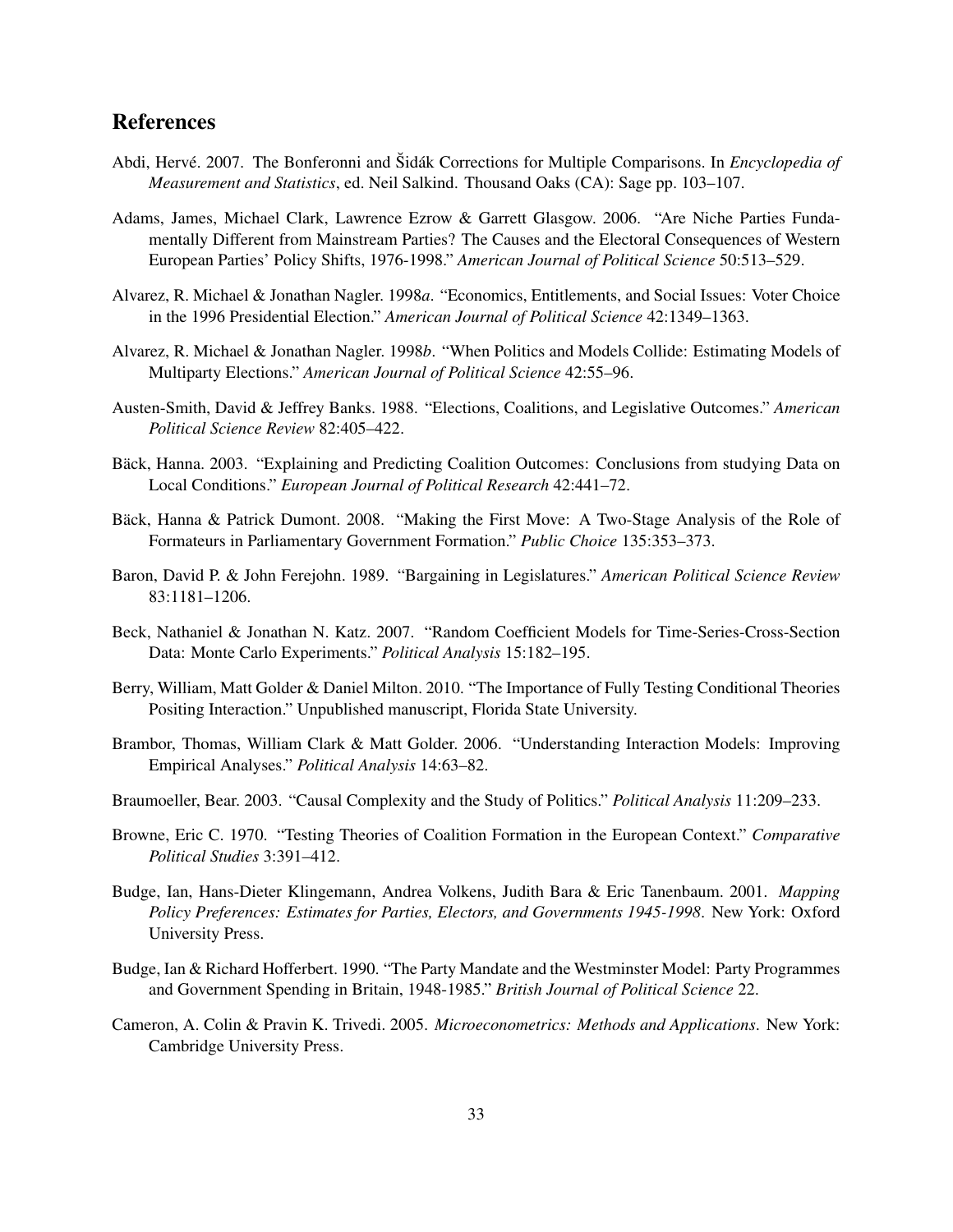- Cheng, Simon & J. Scott Long. 2007. "Testing for IIA in the Multinomial Logit Model." *Sociological Methods Research* 35:583–600.
- De Swaan, Abram. 1973. *Coalition Theories and Government Formation*. Amsterdam: Elsevier.
- Diermeier, Daniel & Antonio Merlo. 2004. "An Empirical Investigation of Coalitional Bargaining Procedures." *Journal of Public Economics* 88:783–797.
- Dow, Jay & James W. Endersby. 2004. "Multinomial Probit and Multinomial Logit: A Comparison of Choice Models for Voting Research." *Electoral Studies* 23:107–122.
- Druckman, James N. & Andrew Roberts. 2007. "Communist Successor Parties and Coalition Formation in Eastern Europe." *Legislative Studies Quarterly* 32:5–31.
- Druckman, James N., Lanny W. Martin & Michael F. Thies. 2005. "Influence Without Confidence: Upper Chambers and Government Formation." *Legislative Studies Quarterly* 30:529–48.
- Franklin, Mark N. & Thomas T. Mackie. 1984. "Reassessing the Importance of Size and Ideology for the Formation of Governing Coalitions in Parliamentary Democracies." *American Journal of Political Science* 28:671–692.
- Glasgow, Garrett. 2001. "Mixed Logit Models for Multiparty Elections." *Political Analysis* 9:116–136.
- Glasgow, Garrett, Matt Golder & Sona N. Golder. 2010. "Who 'Wins'? Determining the Party of the Prime Minister." Unpublished manuscript, the Pennsylvania State University and the University of California, Santa Barbara.
- Glasgow, Garrett & R. Michael Alvarez. 2005. "Voting Behavior and the Electoral Context of Government Formation." *Electoral Studies* 24:245–264.
- Golder, Sona N. 2006*a*. *The Logic of Pre-Electoral Coalition Formation*. Columbus: Ohio State University Press.
- Golder, Sona N. 2010. "Bargaining Delays in the Government Formation Process." *Comparative Political Studies* 43:3–32.
- Golder, Sona Nadenichek. 2006*b*. "Pre-Electoral Coalition Formation in Parliamentary Democracies." *British Journal of Political Science* 36:193–212.
- Haaijer, M., M. Wedel, M. Vriens & T. Wansbeek. 1998. "Utility Covariances and Context Effects in Conjoint MNP Models." *Marketing Science* 17:236–252.
- Hausman, Jerry A. 1978. "Specification Tests in Econometrics." *Econometrica* 46:1251–1272.
- Hausman, Jerry A. & D. Wise. 1978. "A Conditional Probit Model for Qualitative Choice: Discrete Decisions Recognizing Interdependence and Heterogeneous Preferences." *Econometrica* 48:403–429.
- Hausman, Jerry A. & Daniel McFadden. 1984. "A Specification Test for the Multinomial Logit Model." *Econometrica* 52:1219–1240.
- Hensher, David A. & William H. Greene. 2003. "The Mixed Logit model: The State of Practice." *Transportation* 30:133–176.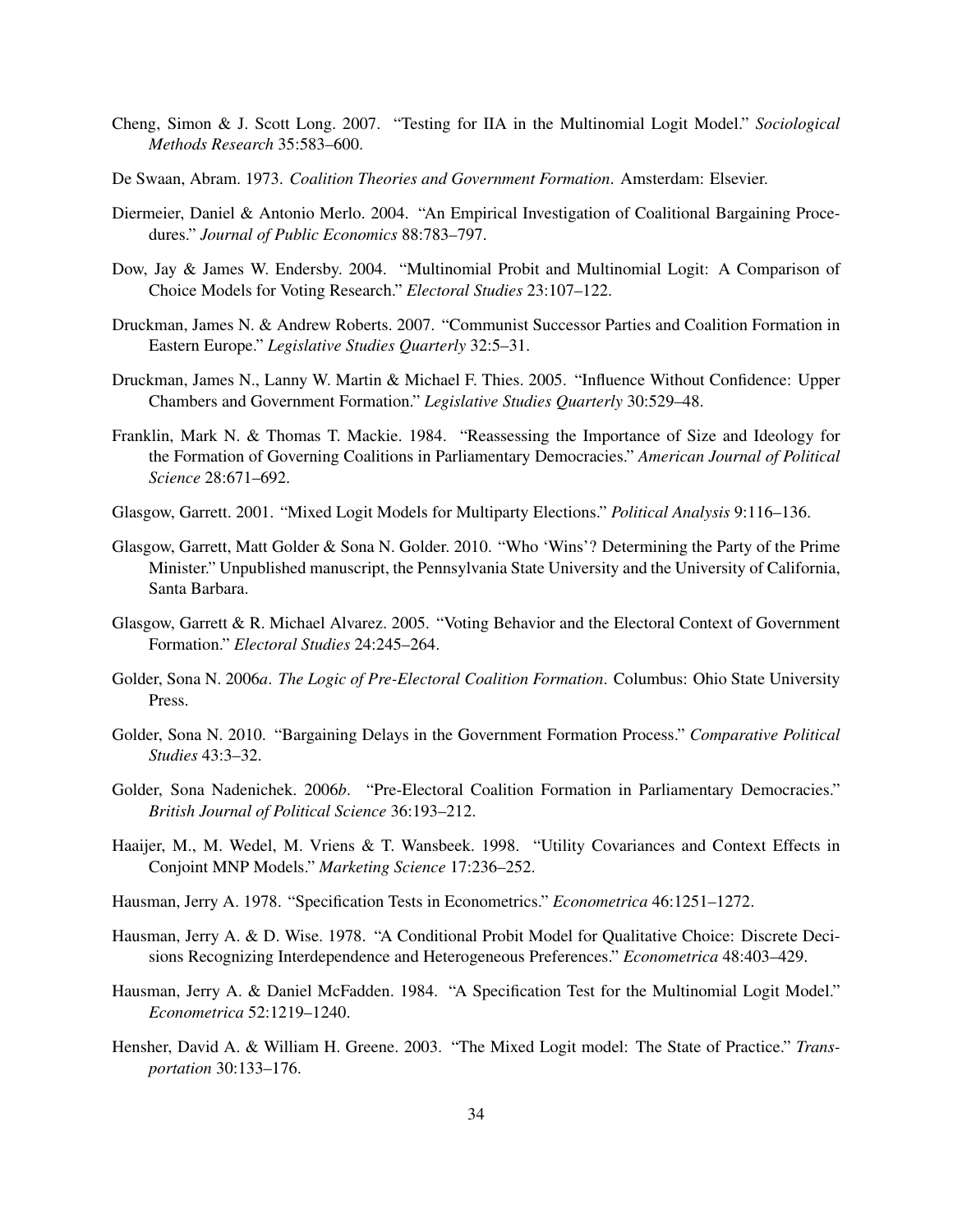- Indriðason, Indriði. 2008. "Does Terrorism Influence Domestic Politics? Coalition Formation and Terrorist Incidents." *Journal of Peace Research* 45:241–260.
- Irwin, Galen A. 1983. "The Dutch Parliamentary Election of 1982." *Electoral Studies* 2:69–83.
- Jervis, Robert. 1997. *System Effects: Complexity in Political and Social Life*. Princeton, NJ: Princeton University Press.
- Kam, Cindy D. & Robert J. Franzese, Jr. 2007. *Modeling and Interpreting Interactive Hypotheses in Regression Analysis*. Ann Arbor, MI: University of Michigan Press.
- Kang, Shin-Goo. 2009. "The Influence of Presidential Heads of State on Government Formation in European Democracies: Empirical Evidence." *European Journal of Political Research* 48:543–572.
- King, Gary, Michael Tomz & Jason Wittenberg. 2000. "Making the Most of Statistical Analyses: Improving Interpretation and Presentation." *American Journal of Political Science* 44:341–355.
- Laver, Michael. 1998. "Models of Government Formation." *Annual Review of Political Science* 1:1–25.
- Laver, Michael & Kenneth A. Shepsle. 1996. *Making and Breaking Governments: Cabinets and Legislatures in Parliamentary Democracies*. New York: Cambridge University Press.
- Laver, Michael & Norman Schofield. 1990. *Multiparty Government*. New York: Oxford University Press.
- Laver, Michael & W. Ben Hunt. 1992. *Policy and Party Competition*. New York: Routledge.
- Leiserson, Michael. 1968. "Factions and Coalitions in One-Party Japan: An Interpretation Based on the Theory of Games." *American Political Science Review* 62:70–87.
- Lupia, Arthur. 2003. Delegation and its Perils. In *Delegation and Accountability in Parliamentary Democracies*, ed. Kaare Strøm, Wolfgang C. Müller & Torbjörn Bergman. New York: Oxford University Press pp. 33–54.
- Martin, Lanny W. & Randolph T. Stevenson. 2001. "Government Formation in Parliamentary Democracies." *American Journal of Political Science* 45:33–50.
- Martin, Lanny W. & Randolph T. Stevenson. 2010. "Incumbency, Context, and Government Formation in Multiparty Parliamentary Democracies." *American Political Science Review* 104:503–518.
- McFadden, Daniel. 1974. Conditional Logit Analysis of Qualitative Choice Behavior. In *Frontiers in Econometrics*, ed. P. Zarembka. New York: Academic Press pp. 105–142.
- McFadden, Daniel. 1974a. "The Measurement of Urban Travel Demand." *Journal of Public Economics* 3:303–328.
- McFadden, Daniel & Kenneth Train. 2000. "Mixed MNL Models for Discrete Response." *Applied Econometrics* 15:447–470.
- Mershon, Carol. 1996. "The Costs of Coalition: Coalition Theories and Italian Governments." *American Political Science Review* 90:534–554.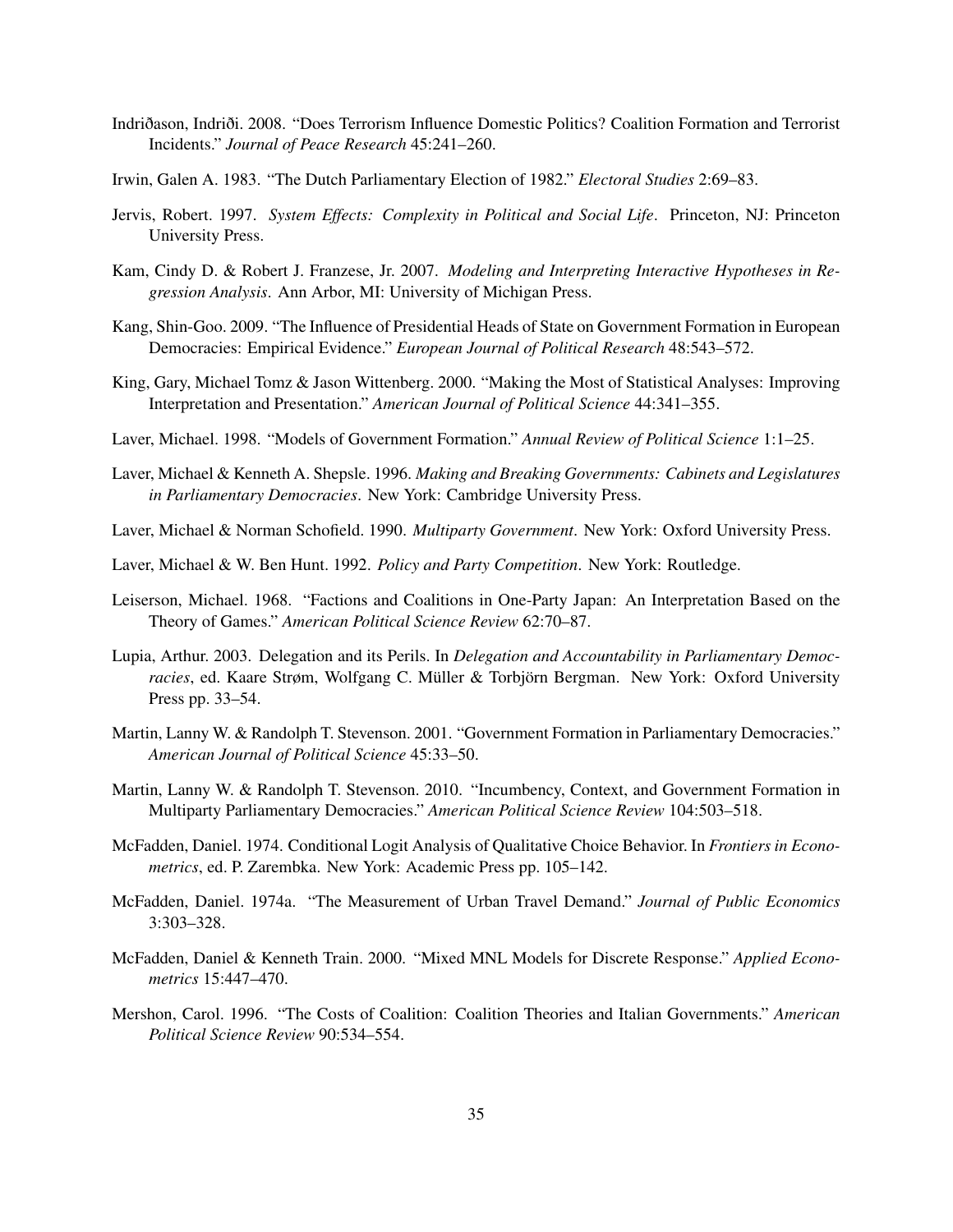- Müller, Wolfgang C. & Kaare Strøm, eds. 1999. *Policy, Office, or Votes? How Political Parties in Western Europe Make Hard Decisions*. New York: Cambridge University Press.
- Peleg, Bazalel. 1981. "Coalition Formation in Simple Games with Dominant Players." *International Journal of Game Theory* 1:11–13.
- Pridham, Geoffrey, ed. 1986. *Coalitional Behavior in Theory and Practice: An Inductive Model for Western Europe*. New York: Cambridge University Press.
- Quinn, Kevin M., Andrew D. Martin & Andrew B. Whitford. 1999. "Voter Choice in Multi-Party Democracies: A Test of Competing Theories and Models." *American Journal of Political Science* 43:1231– 1247.
- Ragin, Charles C. 1987. *The Comparative Method: Moving Beyond Qualitative and Quantitative Strategies*. Berkeley: University of California Press.
- Revelt, D. & Kenneth Train. 1998. "Mixed Logit with Repeated Choices." *Review of Economics and Statistics* 80:647–657.
- Riker, William. 1962. *The Theory of Political Coalitions*. New Haven: Yale University Press.
- Rose, Richard & Ian McAllister. 1986. *Voters Begin to Choose: From Closed-Class to Open Elections in Britain*. London: Sage Publications.
- Schofield, Norman, Andrew D. Martin, Kevin M. Quinn & Andrew B. Whitford. 1998. "Multiparty Competition in the Netherlands and Germany: A Model Based on Multinomial Probit." *Public Choice* 97:257–293.
- Schofield, Norman & Itai Sened. 2006. *Multiparty Democracy: Elections and Legislative Elections*. New York: Cambridge University Press.
- Skjaeveland, Asbjørn, Søren Serritzlew & Jens Blom-Hansen. 2007. "Theories of Coalition Formation: An Empirical Test Using Data from Danish Local Government." *European Journal of Political Research* 46:721–745.
- Strøm, Kaare. 1990. *Minority Governments and Majority Rule*. Cambridge: Cambridge University Press.
- Strøm, Kaare. 2000. "Delegation and Accountability in Parliamentary Democracies." *European Journal of Political Research* 37:261–289.
- Strøm, Kaare. 2003. Parliamentary Democracy and Delegation. In *Delegation and Accountability in Parliamentary Democracies*, ed. Kaare Strøm, Wolfgang C. Müller & Torbjörn Bergman. New York: Oxford University Press pp. 55–106.
- Strøm, Kaare, Ian Budge & Michael J. Laver. 1994. "Constraints on Cabinet Formation in Parliamentary Democracies." *American Journal of Political Science* 38:303–335.
- Tavits, Margit. 2008. "The Role of Parties' Past Behavior in Government Formation." *American Political Science Review* 102:495–507.
- Train, Kenneth. 1998. "Recreation Demand Models with Taste Differences over People." *Land Economics* 74:230–239.